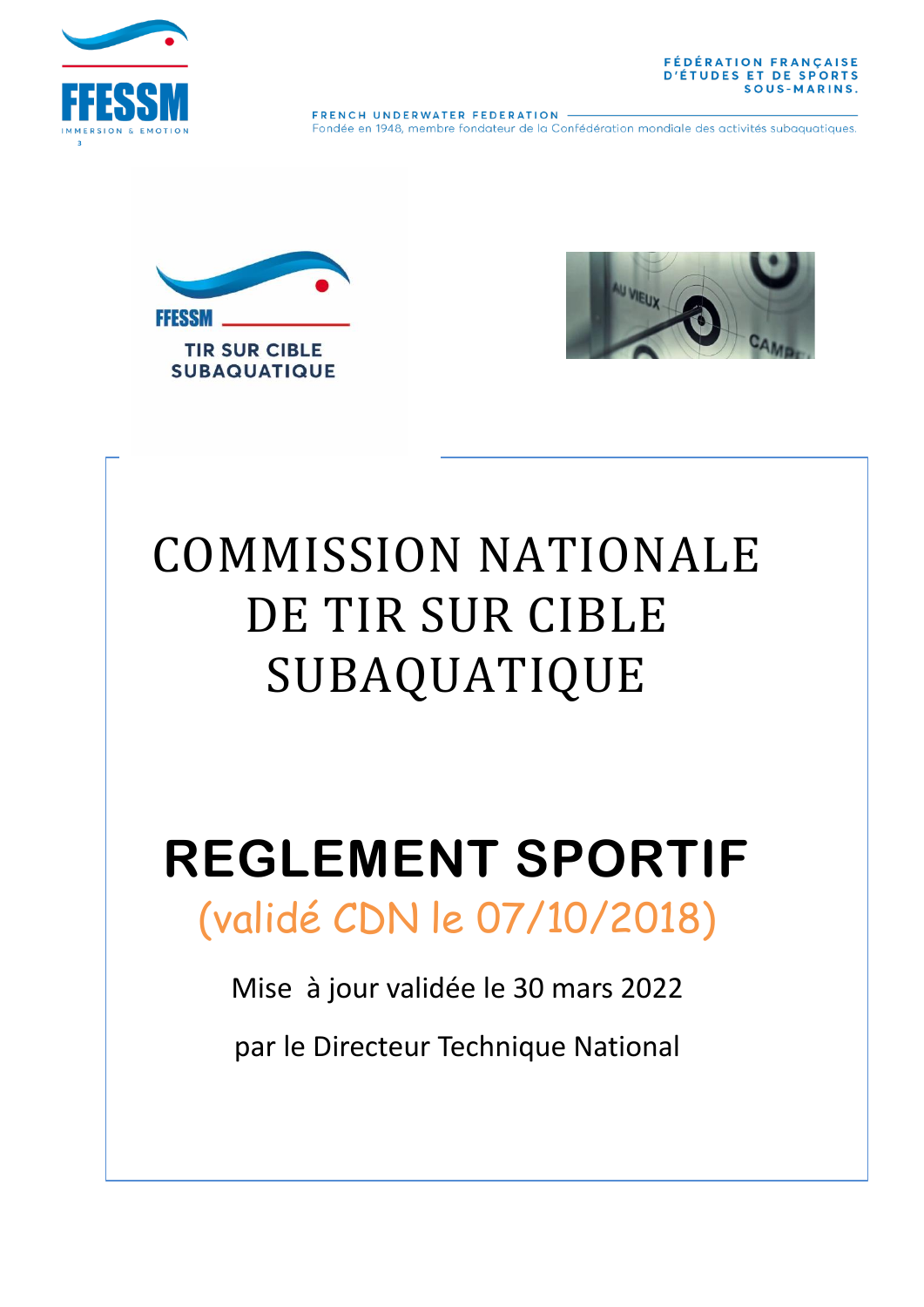# SOMMAIRE

| 2.2 DEFINITION DU CHAMPIONNAT ET SES POINTS PARTICULIERS                          |    |
|-----------------------------------------------------------------------------------|----|
|                                                                                   |    |
|                                                                                   |    |
|                                                                                   |    |
| 2.5.1 COMPETITIONS CONTRIBUANT A L'ANIMATION TOUTES CATEGORIES                    | 10 |
|                                                                                   |    |
|                                                                                   |    |
|                                                                                   |    |
|                                                                                   |    |
|                                                                                   |    |
|                                                                                   |    |
| 3.5 DELEGATION D'ORGANISATION DE COMPETITIONS                                     |    |
|                                                                                   |    |
|                                                                                   |    |
|                                                                                   |    |
|                                                                                   |    |
|                                                                                   |    |
|                                                                                   |    |
| 5. CATEGORIES D'AGE ………………………………………………………………………………………                             |    |
| 5.1 AGE DU NAGEUR ……………………………………………………………………………………                                |    |
|                                                                                   |    |
|                                                                                   |    |
|                                                                                   |    |
|                                                                                   |    |
| 6.1 L'ENCADREMENT FEDERAL …………………………………………………………………………                            |    |
|                                                                                   |    |
|                                                                                   |    |
|                                                                                   |    |
|                                                                                   |    |
| 6.6 LE JUGE AU PAS DE TIR monogrammana manufactura manufactura manufactura        |    |
| 6.7 LE OU LES JUGES AUX IMPACTS www.www.www.www.www.www.www.www.ww                |    |
|                                                                                   |    |
|                                                                                   |    |
|                                                                                   |    |
| 6.11 LE PREPOSE AU REMPLACEMENT DES CIBLES (le cas échéant)                       |    |
| 7. INSCRIPTIONS AUX COMPETITIONS Manual Communication Communication Communication |    |
|                                                                                   |    |
|                                                                                   |    |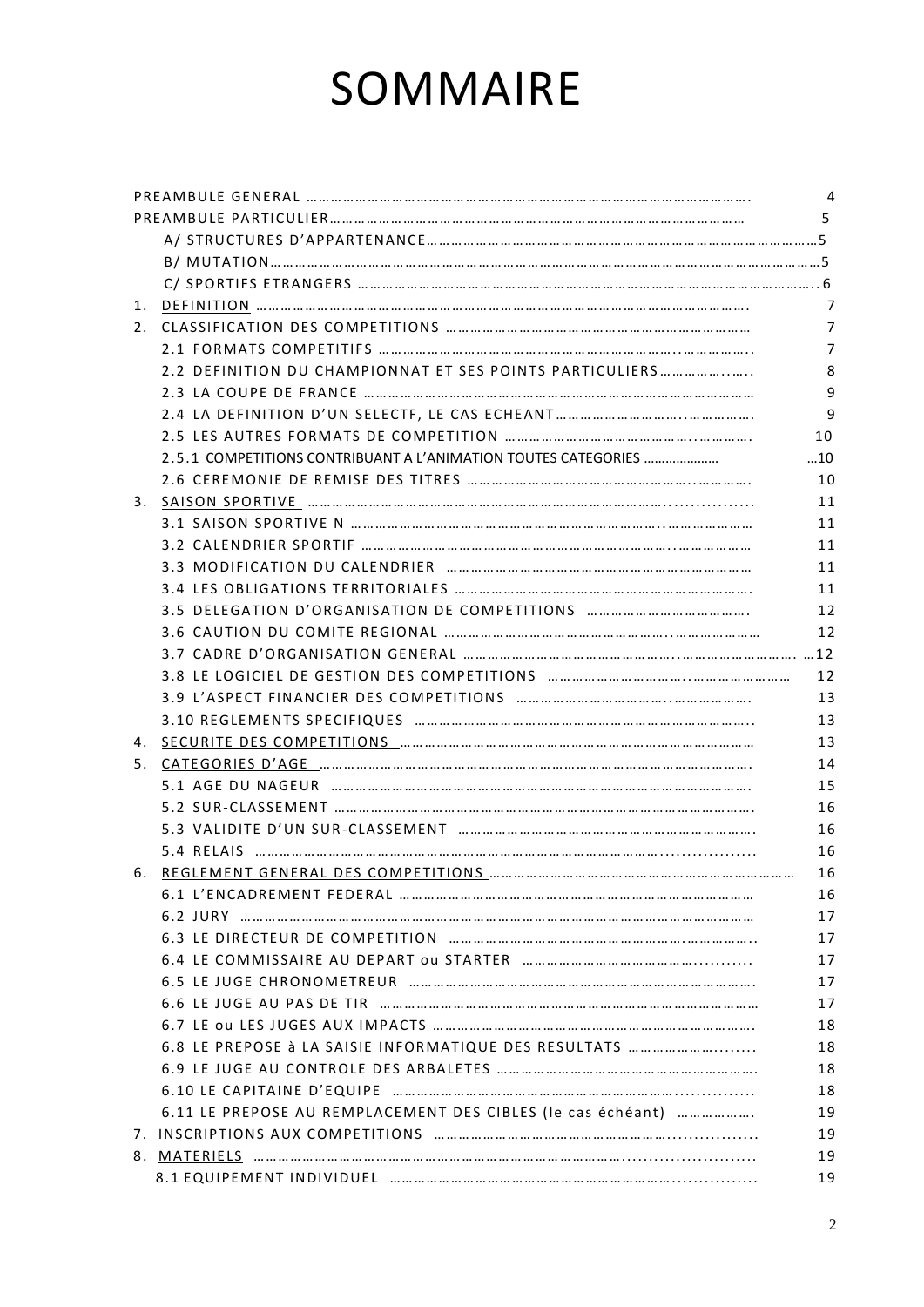|       | 8.1.1 L'ARBALETE …………………………………………………………………………                                      | 19       |
|-------|------------------------------------------------------------------------------------|----------|
| 8.1.2 | LA FLECHE …………………………………………………………………………                                             | 19       |
|       |                                                                                    | 20       |
|       |                                                                                    | 20       |
| 8.2.1 |                                                                                    | 20       |
| 8.2.2 | AUTOCOLLANT ………………………………………………………………………                                            | 20       |
| 8.2.3 |                                                                                    | 21       |
| 8.2.4 |                                                                                    | 21       |
| 8.2.5 | FENETRE DE TIR month months in the months in the manufacture of the FENETRE DE TIR | 21       |
| 8.2.6 |                                                                                    | 21       |
|       |                                                                                    | 21       |
|       | 9. LIEU DE PRATIQUE ……………………………………………………………………………………………                            | 22       |
|       |                                                                                    | 22       |
|       |                                                                                    | 22       |
|       | 10.2 DEROULEMENT …………………………………………………………………………………………                                | 23       |
|       |                                                                                    | 23       |
|       | 10.4 INCIDENTS DE TIR ……………………………………………………………………………………                             | 24       |
|       |                                                                                    | 24       |
|       | 10.6 RECLAMATIONS ………………………………………………………………………………………                                | 24       |
|       | 10.7 CAS NON PREVUS ……………………………………………………………………………………                               | 24       |
|       |                                                                                    | 24       |
|       | 11.1 LE TIR DE PRECISION ……………………………………………………………………………………                          | 24       |
|       | 11.1.1 DEFINITION ……………………………………………………………………………………                                 | 24       |
|       | 11.1.2 DEROULEMENT ………………………………………………………………………………                                  | 25       |
|       | 11.1.3 PENALITES …………………………………………………………………………………………                                |          |
|       | 11.1.4 CALCUL DES POINTS …………………………………………………………………………                              | 25       |
|       |                                                                                    | 25       |
|       | 11.1.5 CLASSEMENT …………………………………………………………………………………                                  | 25<br>25 |
|       |                                                                                    | 25       |
|       | 11.2.1 DEFINITION ……………………………………………………………………………………………                              | 26       |
|       | 11.2.2 DEROULEMENT …………………………………………………………………………………                                 |          |
|       | 11.2.3 PENALITES …………………………………………………………………………………………                                | 26       |
|       | 11.2.4 CALCUL DES POINTS montain montain montain montain montain contract of the S | 26<br>26 |
|       | 11.2.5 CLASSEMENT ……………………………………………………………………………………                                 |          |
|       | 11.3 LE SUPER BIATHLON ……………………………………………………………………………………                            | 26<br>26 |
|       |                                                                                    | 27       |
|       |                                                                                    |          |
|       | 11.3.3 BONIFICATIONS ……………………………………………………………………………………                              |          |
|       |                                                                                    |          |
|       |                                                                                    |          |
|       | 11.3.6 CLASSEMENT ………………………………………………………………………………………                                |          |
|       |                                                                                    |          |
|       |                                                                                    |          |
|       |                                                                                    |          |
|       |                                                                                    | 29       |
|       | 11.4.3 DEROULEMENT …………………………………………………………………………………                                 | 29       |
|       |                                                                                    | 29       |
|       | 11.4.5 CLASSEMENT …………………………………………………………………………………………                               | 30       |
|       | 11.5 CLASSEMENT DU COMBINE ………………………………………………………………………………                          | 30       |
|       |                                                                                    | 31       |
|       |                                                                                    |          |
|       |                                                                                    |          |
|       |                                                                                    |          |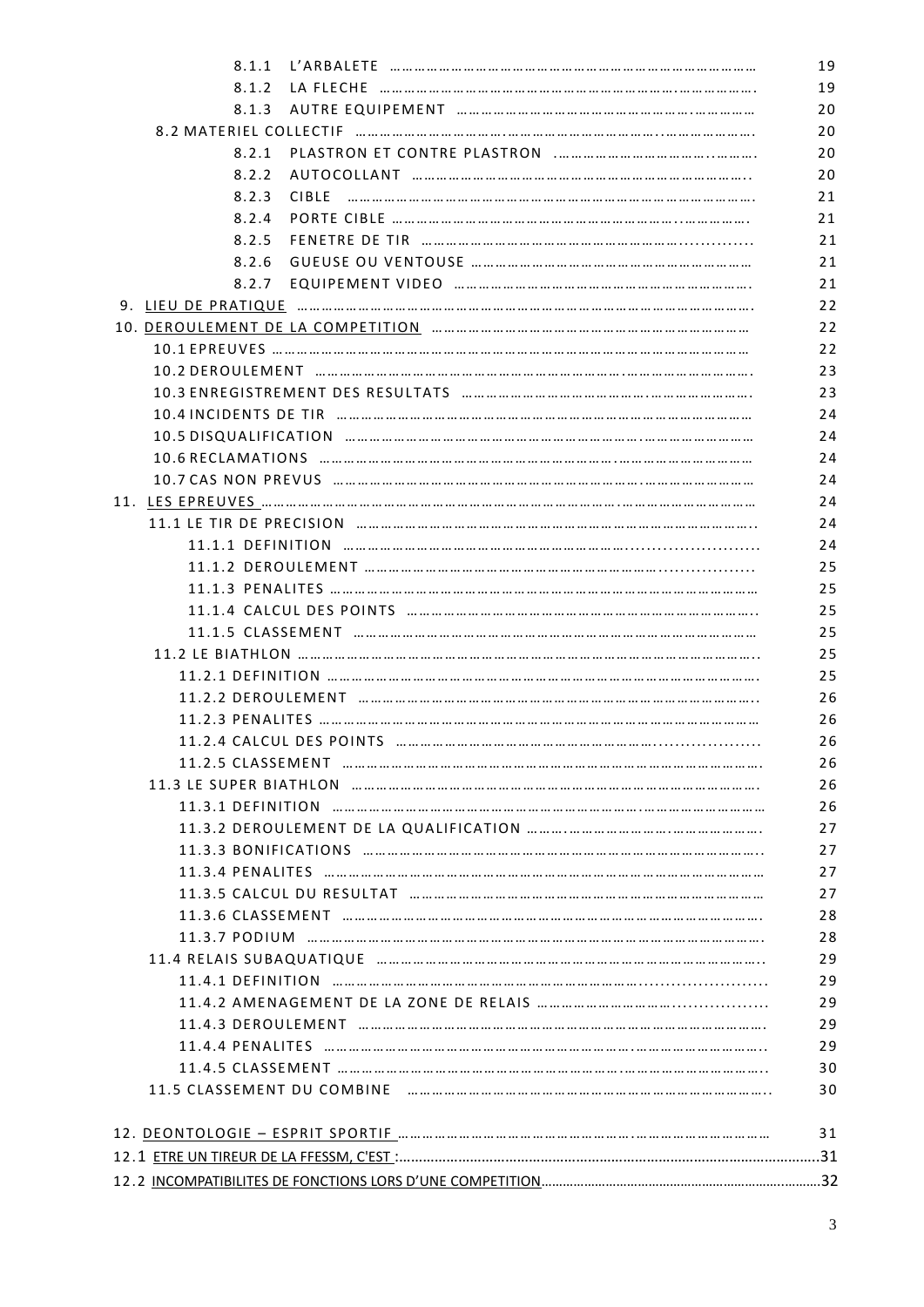| ANNEXE 1 : LISTE DES ARBALETES                                                                                                                  |    |
|-------------------------------------------------------------------------------------------------------------------------------------------------|----|
| ANNEXE 2 ANNEXE ANNUELLE AU REGLEMENT SPORTIF DU TIR SUR CIBLE                                                                                  | 24 |
| ANNEXE 3 : TENUES VESTIMENTAIRES<br>,,, ,,, ,,, ,,, ,,, ,,, ,,, ,,, ,,, ,,, ,,, ,,, ,,, ,,, ,,, ,,, ,,, ,,, ,,, ,,, ,,, ,,, ,,, ,,, ,,, ,,, ,,, |    |

# **PRÉAMBULE GÉNÉRAL**

Ce règlement sportif s'adresse à tous les acteurs impliqués dans les compétitions de l'animation nationale.

Les compétitions ne relevant pas de l'animation nationale sont les suivantes :

- Les compétitions « open » non définies territorialement.
- Les compétitions internationales
- Les épreuves de sélection en équipe de France

Les compétitions « open » départementales, régionales, interrégionales ou nationales sont inscrites au calendrier annuel de la FFESSM dans le respect du présent règlement et des règles de sécurité. Les invitations, programmes et règlements spécifiques sont à l'initiative de l'organisateur. La participation de sportifs et de clubs, licenciés de la FFESSM ou titulaires d'un autre titre de participation de la FFESSM, est définie par l'organisateur ainsi que le nombre de participants. La participation aux compétitions internationales répond aux règles suivantes, arrêtées par le CDN et le DTN :

- Jeux Mondiaux, championnat du Monde, Championnat d'Europe : la participation est exclusivement réservée à l'équipe de France ou à une délégation française dont la composition est validée par le DTN (l'inscription est réalisée par le siège fédéral).
- Coupe du Monde des clubs et autres compétitions internationales : tout sportif licencié de la FFESSM désirant participer à une compétition du calendrier international doit demander l'autorisation à la FFESSM qui, en fonction, demandera que soit établie aux frais du sportif une carte CMAS.

Les épreuves de sélection en équipe de France font l'objet d'un règlement spécifique, défini et/ou validé par le DTN. Elles peuvent s'appuyer sur des compétitions inscrites au calendrier national. Quand tel est le cas, ces compétitions peuvent donner lieu à des aménagements sur demande du DTN en accord avec la commission nationale de la discipline et l'organisateur.

- **Ce règlement sportif de la discipline rappelle, dans ses articles 1 à 5, le cadre général d'organisation, et reprend, dans ses articles 6 à 11, le règlement général des compétitions de Tir sur Cible Subaquatique, et dans l'article 13, les règles de déontologie applicables.**
- **L'annexe 2 est l'ANNEXE ANNUELLE de la discipline qui définit ou rappelle les règles de notre règlement sportif applicables pour la ou les saisons sportives à venir.**
- **L'annexe 3 précise la position de la Fédération sur les tenues vestimentaires.**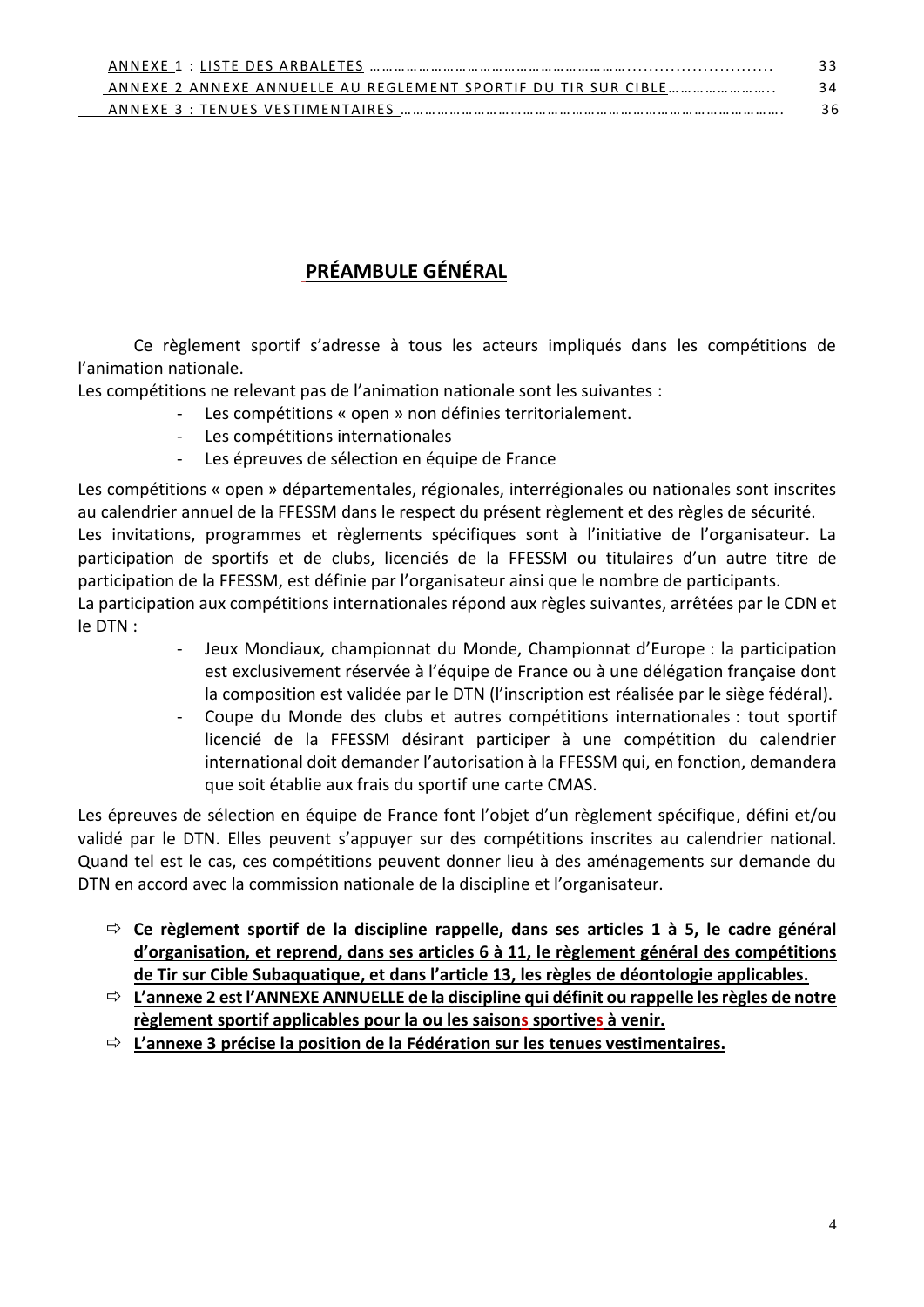# **PRÉAMBULE PARTICULIER**

# **Avertissement : Ce paragraphe fait suite à la modification du règlement sportif général, arrêté par le CDN à l'été 2020.**

# **A/ STRUCTURES D'APPARTENANCE :**

# **Cas général**

En référence aux statuts et règlements intérieurs de la FFESSM, un sportif concoure durant toute la saison pour une même et seule structure d'appartenance de laquelle il tient sa seule licence FFESSM.

# **Cas particulier**

Dans le cas où un sportif souhaite pratiquer en compétition une discipline du champ délégataire de la FFESSM à partir d'une structure autre que celle de laquelle il est licencié – ladite discipline n'étant pas développée au sein du club de licence - il peut demander à concourir avec la même licence sous l'appartenance d'une autre structure, à condition d'en être membre. Le statut de membre et, par conséquent, l'appartenance à un club se manifeste par le règlement de la part dite « cotisation club » qui est distincte du prix de la licence fédérale. On peut ainsi être membre de plusieurs clubs sans pour autant déroger au principe d'une seule licence FFESSM par année sportive.

La demande est à adresser au président de la commission nationale concernée au moins 30 jours avant la date de clôture des inscriptions à la 1ère participation à une compétition inscrite au calendrier officiel FFESSM de ladite discipline. Elle doit être accompagnée de l'accord écrit des deux présidents des structures concernées.

Le président de la commission nationale dispose d'un délai de 30 jours à réception des documents pour donner suite à la demande et, en cas d'accord, traiter celle-ci sous réserve que le sportif s'acquitte des cotisations éventuellement dues à la structure d'appartenance supplémentaire.

# **Disciplines et épreuves (relais) collectives**

# **Cas général**

Les équipes de club doivent être composés de compétiteurs tous membres d'un même club.

# **Cas particulier**

Un sportif peut concourir pour une équipe départementale ou régionale ou dans une équipe multiclubs ou multi-structures.

# **B/ MUTATION**

On appelle mutation le passage d'un licencié d'une structure à une autre en cours de la saison sportive. Toute demande de mutation est adressée par le sportif au siège de la FFESSM par courrier postal. Celle-ci doit être accompagnée de l'accord écrit des deux présidents des structures concernées et du règlement correspondant aux frais de mutation en vigueur.

La mutation prend effet à l'issue du traitement administratif par les services fédéraux dans un délai maximum de 30 jours à réception des documents.

Une seule mutation est autorisée par saison sportive.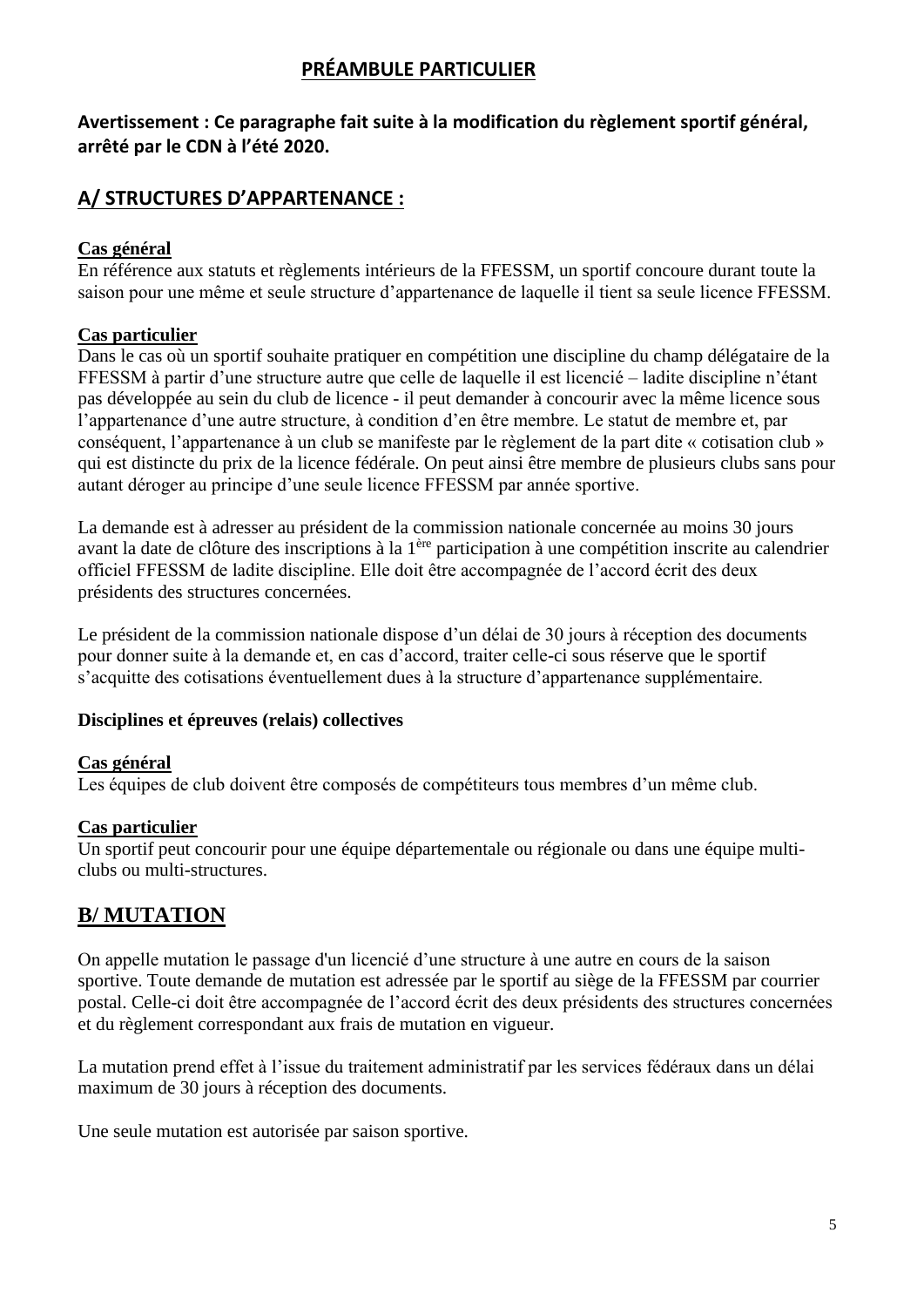# **C/ SPORTIFS ETRANGERS**

# **Sportif étranger licencié FFESSM**

Un sportif étranger licencié à la FFESSM peut participer aux compétitions de l'animation fédérale, figurer au classement numérique national de la discipline et accéder au podium d'un championnat national, inter-régional, régional ou départemental à la condition de respecter les principes de sélection et les conditions de participation définies dans le règlement particulier de la discipline considérée et/ou dans le règlement de la compétition.

Dans les disciplines et les épreuves individuelles, bien que figurant au classement officiel du championnat considéré, le sportif n'étant pas de nationalité française, ce dernier ne peut pas se voir décerner un titre de champion de France, de champion inter-régional, de champion régional ou de champion départemental. Il ne pourra pas être détenteur d'un record de France.

Dans les disciplines et les épreuves (relais) collectives, le règlement particulier de la discipline ou le règlement de la compétition peut prévoir des dispositions visant à préciser le nombre de sportifs étrangers composant une équipe de club, un relai de club, une équipe multi-clubs ou une équipe départementale ou régionale. Quand tel est le cas, l'équipe ou le relai dont la composition intègre des sportifs étrangers dans la limite prévue au règlement particulier de la discipline ou de la compétition peut se voir décerner un titre de champion de France, de champion inter-régional, de champion régional ou de champion départemental.

# **Sportif étranger non licencié FFESSM**

La participation d'un sportif étranger non licencié à la FFESSM aux compétitions inscrites au calendrier de la FFESSM n'est possible que sur invitation de l'organisateur et, pour les compétitions dites « officielles », sous réserve d'acceptation par le président la commission nationale de la discipline considérée.

Dans ce cas le nageur étranger doit :

- Être en possession d'une pièce d'identité ou d'un passeport en cours de validité ;
- Être en possession de la licence sportive de sa fédération sportive d'appartenance (fédération reconnue par la CMAS) ou d'une licence CMAS valable pour l'année en cours ;
- Être en possession d'un certificat médical de non contreindication à la pratique de la discipline considérée en compétition établi depuis moins de 1 an ;
- Justifier d'une assurance responsabilité civile garantissant les conséquences pécuniaires des dommages corporels, matériels et immatériels causés aux tiers (\*) ;
- Le cas échéant, attester que son niveau de pratique correspond aux exigences de la compétition.

Les sportifs étrangers participent aux compétitions "hors concours" et figurent dans le classement officiel de la compétition dans la catégorie « Invités ».

Leur résultat n'est pas pris en compte dans le classement numérique national de la discipline.

(\*) L'organisateur pourra à sa discrétion délivrer au sportif un titre temporaire « Open'Pass » par jour de compétition combien même ce dernier serait titulaire d'une licence délivrée par une fédération étrangère membre de la CMAS et/ou d'une licence CMAS en cours de validité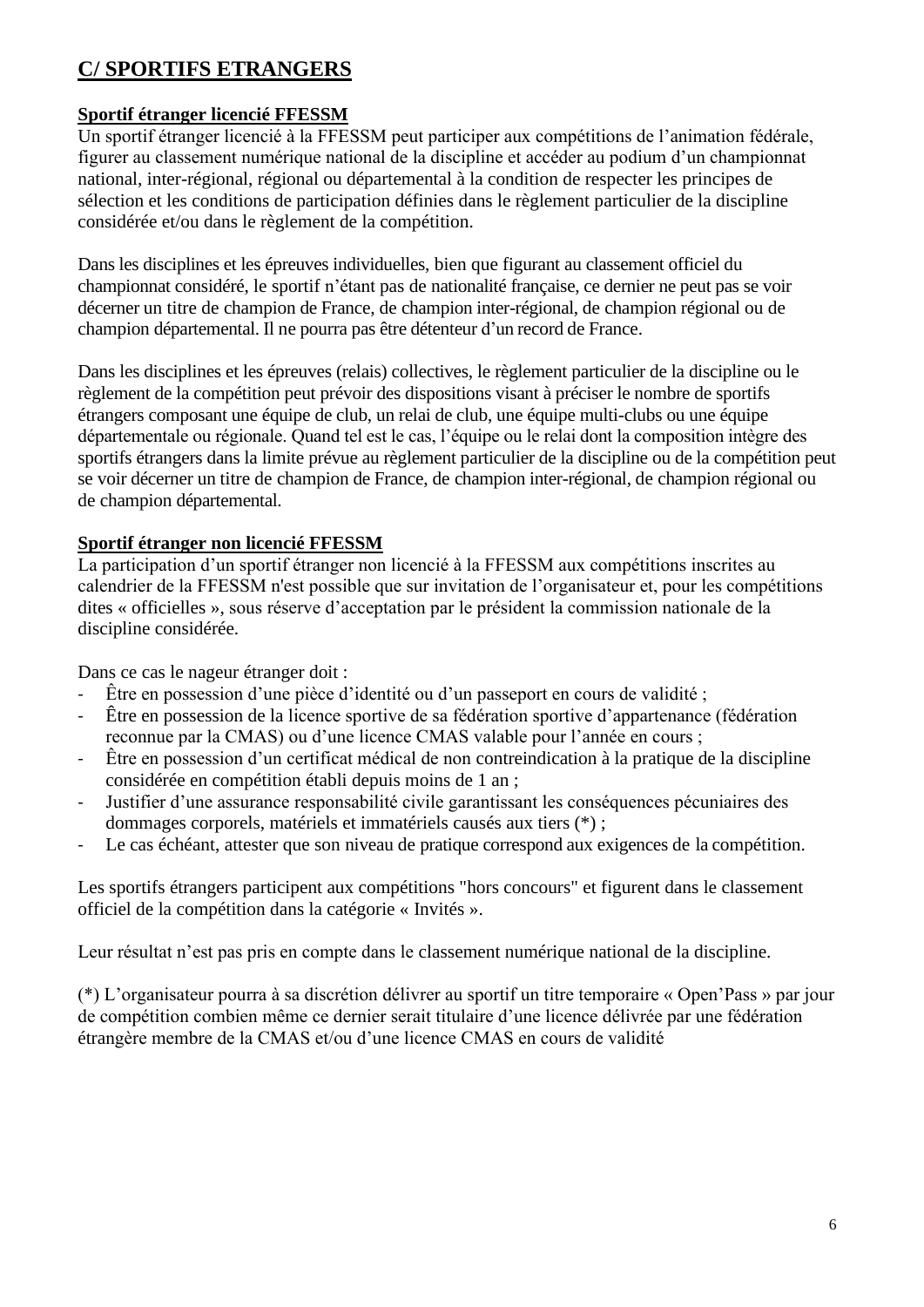# *1. DEFINITION*

Le Tir sur Cible Subaquatique est une discipline sportive de la Fédération Française d'Etudes et de Sports Sous-Marins (FFESSM).

Par Tir sur Cible Subaquatique, on entend une discipline effectuée en apnée, par un nageur muni d'un équipement défini à l'article 7, et dont l'autonomie et la progression sous l'eau dépendent exclusivement de sa capacité physique.

# *2. CLASSIFICATION DES COMPETITIONS*

Les compétitions inscrites au calendrier de la Commission Nationale de Tir sur Cible (CN TSC) sont couvertes par les règlements de la Fédération Française d'Etudes et Sports Sous -Marins (FFESSM). Les compétitions internationales inscrites au calendrier de la CMAS organisées en France seront couvertes par le règlement de la Confédération Mondiale des Activités Subaquatiques (CMAS). Les différents championnats et compétitions de Tir sur Cible peuvent être organisés par catégories

d'âge, de sexe, par épreuves individuelles, par équipes.

Les piscines sont les lieux de pratique de la discipline. En carrière dans des cas très rares (initiation ou baptêmes, par ex.)

# **2.1 Les formats compétitifs**

**1.** Au sein de la Commission Tir, il y a les formats suivants de compétition, en fonction de la densité des effectifs :

 1. Le Championnat de France, regroupant, pour les deux sexes, les Cadets, Juniors, Seniors et Masters.

- 2. La finale de la coupe de France, le cas échéant.
- 3. Le Critérium national Minimes, le cas échéant.
- 4. Le Critérium national Jeunes, regroupant les Minimes, les Cadets et les Juniors.
- 5. Les compétition départementales (trophées, challenges, championnats départementaux)
- 6. Les compétitions régionales (trophées, challenges, championnats régionaux)
- 7. Autres formats, le cas échéant, (inter régionaux, inter clubs, etc.).

 Les formats 4 à 7 doivent être inscrits au calendrier national de la Commission Nationale. Ils sont sélectifs pour le Championnat de France et la coupe de France. Pour le Championnat de France, la réalisation d'une compétition complète est exigée (réalisation des trois épreuves).

Les formats 3 et 4 permettent de détecter les jeunes talents, pour préparer la « « relève ». Pour le Critérium Jeunes regroupant les Minimes, les Cadets et les Juniors, la sélection est la plus large possible pour motiver les jeunes et en faire une belle fête sportive : il est demandé aux jeunes d'avoir effectué au moins une compétition au sein de leur Comité Régional, avec les trois épreuves définies dans le règlement, à savoir Précision, Biathlon et Super Biathlon

- $\Rightarrow$  Pour les compétitions inscrites au calendrier national, un premier classement SCRATCH est établi, avant le classement par catégorie, afin de privilégier le niveau de performance.
- **Le contenu des épreuves est le même, quel que soit le format, avec le même règlement :** 
	- Epreuves individuelles : Précision, Biathlon et Super Biathlon
	- Epreuve collective, le cas échéant (compte tenu du temps imparti à la compétition) : le relais par équipe de 4 compétiteurs.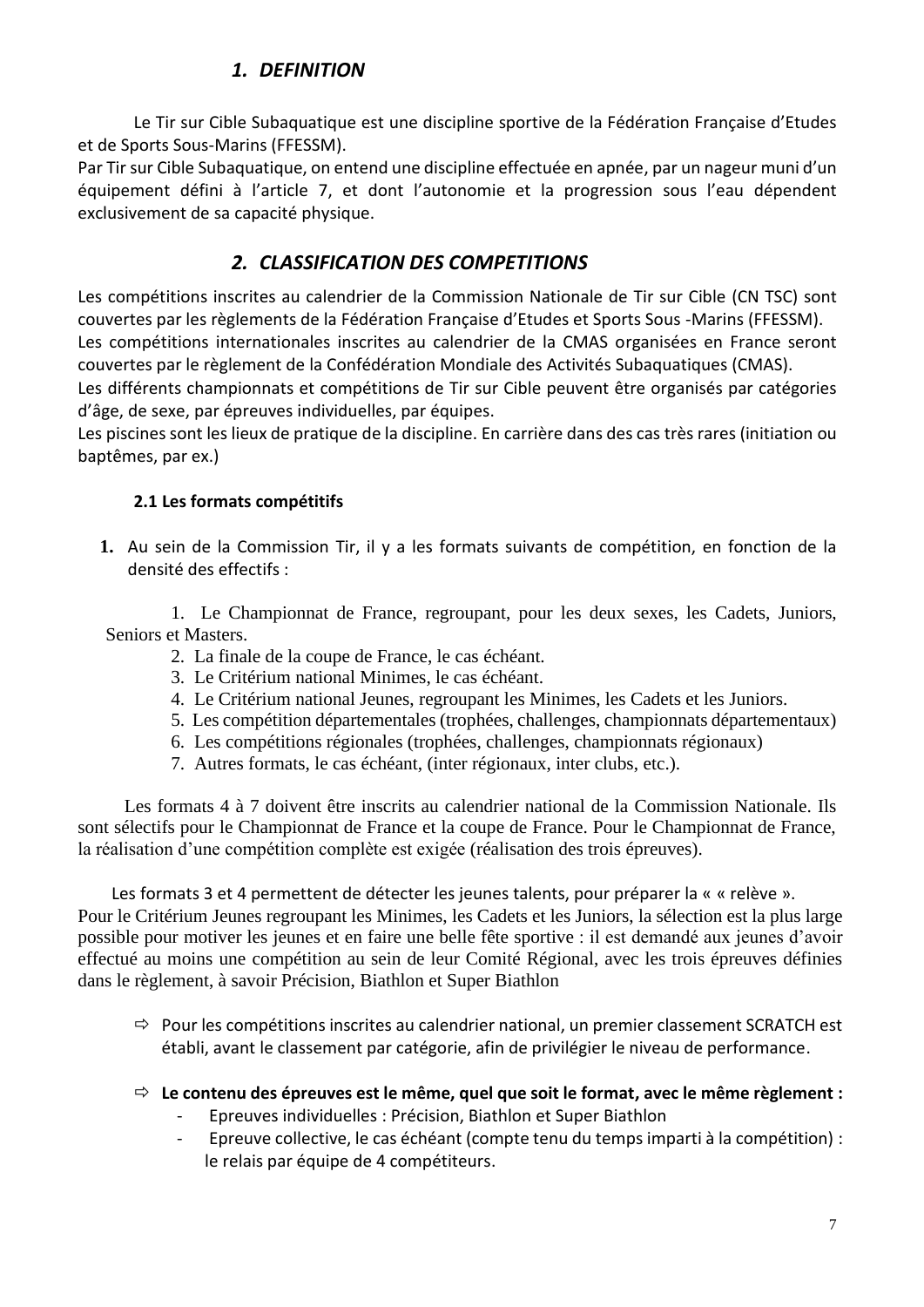Le relais, épreuve par équipe de comité régional se déroulant lors du championnat de France, est la seule épreuve pouvant ne pas se dérouler lors des compétitions régionales ou départementales, au regard du temps dont disposent les organisateurs des compétitions (créneaux piscines).

Les épreuves sont décrites dans l'article 11 ci-dessous, et sur le site @ de la Commission Nationale, onglet « découverte ».

- $\Rightarrow$  La sélection au Championnat de France est basée sur les résultats obtenus lors de ces différentes compétitions. Les meilleurs résultats enregistrés qualifient les compétiteurs.
- $\Rightarrow$  La coupe de France, de son côté, valorise les compétiteurs ayant le plus fort cumul de points retenu à partir de leurs trois meilleurs résultats de combiné de la saison.

Des stages « Jeunes » sont organisés pour le développement des performances, et l'acquisition des valeurs de la discipline et de la Fédération.

 $\Rightarrow$  Le niveau de performance est le fil conducteur : pour toutes les compétitions, un classement SCRATCH est établi (toutes catégories) puis un classement par catégorie d'âge est arrêté.

#### **2.2 La définition du championnat, et ses points particuliers**

Le championnat **rassemble les meilleurs compétiteurs** de la discipline ayant réussi un résultat au classement combiné des trois épreuves de la discipline, par catégorie d'âge en individuel ou par équipes de club. Un seul titre de « Champion » peut être délivré par territoire, par saison sportive, par épreuve et par catégorie d'âge.

#### **2.2.1 Le Championnat de France (CDF)**

En fonction de la densité sportive de notre discipline, qui est en développement :

#### • **Format retenu pour le Tir sur Cible : CDF Elite (C/J/S/M)**

Le programme et le format des épreuves d'un championnat de France sont conformes au règlement de la discipline.

Les compétiteurs sélectionnés sont ceux figurant en tête du classement Championnat de France, basé sur les meilleurs résultats combinés de l'année, dont la liste est établie à l'issue des compétitions réalisées, inscrites au calendrier national.

- Les Cadets et les Juniors sélectionnés au CDF peuvent faire un retour en surface ou en apnée, à leur choix sans pénalité.
- $\Rightarrow$  Cependant en fonction de la configuration de la piscine (bassin de 25 ou de 50 mètres), du nombre de lignes d'eau, de la durée de la manifestation, et de la disponibilité des juges fédéraux, le nombre de compétiteurs qualifiés peut varier d'une année à l'autre. Il est arrêté par la Commission Nationale en fonction de ces différents critères, et précisé dans l'annexe annuelle.

En plus des compétiteurs qualifiés, il est aussi de coutume d'inviter 1 voire 2 compétiteurs d'une région émergeante. Chaque région active doit aussi être représentée par au moins un compétiteur, une place sera réservée à ce titre.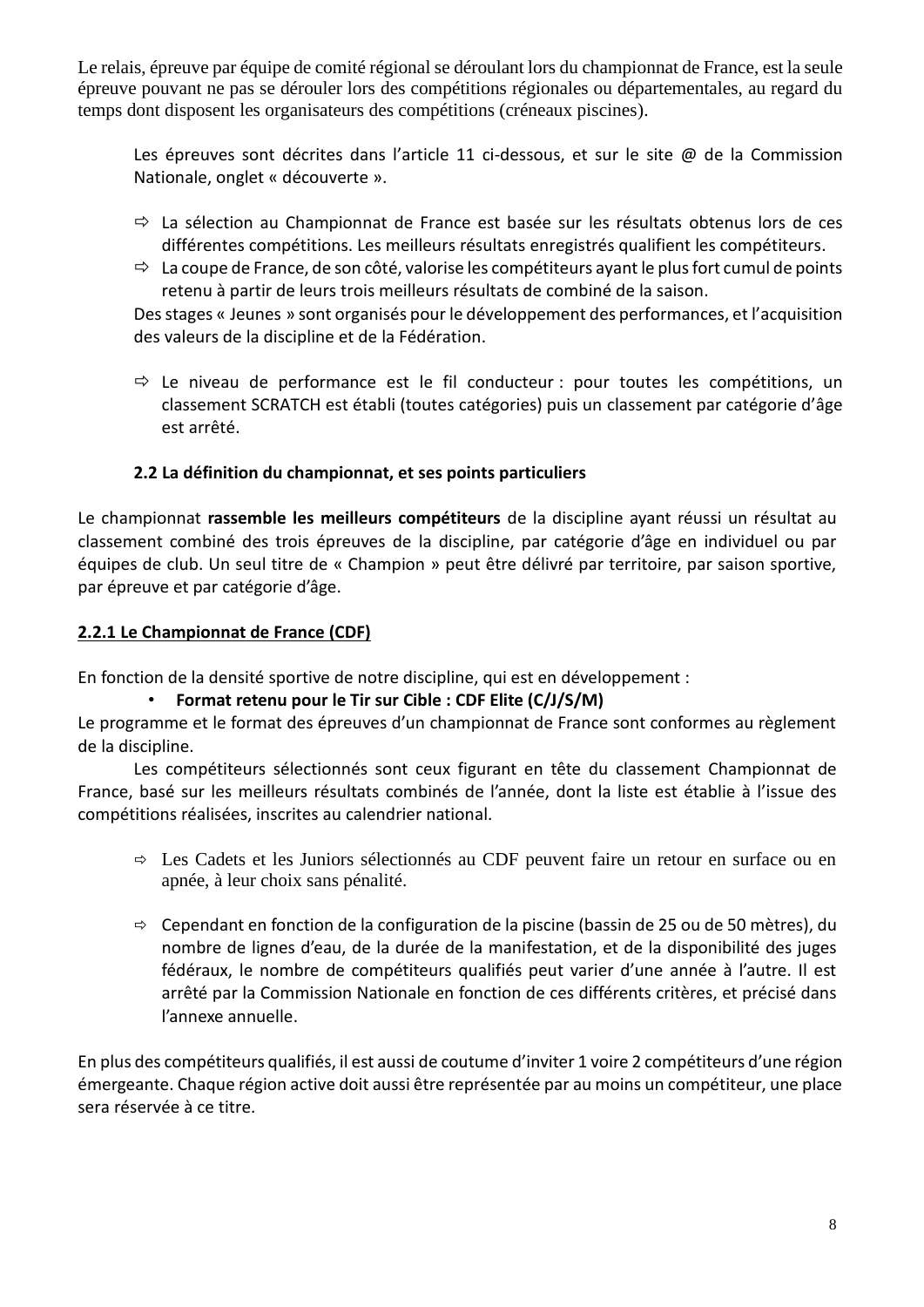Il en est de même de la possibilité d'inviter une délégation Etrangère, non participante à la compétition, afin de lui faire connaitre notre savoir-faire. Une information est à faire en amont au CDR et au CDN.

# **2.2.2 Points particuliers :**

# **Attribution du titre de Champion de France :**

Un seul titre de « Champion de France » peut être délivré par saison sportive, par discipline, par épreuve et par catégorie d'âge.

Le titre de « Champion de France » est attribué pour chaque épreuve inscrite au programme du Championnat de France à la condition :

• Epreuve individuelle : qu'au moins 6 sportifs soient classés, sauf situation exceptionnelle et temporaire liée à une densité « démographique » initiale encore insuffisante.

Tous les compétiteurs présents sont classés même s'ils font « zéro » au contrat cible lors d'une épreuve (cas du super biathlon).

• Epreuve par équipe : qu'au moins 4 équipes soient classées.

# *2.2.3* **Reconduction d'une épreuve au programme d'un Championnat de France**

Toute épreuve individuelle ayant au moins 6 sportifs classés lors de la dernière édition du championnat de France est reconduite (cf ci-dessus).

Toute épreuve par équipe (relais) ayant au moins 4 équipes classées lors de la dernière édition du championnat de France est reconduite.

**2.2.4 Championnat régional :** selon la densité importante ou faible (cf ci-dessus).

# **2.3 La coupe de France : définition :**

La coupe rassemble les compétiteurs de tous niveaux dans le cadre d'un programme de plusieurs compétitions. Le format d'épreuves est celui du règlement général des compétitions, avec un classement par catégories d'âge et, pour les relais, par équipes de club et/ou par équipes de région. La Coupe de France a vocation à valoriser la régularité et la progression d'un sportif sur un nombre de compétitions et/ou d'épreuves ou une saison sportive.

S'agissant du Tir sur Cible, la coupe de France récompense les compétiteurs ayant le cumul de points le plus élevé, basé sur les résultats des trois meilleures compétitions réalisées (3 meilleurs combinés). Une épreuve finale dite « Finale de la coupe de France » peut éventuellement être organisée et apparaitre au calendrier national, après le championnat de France.

# **2.4 La définition d'un sélectif, le cas échéant :**

Une compétition sélective ou « Sélectif » (selon le niveau territorial) permet de sélectionner les meilleurs sportifs (disciplines individuelles) ou les meilleures équipes (disciplines collectives) au championnat du niveau territorial concerné.

Le programme d'une compétition sélective est basé sur un format d'épreuves imposé par la Commission Nationale de Tir sur Cible, correspondant avec le format du championnat de France de la discipline. Les résultats seront pris en compte dans le classement au Championnat de France.

Une compétition sélective ne donne pas lieu à délivrance d'un titre.

Une compétition sélective (Meeting, Tournois, etc.) peut servir de support à une manche de coupe.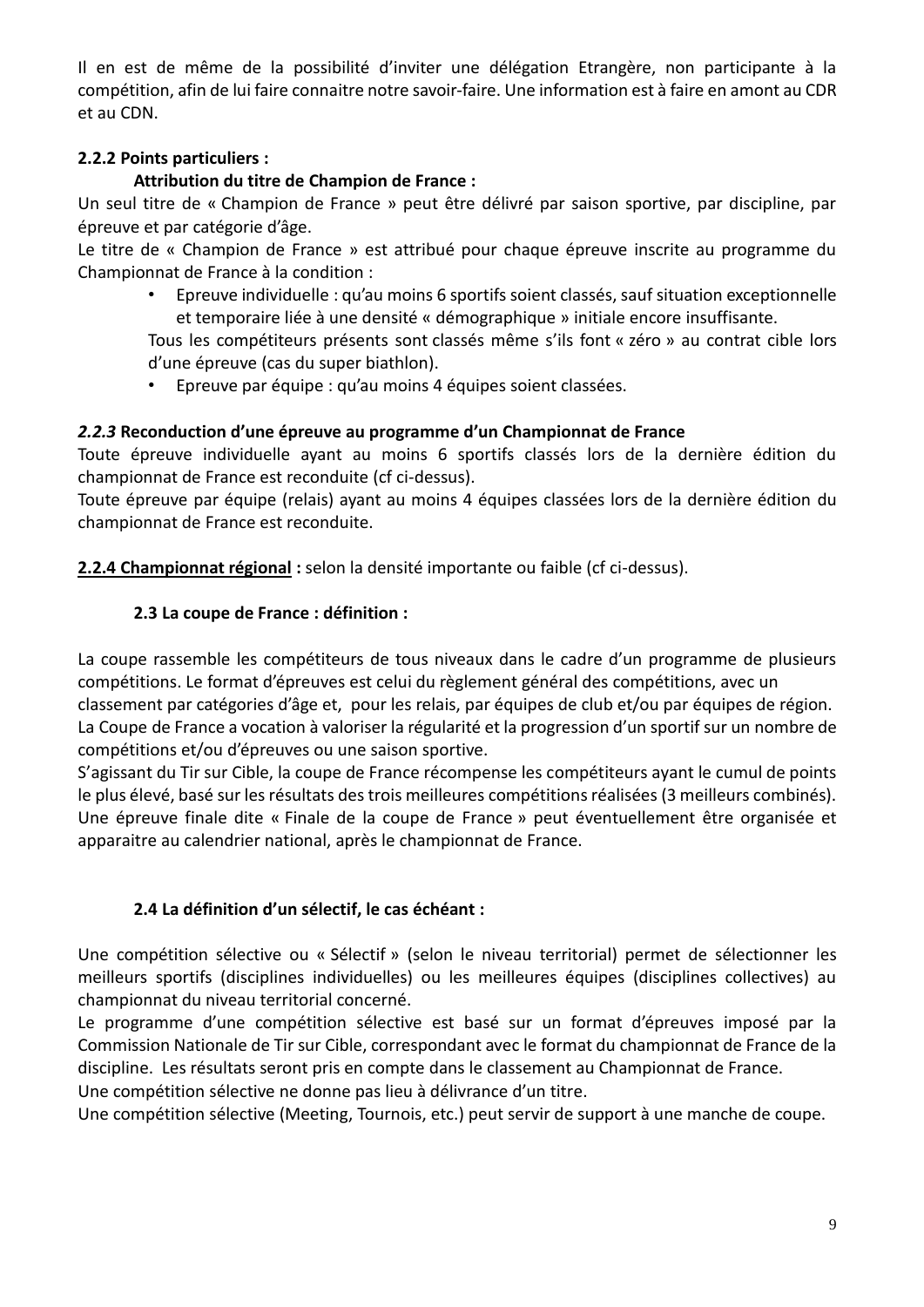#### **2.5 Les autres formats de compétitions.**

Le Critérium (individuel et/ou par équipes de club) : rassemble tous les compétiteurs de la discipline dans le cadre d'un programme basé sur des épreuves par catégories d'âge.

Le format est libre ou imposé. Le résultat d'un « Critérium » résulte toujours du classement d'une seule compétition par épreuve et par catégorie d'âge ou par regroupements de catégories d'âge.

En tir sur Cible, il y a le critérium MINIMES, annuel, au minimum.

Un Critérium JEUNES peut également être organisé, regroupant les Minimes, les Cadets et les Juniors.

Bien que le format de compétition soit le même, il y a aussi, les appellations suivantes :

Le Trophée (individuel, par équipes de club, de département ou de région).

Le Challenge (idem).

D'autres formats, de type commercial ou médiatique, comme par exemple, l'open des marques, peuvent être organisés, mais ils ne sont pas sélectifs pour le Championnat de France.

# **2.5.1 Compétitions contribuant à l'animation toutes catégories**

Selon la densité de la discipline, de sa répartition géographique, et des budgets, il peut être organisé :

- a) Un championnat national des Clubs, pour identifier le meilleur club de l'année toutes épreuves et toutes catégories confondues.
- b) Un championnat national des régions, pour valoriser une dynamique régionale.
	- $\Rightarrow$  A noter : ces deux derniers formats pouvant être allégés dans leur organisation et leurs participants, afin d'en favoriser leur organisation, pourront se dérouler avec des modalités spécifiques de participation pour chaque épreuve, voire de définition adaptée pour chaque épreuve (exemple : un biathlon - 3 tirs – effectué par 3 compétiteurs différents, une équipe de 3 compétiteurs composée d'un jeune, d'une féminine, et d'un adulte masculin, une épreuve de précision avec 9 tirs si trois compétiteurs différents, etc.). Les résultats obtenus ne pourront pas être retenus comme étant sélectifs au CDF.

# **2.6 Cérémonies de remises de titres**

La présence aux cérémonies protocolaires est obligatoire.

S'agissant du respect du protocole, les organisateurs doivent veiller à mettre en évidence, notamment lors des séances photos pendant les remises de titres, les banderoles fédérales : FFFESSM, Comité Régional, sponsors nationaux. La discipline du Tir sur Cible bénéficie du soutien du Vieux Campeur, qui fabrique les cibles.

Sont exclus les mascottes et autres drapeaux de clubs, liste non exhaustive.

Les récompenses : Elles peuvent être remises sous forme de médailles, de certificats, de diplômes, de plaques, de cadeaux souvenirs, de coupes et de challenges.

Une tenue correcte est exigée lors de ces cérémonies de remises des Titres ou récompenses.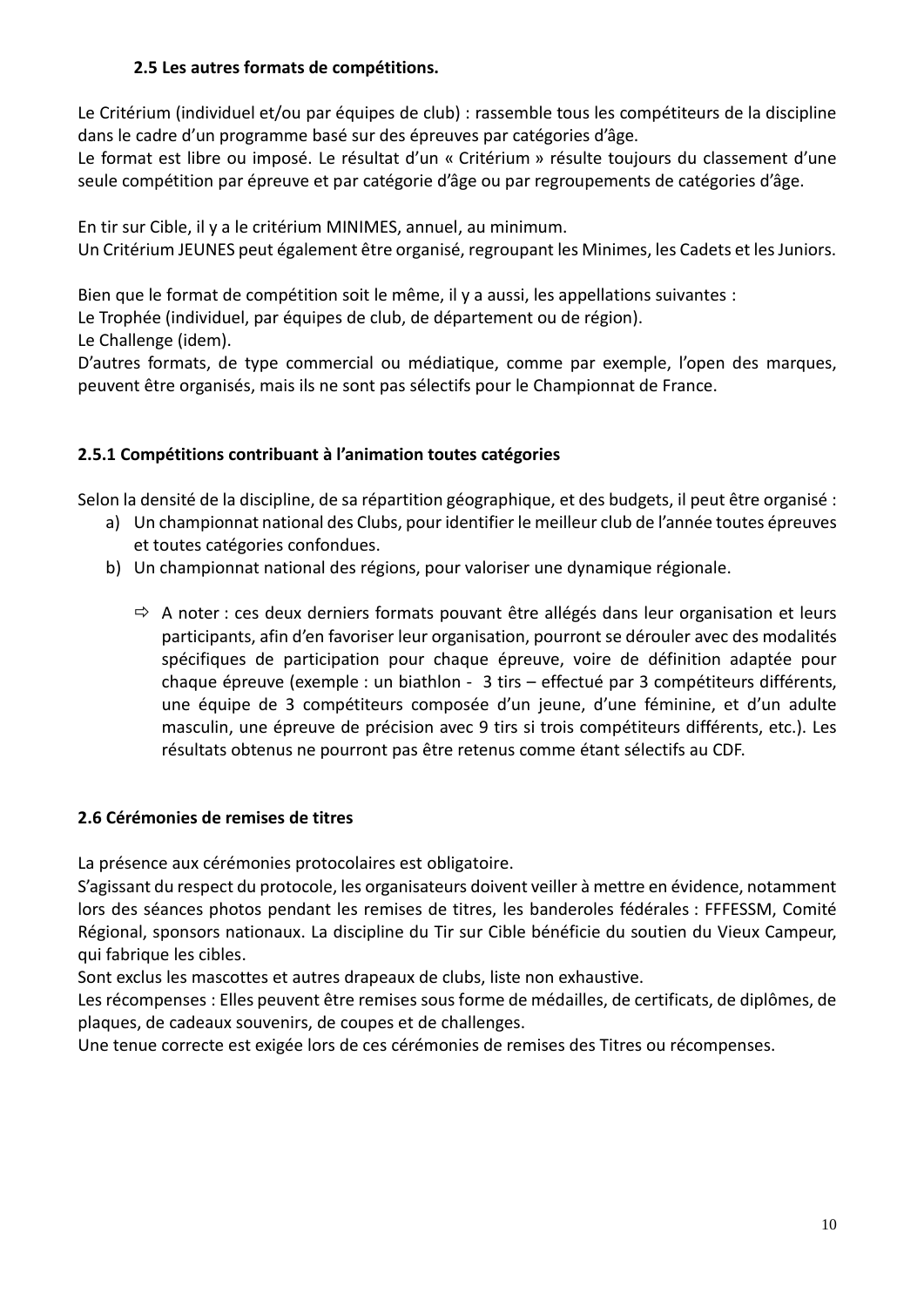# *3. SAISON SPORTIVE*

# **3.1 Saison sportive « N » :**

 La saison sportive commence le 15 septembre de l'année « N-1 » et se termine au 14 septembre de l'année « N ».

# **3.2 Calendrier sportif :**

La date limite d'inscription des championnats de France et des compétitions nationales et interrégionales, ainsi que les Critérium Minimes et Jeunes, auprès de la CN TSC est fixée au 31 mai de l'année « N-1 » pour la saison « N », si possible, ou au début de la saison sportive N. Une manifestation sportive (compétition, autre, etc.) doit être inscrite au calendrier national au plus tard au 31.12. Passé ce calendrier, elle ne sera pas retenue par la Commission Nationale, comme étant sélective au Championnat de France.

Le projet de calendrier est soumis pour avis à l'élu référent en charge de l'animation nationale et de la politique sportive au sein du Comité Directeur National (CDN) et au DTN avant d'être validé et adopté par le CDN. Ce calendrier tient compte des dates retenues par le CDN pour les réunions nationales (Assemblée Générale de la Fédération, par exemple).

Le calendrier validé est diffusé par une information officielle sur le site de la CN TSC aux Commissions Régionales de Tir sur Cible (CR TSC) au plus tard le 30 septembre de l'année « N-1 ».

Le Directeur Technique National en est destinataire.

Rappel ; chaque compétition inscrite au calendrier national est sélective pour le championnat de France.

# **3.3 Modification du calendrier :**

A partir de la parution officielle du calendrier, la date et le lieu des compétitions nationales et interrégionales de TSC ne peuvent plus changer, sauf cas de force majeure entrainant l'impossibilité de l'organiser.

Doit être considéré comme cas de force majeur (énumération exhaustive) :

- Une décision d'une administration officielle ou d'un gestionnaire d'équipement support à l'organisation ;
- Un nombre de sportifs ou d'équipes inscrits insuffisant (en référence au règlement spécifique de l'organisation) ;
- Les conditions météorologiques ;
- Un changement au niveau du calendrier international impactant l'animation nationale ;

# **3.4 Les obligations territoriales**

Une compétition a une territorialité définie : nationale, inter-régionale ou régionale, départementale.

Dans l'objectif de proposer une animation de qualité en fonction de la densité sportive de notre discipline, l'animation fédérale s'organise sur différents niveaux sportifs correspondant à 2 niveaux territoriaux avec les obligations correspondantes (championnat et titres, règles d'accès au niveau supérieur, « frontières » inter-régionales…) : le National, et le Régional.

La Commission Nationale de Tir est chargée d'organiser la pratique sportive de son activité au niveau national.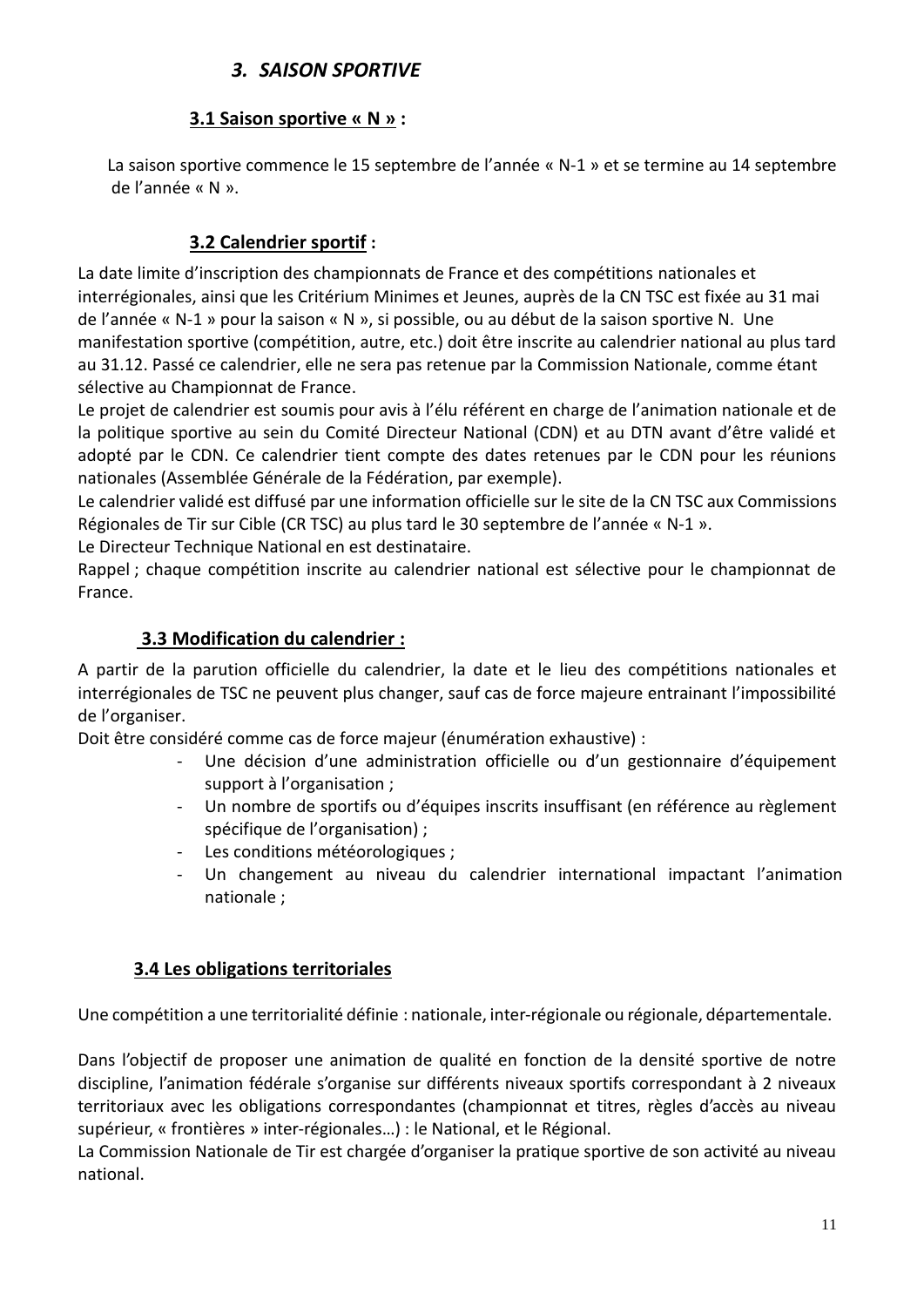Chaque Comité régional et, le cas échéant, départemental est chargé, de son côté, d'organiser la pratique sportive en fonction des potentialités de son territoire.

Chaque territoire fait l'objet d'une animation qui lui est propre, conformément au Règlement Général de la FFESSM, permettant l'organisation d'un championnat régional et, le cas échéant, d'un championnat départemental avec l'attribution des titres correspondant au dit territoire.

→ Les régions géographiques de la Commission Nationale de Tir Sur Cible sont identiques à celles définies par la Fédération Française d'Etudes et de Sports Sous-Marins.

# **3.5 Délégation d'organisation des compétitions :**

La FFESSM peut déléguer l'organisation des compétitions à ses organes déconcentrés (comités régionaux - comités départementaux) et/ou à ses structures membres (clubs – structures commerciales agréées) et ce, quel que soit le niveau territorial de la compétition.

Par ailleurs, la FFESSM peut conclure avec d'autres fédérations, notamment affinitaires, des conventions ayant pour objet le développement de la pratique du Tir sur Cible Subaquatique en compétition (UNSS, FNSU…).

# **3.6 Caution du Comité Régional** *:*

La caution du Comité Régional

Le championnat de France, et les compétitions nationales, inter-régionales, régionales et départementales doivent être cautionnés par le Comité régional dont dépend le site d'organisation préalablement à leur inscription officielle au calendrier national fédéral de la discipline.

L'acte de caution du comité Régional consiste à valider le principe et l'existence des moyens nécessaires à l'organisation de la compétition, à se porter garant de l'organisation et à se substituer à l'organisateur en cas de manquement ou de désistement de ce dernier.

Le comité régional, dans le territoire duquel se déroule la manifestation doit obligatoirement être informé, en amont, de l'organisation de la compétition (date, lieu, autres informations).

# **3.7 Cadre d'organisation général**

L'organisateur s'engage à respecter dans son intégralité le contenu du règlement général des compétitions établi par la CN TSC et visé par le directeur de compétition.

Quand un organisateur souhaite regrouper plusieurs compétitions sur le même site et sur une même période, il doit déposer, auprès du CDN ou des CDR selon le cas, des candidatures distinctes pour chacune d'elles en précisant les informations afférentes à chacune des compétitions associées.

L'organisateur local devra transmettre à la CN TSC, au début de l'année sportive, tous les renseignements permettant d'établir le règlement spécifique.

# **3.8 Le Logiciel de gestion des compétitions.**

La Commission Nationale de TSC a créé un logiciel de gestion des compétitions, téléchargeable depuis le site internet de la Commission. Un tutoriel permet aux clubs de se l'approprier et d'organiser ainsi leurs compétitions, par catégories d'âge ; par épreuves, etc.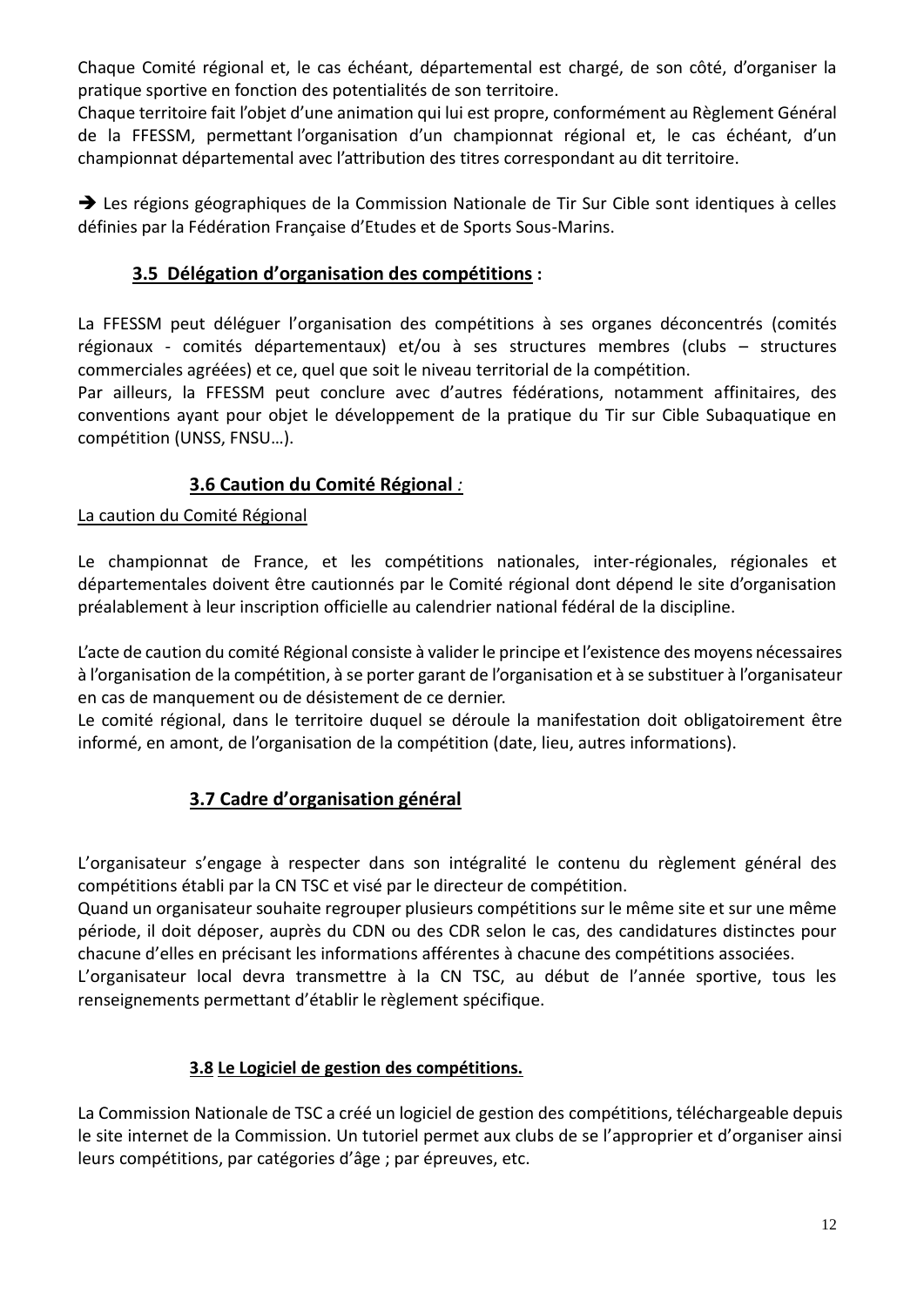Le logiciel de gestion des compétitions a intégré, à partir de la saison 2018 – 2019, la catégorie Masters, ainsi que les sur-classements en seniors demandés.

# **3.9 L'aspect financier des compétitions.**

#### **voir annexe annuelle ci-dessous**

#### **3.10 Règlements spécifiques :**

Le règlement spécifique aux compétitions nationales doit contenir au minimum :

- La date et le lieu précis de la compétition et les renseignements techniques ;
- Des informations sur l'accès aux sites ;
- Une liste des hôtels, centres d'hébergement et des possibilités de restauration ;
- Le programme précis du déroulement des épreuves (horaires, cérémonies protocolaires) ;
- La procédure d'enregistrement des engagements ;
- La date limite d'envoi des engagements ;
- Le montant des engagements individuel et, le cas échéant, par équipe ;
- Le règlement technique spécifique, le cas échéant ;
- Les conditions d'annulation (nombre de participant minimum, autre...).

# *4. SECURITE DES COMPETITIONS*

#### 4.1 NIVEAU DE PRATIQUE REQUIS POUR PARTICIPER AUX COMPETITIONS

Il est demandé aux Minimes d'attester, à l'occasion de leur première compétition, le niveau minimal de pratique correspondant aux critères définis pour les Tireurs d'OR, avec la carte de certification délivrée par la Fédération.

Il est demandé aux Cadets, Juniors, Seniors et Masters d'attester, à l'occasion de leur première compétition, un niveau de pratique correspondant au minimum aux critères définis pour les Tireurs de Niveau T 1, avec la carte de certification délivrée par la Fédération.

Le site web de la discipline, accessible aux pratiquants, précise les formations et les compétences des Tireurs d'Or et Tireurs Niveau 1.

Les cartes de certification Tireur d'Or ou Tireur Niveau 1, seront demandées aux compétiteurs. Les compétiteurs déjà qualifiés par un titre d'INITIATEUR ENTRAINEUR DE TIR sur Cible, voire MEF 1 ou MEF2 sont dispensés de cartes de niveaux de compétence.

#### 4.2 MEDICAL et HYGIENE

Sur l'ensemble des compétitions, hormis le championnat de France si ce dernier réunit plusieurs disciplines, il n'est pas besoin d'avoir un médecin fédéral présent. La chaine habituelle des secours sera mise en place par l'organisateur conformément aux dispositions du code du sport. Si l'organisateur veut l'aide d'un médecin pour l'élaboration d'un plan de secours, il aura la possibilité de consulter les médecins locaux.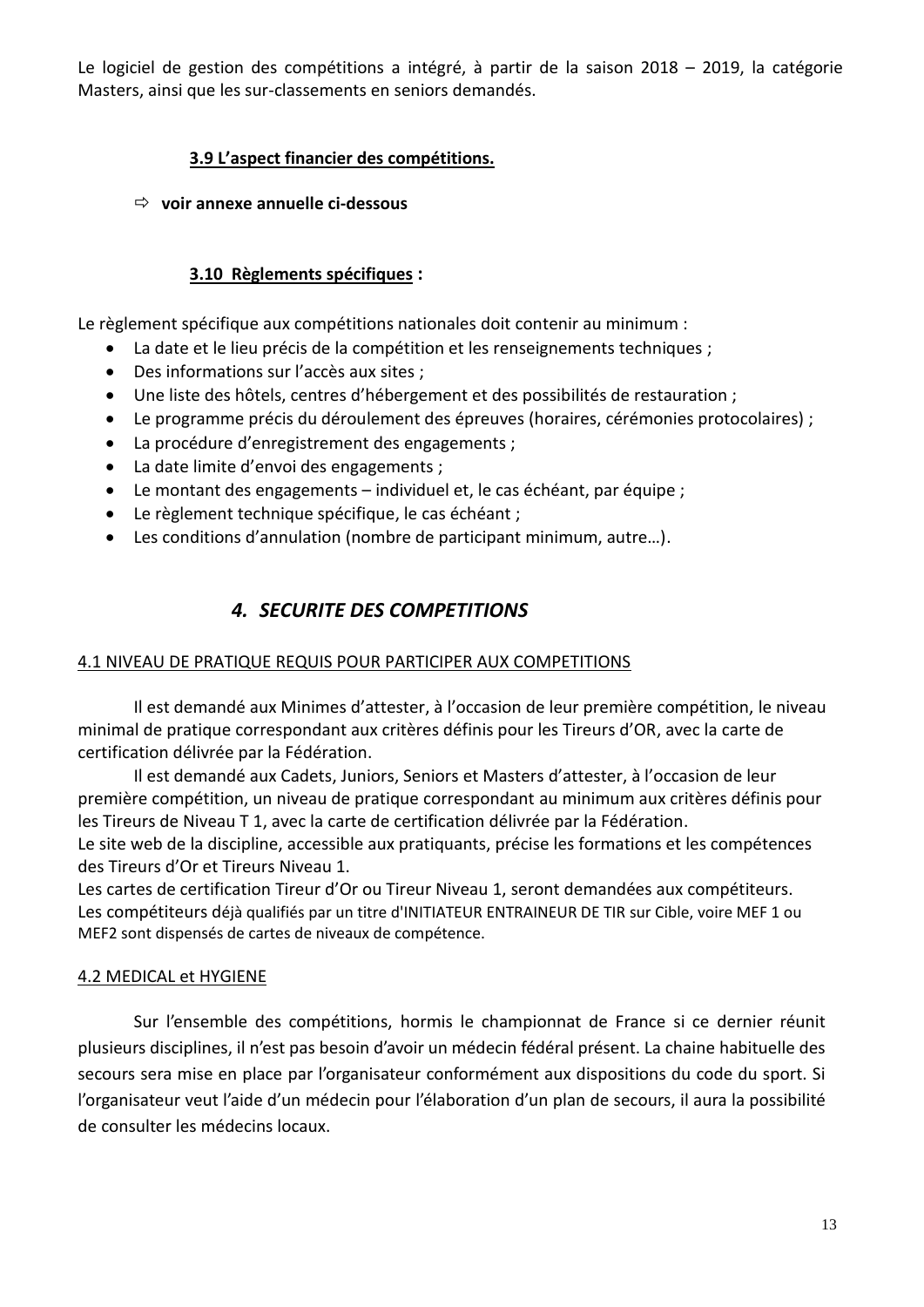Il appartient en premier lieu au responsable de la piscine de veiller au respect des normes de sécurité et d'hygiène habituellement en vigueur dans l'établissement (douches, pédiluves, chaussures, etc.). L'organisation met à la disposition du secouriste ou du médecin les matériels de secours. Le directeur de la compétition, accompagné du secouriste ou du médecin, doit s'assurer que les matériels mis en œuvre satisfont aux normes de sécurité.

#### 4.3 CONSIGNES DE SECURITE POUR LES COMPETITEURS

Instructions particulières à destination des compétiteurs, lors des compétitions de TSC, concernant la sécurité liée aux arbalètes :

- Arbalète hors de l'eau : protéger la pointe de la flèche lorsqu'elle est posée sur le bord du bassin.
- Arbalète dans l'eau :
	- armer toujours l'arbalète en direction de la cible, vers le fond du bassin, après s'être assuré que personne ne se trouve devant.
	- la pointe de l'arbalète armée doit toujours être immergée
	- en dynamique, avant l'arrêt à la gueuse, l'index est sur le fût, jamais sur la détente.

#### **Le volet assurance :**

La garantie de responsabilité civile est couverte par l'assureur de la FFESSM.

Les propres dommages des licenciés de la F.F.E.S.S.M. sont pris en charge par la souscription obligatoire à l'assurance individuelle complémentaire.

# *5 CATEGORIES D'ÂGE*

Pour les deux sexes, les catégories d'âge sont les suivantes :

| Poussins (P) | 10 ans et moins    |  |  |
|--------------|--------------------|--|--|
| Benjamin (B) | 10 et 11 ans       |  |  |
| Minime (M)   | 12 et 13 ans       |  |  |
| Cadet (C)    | 14 et 15 ans       |  |  |
| Junior (J)   | 16 et 17 ans       |  |  |
| Sénior (S)   | 18 à 35 ans        |  |  |
| Master (M):  | A partir de 35 ans |  |  |

En Tir sur Cible, les poussins et les benjamins ne font pas de compétitions. La découverte de l'activité est ludique, très encadrée, avec des arbalètes dont la flèche est coupée et sécurisée par un embout fixe, type BLUNT.

Le tir se fait sur des cibles basculantes.

Pour les Minimes, le niveau de compétence minimal exigé est équivalent à celui de Tireur d'Or. Pour les Cadets, le niveau de compétence minimal exigé est équivalent à celui de Tireur Niveau 1.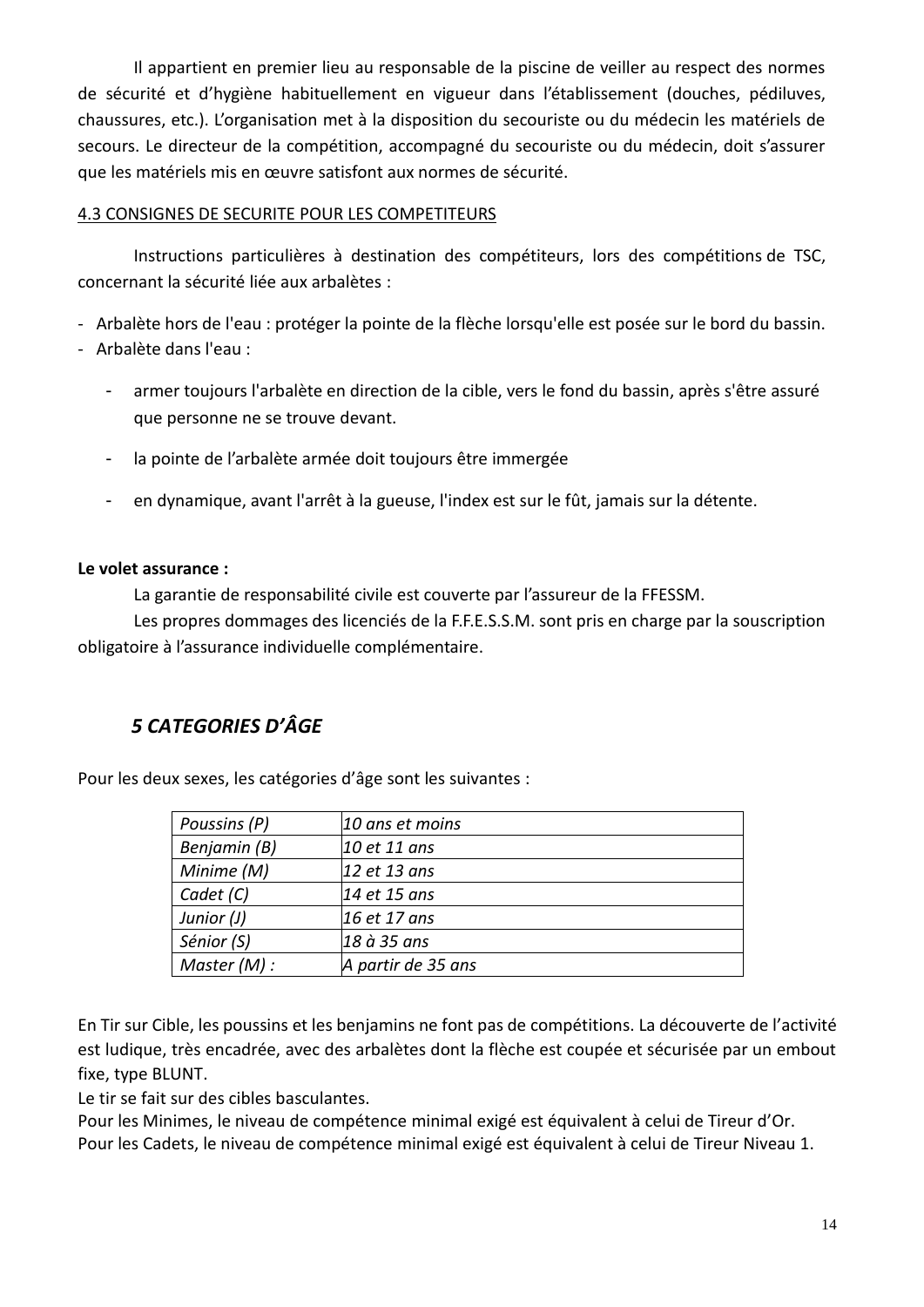La définition d'une épreuve peut permettre le regroupement de plusieurs catégories d'âge et donner lieu à des dénominations particulières :

- regroupement de 3 catégories d'âge : minime, cadet et junior : catégorie « Jeunes Espoirs» ;

- regroupement des catégories d'âge cadet, junior et sénior : catégorie « Élites Jeunes».

- regroupement de toutes les catégories d'âge vétéran : catégorie « Masters ».

**Lorsque des catégories d'âge font l'objet de regroupements, ceux-ci sont précisés dans le règlement spécifique de la compétition.**

➔ **Pour le TSC : la catégorie MASTERS est retenue, regroupant toutes les classes de MASTERS, et donc celles de Vétérans.**

#### **5.1 Age du nageur :**

L'âge athlétique et la catégorie d'âge d'un compétiteur s'obtient en soustrayant son année de naissance de l'année de la saison sportive en cours, sauf pour les minimes qui accèdent à la compétition dès l'âge de 12 ans.

#### **5.2 Sur-classement :**

Dans les épreuves individuelles se déroulant selon un format de compétition spécifique d'une catégorie d'âge, les compétiteurs doivent participer à l'épreuve correspondant à leur catégorie d'âge. Il n'y a pas de sur-classement possible.

Dans les épreuves individuelles se déroulant selon un format de compétition non spécifique à une catégorie d'âge, et dans les épreuves par équipe de clubs (relais), le sur-classement est autorisé à condition :

- De respecter les limitations définies par chaque discipline en matière d'épreuve ou de format de compétition ;
- D'avoir réalisé les temps qualificatifs ou les performances minimales de la catégorie de surclassement,
- D'obtenir une autorisation de sur-classement pour l'épreuve concernée dans le respect des conditions telles que définies dans le règlement médical annexé au règlement intérieur de la fédération.

Un compétiteur benjamin ou minime ne peut en aucun cas obtenir un sur-classement.

- $\Rightarrow$  Les Cadets effectuant les épreuves dans les mêmes conditions que les Juniors (retour en surface lors du biathlon et du Super Biathlon), le sur-classement n'a pas lieu d'être.
- $\Rightarrow$  Un junior peut être surclassé en senior sur présentation d'un certificat médical et d'une autorisation parentale.
- $\Rightarrow$  De façon générale, le sur-classement se fait vers la catégorie supérieure, sauf pour les Vétérans ou Masters, qui peuvent se surclasser en Seniors. Dans cette hypothèse, un certificat médical spécifique sera à produire par le compétiteur. Le certificat médical de sur-classement préconisé par le Médecin de la Commission Nationale de TSC doit être complété soit par le Médecin traitant, soit par le Médecin du sport, soit par le Médecin Fédéral, selon que ce sur-classement soit simple, double ou triple.

Le sur classement éventuel, pour les Juniors, Seniors et Masters, doit être demandé en début de saison sportive, au plus tard lors de la première compétition à laquelle le compétiteur participera.

Un Junior surclassé en Senior, ne pourra pas participer au Critérium National « Minimes, Cadets, Juniors ».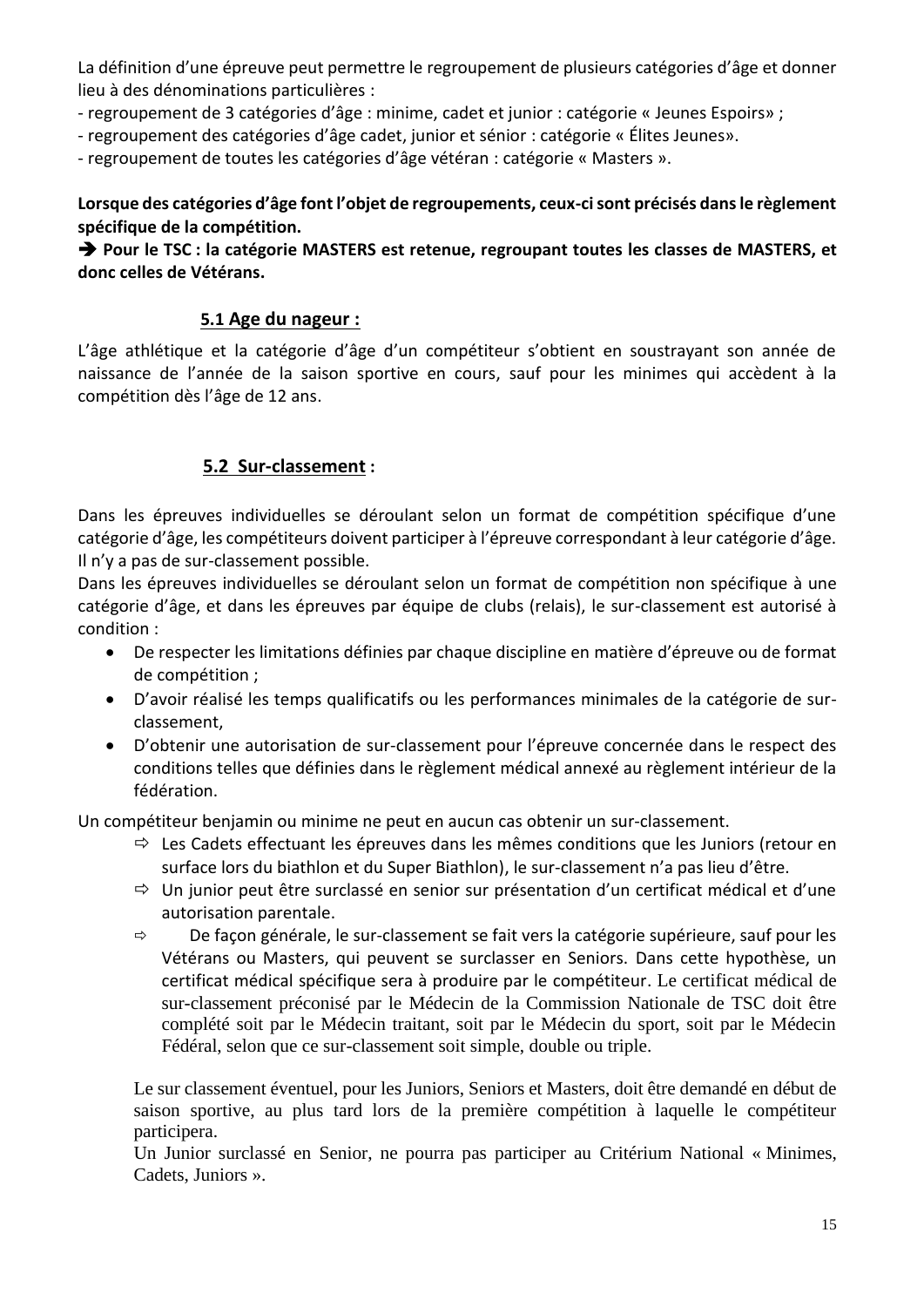$\Rightarrow$  Le sur-classement se fait toujours vers la catégorie supérieure, sauf pour les Masters dont le sur-classement peut se faire vers la catégorie inférieure (Senior).

# **5.3Validité d'un sur-classement** :

Un sur-classement est valable pour la totalité de la saison sportive, y compris le Championnat de France.

# **5.4Relais :**

En Tir sur Cible, en dehors des compétitions nationales (critériums Minimes, Jeunes) ou du Championnat de France, compte tenu de la démographie de la discipline, le relais est toutes catégories, de sexe, et d'âge.

Lors du Championnat de France, ou lors de compétitions nationales, les équipes de relais sont composées de compétiteurs appartenant au même Comité Régional ou Inter Régional.

Lors des épreuves de relais, les noms des concurrents doivent être communiqués au secrétariat avant le début de l'épreuve.

# *6. REGLEMENT GENERAL DES COMPETITIONS*

# **6.1 L'ENCADREMENT FEDERAL (voir aussi article 13 Déontologie)**

L'organisation d'un entraînement est constituée au minimum de l'encadrement suivant :

• Une personne ayant les prérogatives d'encadrement du Tir sur Cible subaquatique.

 Elle doit veiller et faire respecter la réglementation fédérale et locale (règlement interne du lieu d'entraînement),

Elle prendra toutes les dispositions nécessaires en cas d'accident.

L'organisation d'une compétition inscrite au calendrier national (hors championnat de France) est constituée au minimum de l'encadrement suivant :

- Un directeur de compétition,
- Un commissaire aux départs (starter),
- Un chronométreur par pas de tir,
- Un juge au pas de tir, par fenêtre de tir,
- Un juge impacts,
- Un préposé à la saisie informatique des résultats,
- Un juge au contrôle des arbalètes,
- Un capitaine par équipe,
- En option : un préposé aux remplacements des cibles.

L'un des juges doit posséder un titre de juge fédéral.

Au Championnat de France, à l'exception de celui d'ANNECY en 202, les postes de chronométreurs, juges au pas de tri, juges aux impacts et préposés à la saisie, sont doublés. Hors Championnat de France, les postes de chronométreurs et juges au pas de tir peuvent être fusionnés.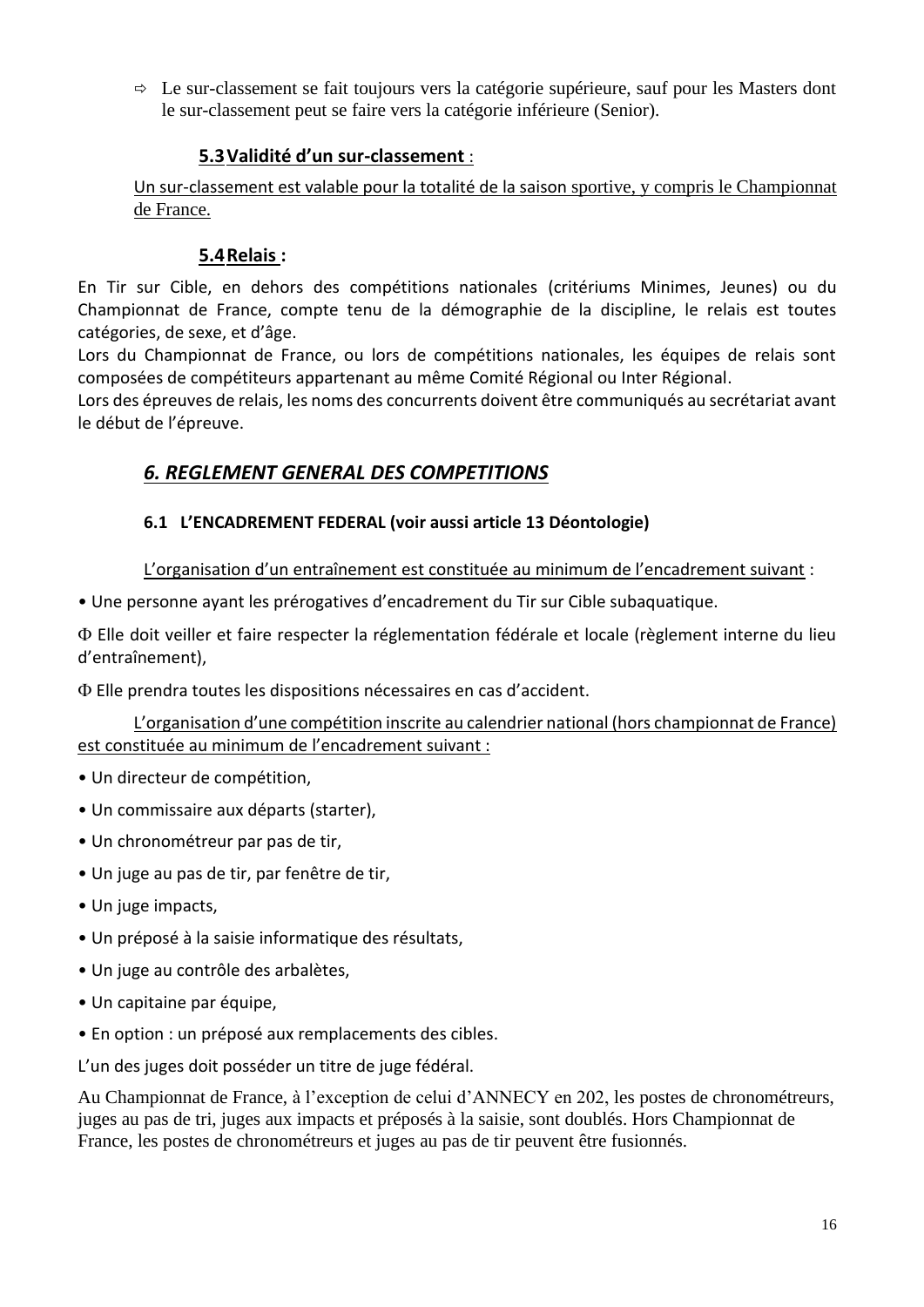#### **6.2 JURY Composition du jury :**

Le directeur de compétition. Il est le Président du Jury.

D'un JF 2 (ou JF 1) par région représentée au Championnat de France.

Les autres Juges dans les autres compétitions.

Compétence du jury : interpréter et faire respecter ce qui est établi dans le règlement général et, le cas échéant, règlement particulier, décider et résoudre tous les cas omis.

Les décisions du jury sont sans appel. En cas d'égalité des voix lors d'une divergence d'opinion, la voix du directeur de compétition est prépondérante. Le vote des Juges se fait à bulletin secret, après avoir écouté le capitaine qui a posé la réclamation.

#### **6.3 LE DIRECTEUR DE COMPETITION**

Il veille à ce que la compétition se déroule selon les règlements,

- $\Phi$  Il désigne les différentes charges,
- Il annonce l'ouverture et la fin de la rencontre,
- $\Phi$  Il coordonne les actions pour garantir la sécurité des concurrents.

En ouverture de la compétition, une présentation de l'équipe d'arbitrage sera faite aux compétiteurs ou aux capitaines d'équipes. Le Directeur de la compétition présentera l'organisation de la compétition.

#### **6.4 LE COMMISSAIRE AU DEPART ou STARTER**

Il donne le départ de chaque série, après que les chronométreurs et juges au pas de tir se soient mis à ses ordres. Il laisse 1 minute et 30 secondes aux participants de chaque série pour la préparation de leur pas de tir, sauf en cas d'incident. Puis il donne le décompte de 30 secondes avant le Top départ.

#### **6.5 LE JUGE CHRONOMETREUR**

Juge ayant pour mission la mesure des temps de parcours effectués par les compétiteurs. Durant les épreuves il contrôle le déplacement du compétiteur de sa ligne d'eau.

Il veille à ce que le compétiteur effectue un départ correct.

Il mesure les temps, et compte les parcours.

 Il inscrit sur la cible le temps au 1/100 de seconde près, les retours surface (RS) (hors Championnat de France), les disqualifications (D) et les abandons (A).

 Il veille à la sécurité du concurrent et, en cas d'incident, donne l'alerte au commissaire au départ.

#### **6.6 LE JUGE AU PAS DE TIR**

Juge ayant pour mission de surveiller la zone de tir.

Il vérifie les dépassements de la flèche au niveau de la fenêtre de Tir.

- Il contrôle l'extraction de la flèche.
- $\Phi$  Il comptabilise les tirs et les impacts.
- Il comptabilise les pénalités.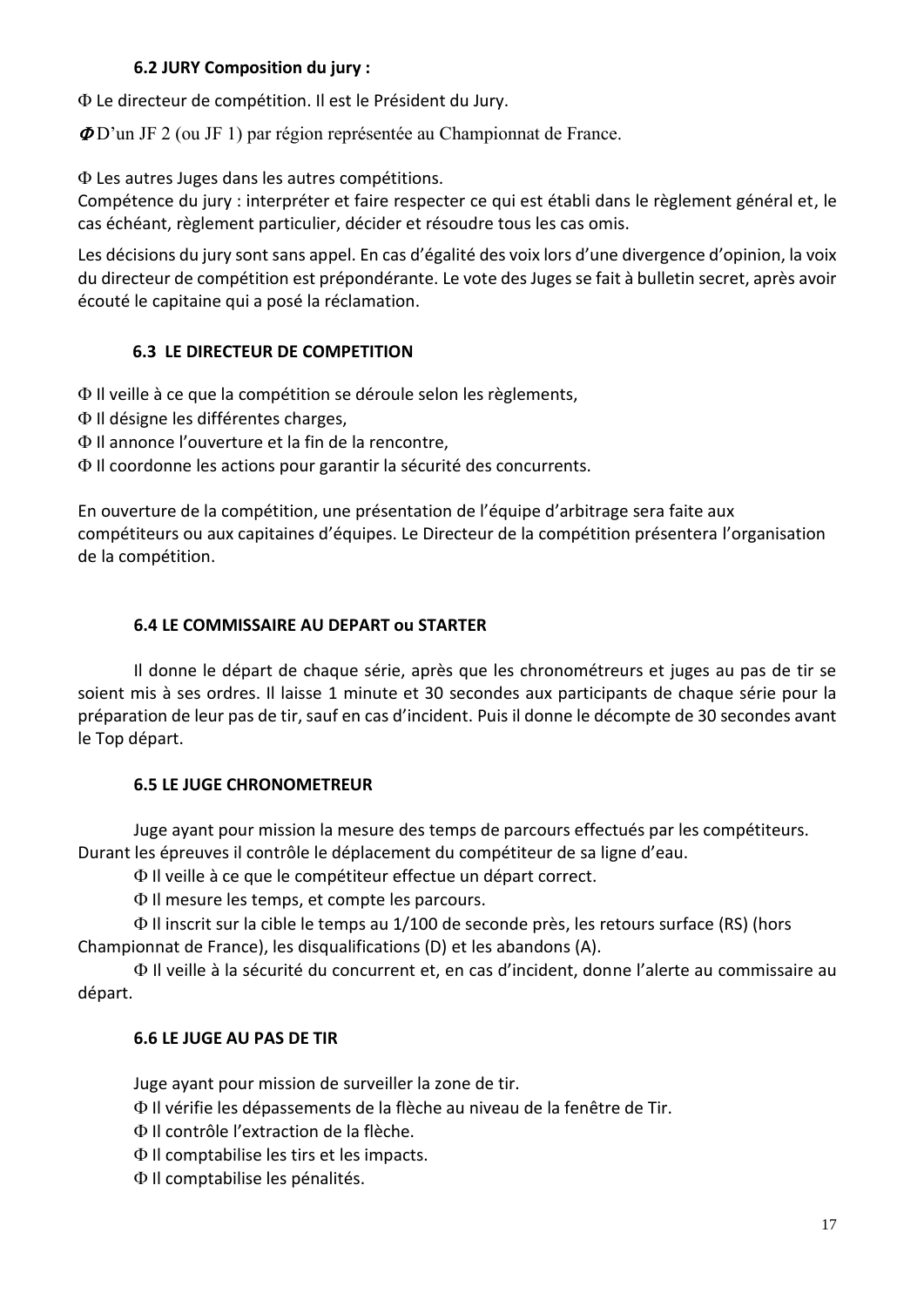Il communique ces informations aux responsables des cibles (Chronométreurs).

Sa mission peut être exercée à l'aide d'un équipement vidéo, notamment pour les compétitions nationales, et certaines compétitions régionales.

# **6.7 LE OU LES JUGES AUX IMPACTS**

Juges ayant pour mission la notification des points sur la cible.

 $\Phi$  Ils réceptionnent les cibles.

 Ils manœuvrent l'outil de contrôle, la pige entièrement enfoncée, pour définir la valeur des tirs.

Ils inscrivent, sur la cible, les résultats, en millimètres ou en points.

#### **6.8 LE PREPOSE A LA SAISIE INFORMATIQUE DES RESULTATS**

Il a pour mission l'administration de la compétition.

- $\Phi$  Il enregistre les compétiteurs.
- Il prépare les séries.
- Il inscrit les résultats et les pénalités sur un support papier ou informatique.
- Il diffuse les résultats après chaque épreuve.

#### **6.9 LE JUGE AU CONTROLE DES ARBALETES**

Il a pour mission la vérification, avant l'ouverture de la compétition, de la conformité des arbalètes présentées par les compétiteurs.

Il vérifie la conformité de la pointe de la flèche.

Il vérifie la liaison entre la flèche et l'arbalète.

Il vérifie le fonctionnement du mécanisme de déclenchement.

Il vérifie l'état des sandows (si l'arbalète en est équipée).

 Il vérifie tout autre point lui permettant de s'assurer que l'arbalète est en conformité avec le règlement.

 Après ces contrôles il y appose une marque d'approbation. Pendant la durée de toute la compétition il peut demander à revérifier une arbalète et, en cas de doute, il peut demander un tir à vide (distance réglementaire + 1,5 m).

#### **6.10 LE CAPITAINE D'EQUIPE OU SON SUPPLEANT**

Il représente son équipe auprès de l'organisation.

Il communique les informations diffusées par l'organisation auprès de ses compétiteurs.

Il est le seul autorisé à se rendre à la table de pigeage.

 $\Phi$  Il signe, à la table de pigeage, les cibles de ses compétiteurs.

Il sert de porte-parole à un compétiteur pour poser une réclamation.

 Au Championnat de France, si dans une équipe il n'y a que deux compétiteurs, l'un peut être capitaine.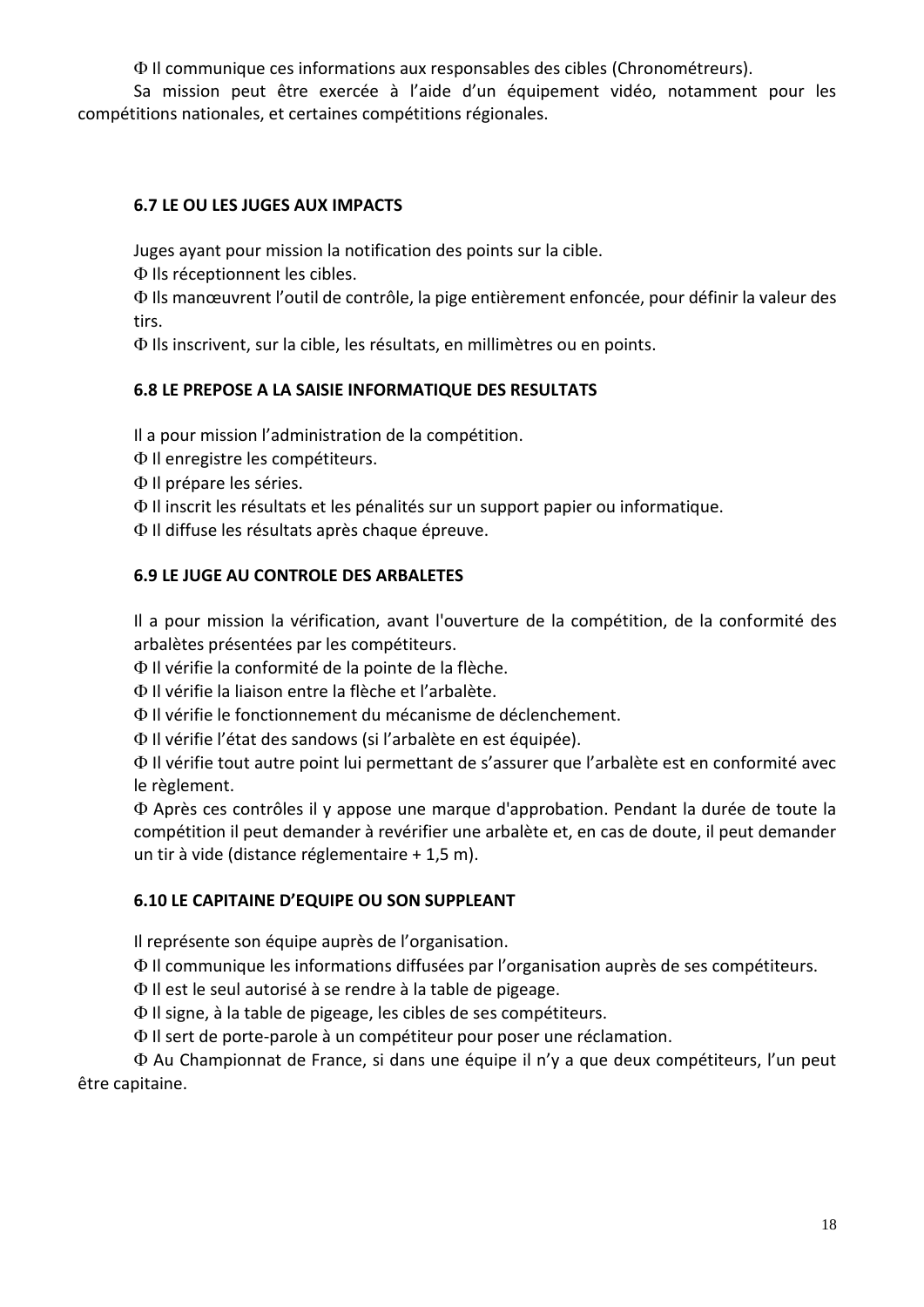#### **6.11 LE PREPOSE AUX REMPLACEMENTS DES CIBLES (facultatif)**

Il n'intervient que sur ordre du Starter. Il enlève la cible et la transmet au chronométreur, puis la remplace par celle du concurrent suivant.

# **7 INSCRIPTIONS AUX COMPETITIONS**

L'inscription aux compétitions nationales se fait sur le site national des compétitions. Un numéro national est attribué à chaque compétiteur. Il est utilisé pour désigner ou appeler le compétiteur.

Chaque compétiteur doit posséder le jour de la compétition : la licence fédérale (dite de compétition) en cours de validité, la souscription d'une assurance compétition et le certificat médical d'absence de contre-indication à la pratique de la discipline en compétition

- $\Rightarrow$  Le certificat de sur-classement le cas échéant.
- $\Rightarrow$  Le logiciel, après enregistrement des inscriptions, permet d'éditer et d'afficher la liste des séries.
- $\Rightarrow$  La compétition est ouverte aux équipes mixtes.

# *8 MATERIELS*

 $\Rightarrow$  Le contrôle de conformité de tous les équipements pourra être effectué à n'importe quel moment de la compétition.

#### **8.1 EQUIPEMENT INDIVIDUEL**

Il est permis aux concurrents l'emploi des matériels suivants :

# **8.1.1 Une arbalète (voir Annexe au règlement général des compétitons)**

Elle est le premier équipement contrôlé au début des compétitions.

 Elle doit être mise en œuvre par la seule force musculaire du concurrent, à l'exclusion de toute aide extérieure.

 Elle doit être de type commercial ainsi que l'ensemble de ses composants, à sandows et fût métallique d'un diamètre inférieur ou égal à 28 mm, d'une longueur inférieure ou égale à 1 m, sans appareil ni marque de visée non d'origine (voir annexe 1).

 Aucune modification ne peut être faite à l'exception du changement de sandows, d'obus, de fil avec la possibilité de l'équiper d'un amortisseur d'une longueur inférieure à 20 cm qui se positionne à la tête de l'arbalète et de mettre une protection au talon de chargement sur la poignée.

Ses modifications ne doivent pas altérer la sécurité.

L'installation et l'utilisation de tout dispositif ou source électrique sur l'arbalète sont interdites.

 La longueur totale des différentes portions de guide flèche (tête, fût et crosse) doit être inférieure ou égale à 20 cm (par tronçon de 6 cm maximum).

# **8.1.2 La flèche**

 Elle doit être dépourvue d'ardillon, d'une longueur n'excédant pas 1,50 m, et d'un diamètre inférieur ou égal à 6,7 mm. Elle est obligatoirement reliée à l'arbalète par un fil, sans ajout d'élément de lestage ou de flottabilité, suffisamment solide pour résister à un tir hors cible.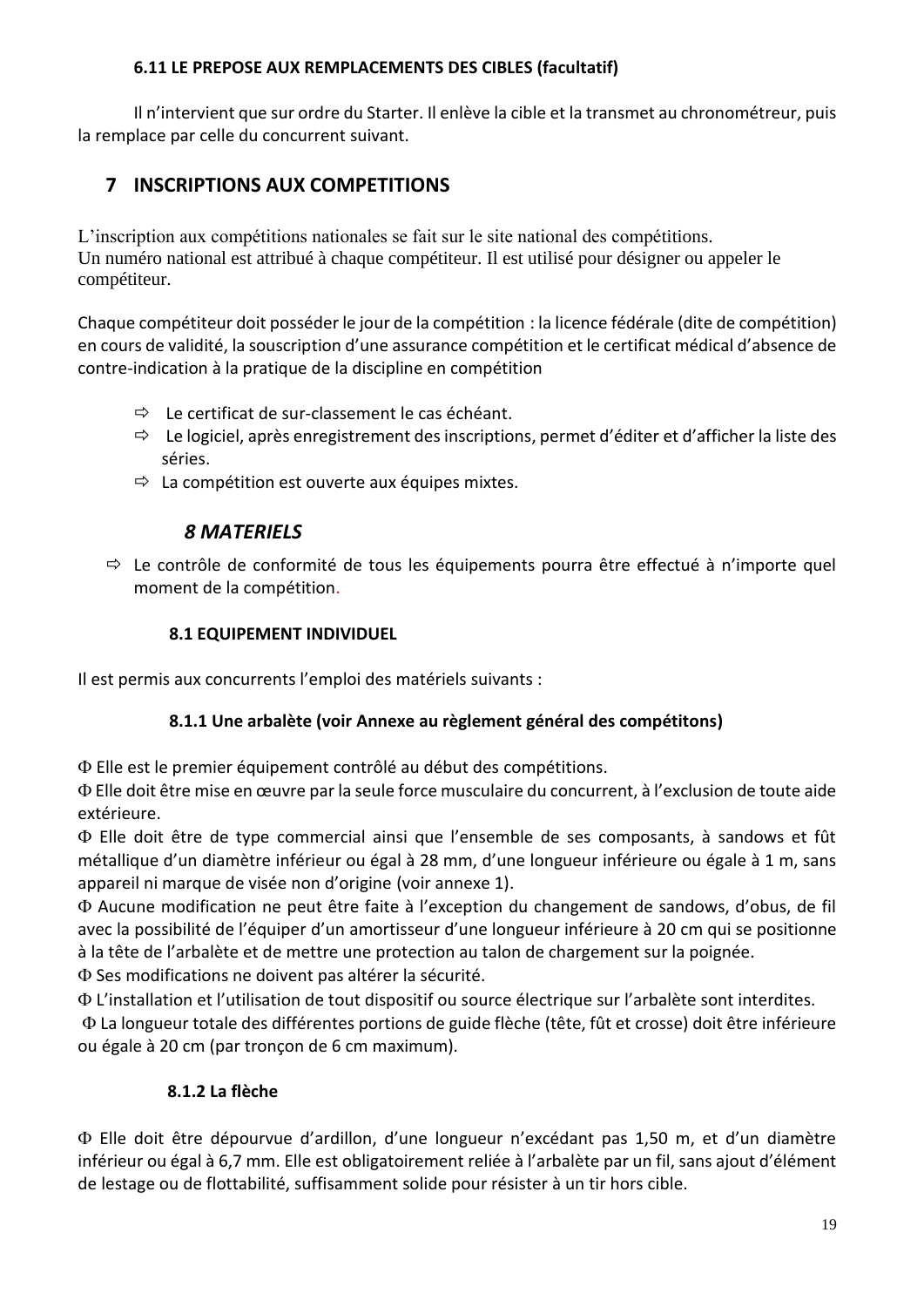La portée maximale de la flèche, ne doit pas excéder la distance de tir réglementaire plus 1,50 m. Son extrémité doit être suffisamment pointue pour pénétrer facilement dans le plastron et s'inscrire dans les cotes du schéma suivant. (Une extrémité plate ou ronde explose l'arrière du plastron et interdit tout contrôle au gabarit de pigeage).

La pointe de la flèche doit respecter les contraintes suivantes :

- Distance entre la base du cône et l'extrémité 11 mm mini.
- Angle 30° maxi.



# **8.1.3 Autre équipement :**

Ceinture lestée, vêtement protecteur, palmes, masque, tuba, gants, lest. Tous ces matériels sont standards et issus du marché. Un flotteur lesté et d'autres protections diverses sont autorisés.

A l'issue de son épreuve, l'ensemble du matériel doit être retiré pour ne pas gêner le compétiteur suivant. Le compétiteur est responsable de sa zone de tir pendant l'épreuve, y compris des déplacements volontaires ou involontaires des équipements constituant l'ensemble de tir.

 $\Rightarrow$  Les tirs sont effectués sans aucun appui du ou des bras manipulant l'arbalète; cette position doit être sans équivoque.

# **8.2 MATERIEL COLLECTIF (Ensemble de tir)**

# **8.2.1 Plastron et contre-plastron**

Plaque de polyuréthane ou polystyrène extrudé de 30 cm sur 30 cm et de 3 cm d'épaisseur.

# **8.2.2 Autocollant**

Feuille adhésive comportant cinq visuels. A chaque zone du visuel correspond un nombre de points : Zone et couleur Diamètre de zone Points Détail du visuel Centre noir (mouche) 10 mm 570 - 528 Couronne blanche 10 mm à 30 mm 528 - 501 Couronne noire 30 mm à 50 mm 501 - 471 Couronne blanche 50 mm à 70 mm & 70 mm à 90mm 471 – 411.

| Zone et couleur      | Diamètre de zone                  | Points      | Détail du visuel |
|----------------------|-----------------------------------|-------------|------------------|
| Centre noir (mouche) | $10 \text{ mm}$                   | $570 - 528$ |                  |
| Couronne blanche     | $10 \text{ mm}$ à $30 \text{ mm}$ | $528 - 501$ |                  |
| Couronne noire       | 30 mm à 50 mm                     | $501 - 471$ |                  |
| Couronne blanche     | 50 mm à 70 mm<br>$& 70$ mm à 90mm | $471 - 411$ | $-$              |

Pour les épreuves aux points (Précision, Biathlon), un outil de contrôle permet de déterminer avec précision la valeur de l'impact. Pour les épreuves au temps (Super Biathlon et relais), les visuels de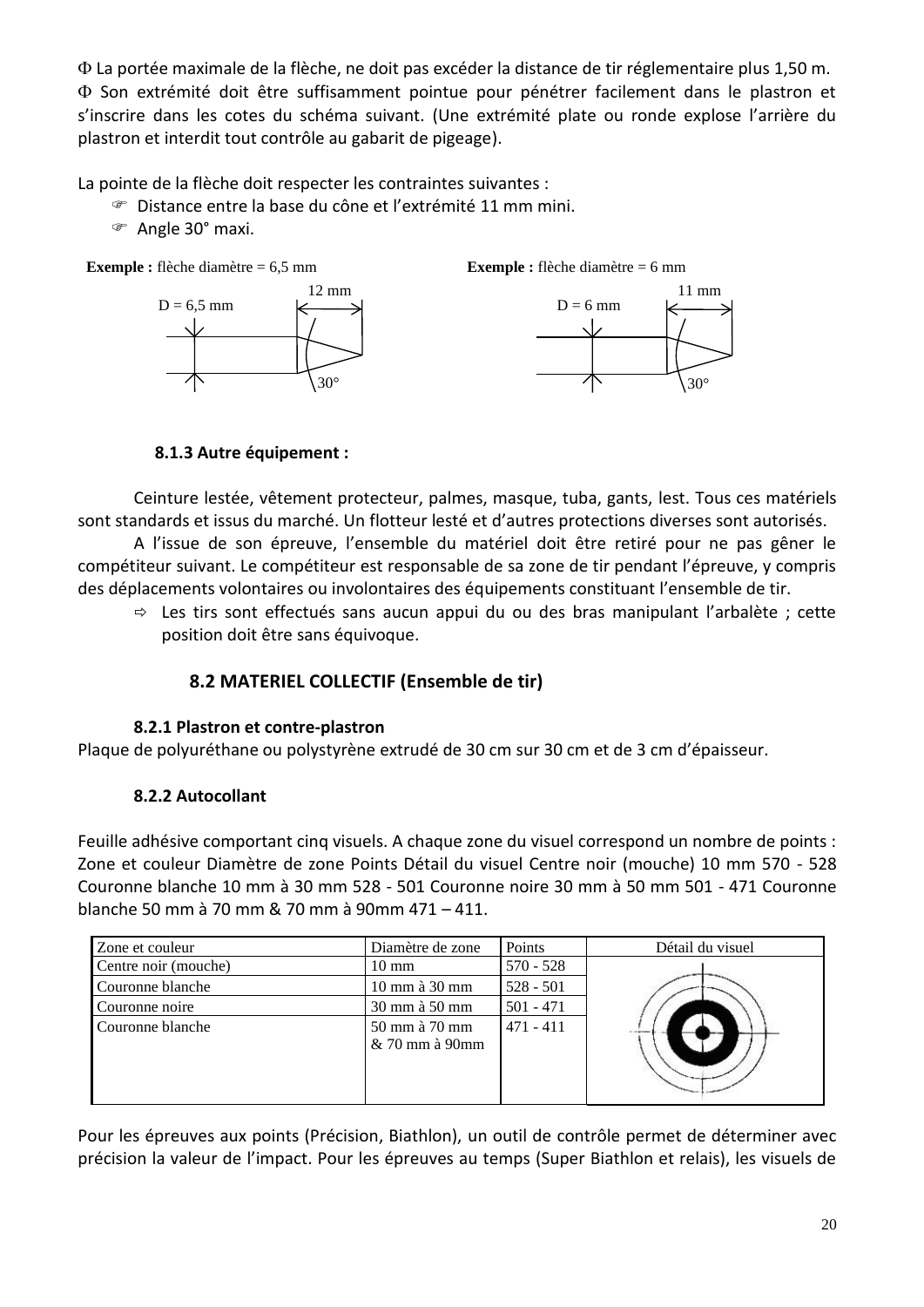l'autocollant servent de références. En cas d'impacts tangents l'outil de contrôle devra être utilisé pour déterminer avec précision si l'impact est inscrit dans la zone valide.

Entre deux valeurs entières de millimètre, la distance réelle est arrondie au millimètre le plus proche. Exemples : De 0 à 0.5 mm : arrondi à 0 mm, soit 570 points. De 0.51 à 1.50, arrondi à 1 mm, soit 564 points.

Les points sont attribués selon la distance, en mm, du centre de l'impact au centre de la mouche (570 points). Puis retrait de 6 points par mm jusqu'à 5 mm du centre (540 points) puis retrait de 3 points par mm jusqu'à 48 mm du centre (411 points).

# **8.2.3 Cible**

C'est l'ensemble constitué de l'autocollant fixé sur un plastron. (3)Visuel (2) Autocollant (1) Plastron (1) Contre Plastron (4)Cible



# **8.2.4 Porte-cible**

Celui-ci doit pouvoir supporter une cible et un contre-plastron. L'axe de la cible doit être situé à 70 cm du sol (tolérance + ou – 2 cm). Le piètement du porte-cible devra assurer la stabilité de l'ensemble et être équipé d'un revêtement de protection. Il doit être équipé d'un voyant de dépassement de la fenêtre de tir, dans sa partie supérieure.

# **8.2.5 Fenêtre de tir**

Elle est matérialisée au sol par un tube en forme de « T » dont la barre transversale, située à 3 m, délimite la distance de tir.

# **8.2.6 Gueuse ou Ventouse**

Elle doit assurer le maintien du compétiteur au fond du bassin. Elle doit être recouverte dans sa partie inférieure d'une protection antidérapante. La hauteur maximale de sa poignée ne doit pas dépasser 25 cm.

#### **8.2.7 Equipement vidéo**

L'organisation des compétitions nationales (Championnat de France, Critérium Minimes, etc.), des championnats régionaux, sauf exception pour les petits comités qui n'en sont pas encore dotés, intègre la mise en place d'un équipement vidéo. Cet équipement comprend

- les caméras permettant de contrôler les éventuels dépassements des flèches des tireurs à la ligne matérialisant la fenêtre de tir,
- Les écrans de contrôle permettant aux juges au pas de tir de contrôler ces éventuels dépassements,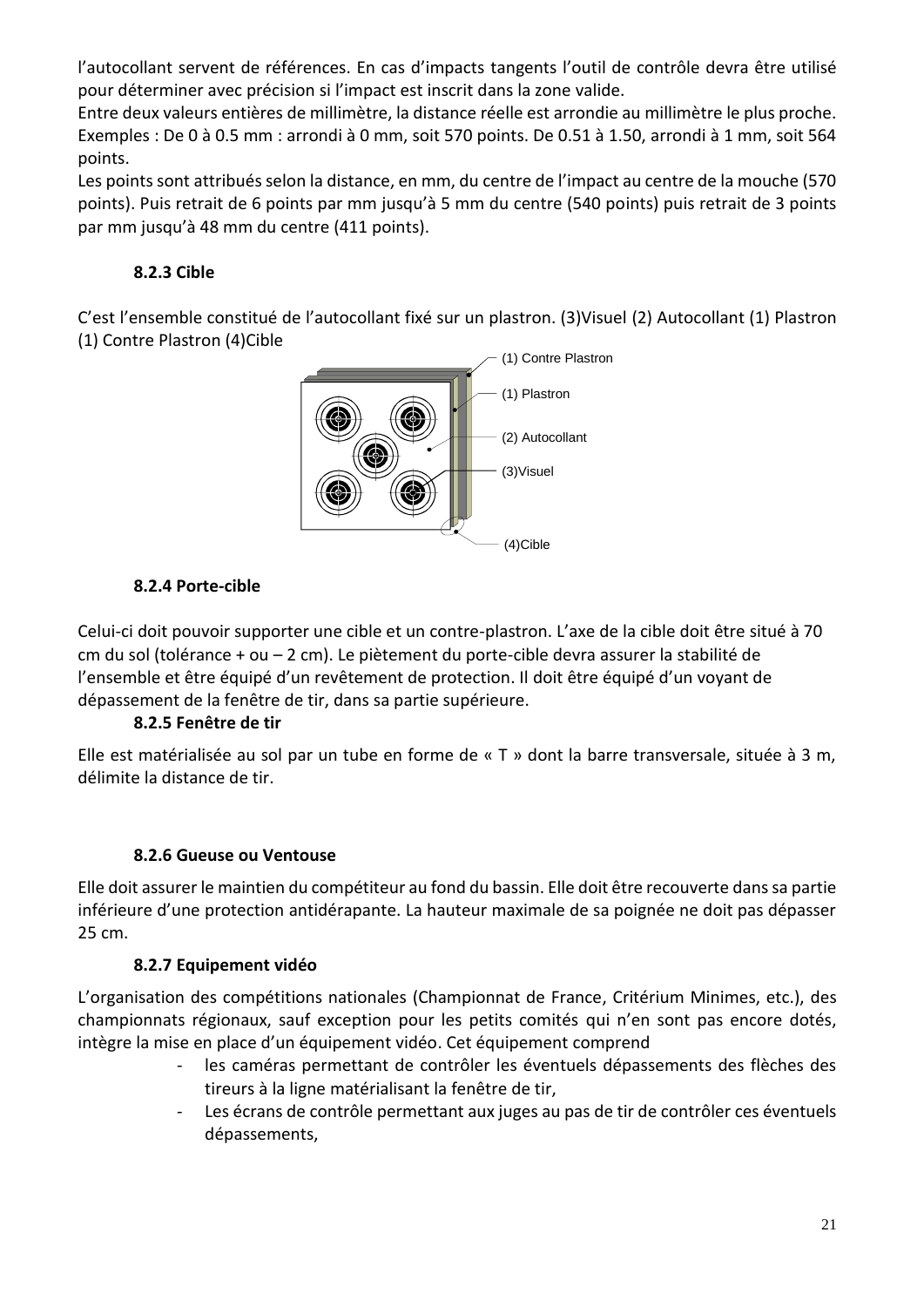Les lampes posées sur les pas de tir, actionnées/allumées par les juges au pas de tir lors d'un dépassement, et indiquant au tireur sa position, qu'il doit rectifier, pour éviter une pénalité.

# *9 LIEU DE PRATIQUE*

Les entraînements se déroulent exclusivement en piscine.

Les dimensions et l'aménagement des zones de tir sont laissés à l'appréciation de l'encadrement qui respectera les règles fondamentales de sécurité.

Les dimensions du bassin ne doivent pas être inférieures à 10 m sur 20 m.

La profondeur au niveau du porte cible est comprise entre 1,5 et 5 mètres. La distance séparant deux porte-cibles doit être au minimum de 2,5 mètres. Ils doivent être situés au minimum à 1,25 m des murs. (Pour une piscine de 10 m de large : 4 porte - cibles maximum).



Tolérance dans les mesures ± 10cm

# *10 DEROULEMENT DE LA COMPETITION*

En ouverture de la compétition, une présentation de l'équipe d'arbitrage sera faite aux compétiteurs ou aux capitaines d'équipes. Le directeur de compétition présentera également l'organisation de la compétition.

Pour tous les compétiteurs, Minimes, Cadets, Juniors, Seniors et Masters, les fenêtres de tir sont à une distance de 3 mètres de la cible.

# **10.1 EPREUVES**:

Trois épreuves individuelles et une épreuve par équipe constituent la compétition.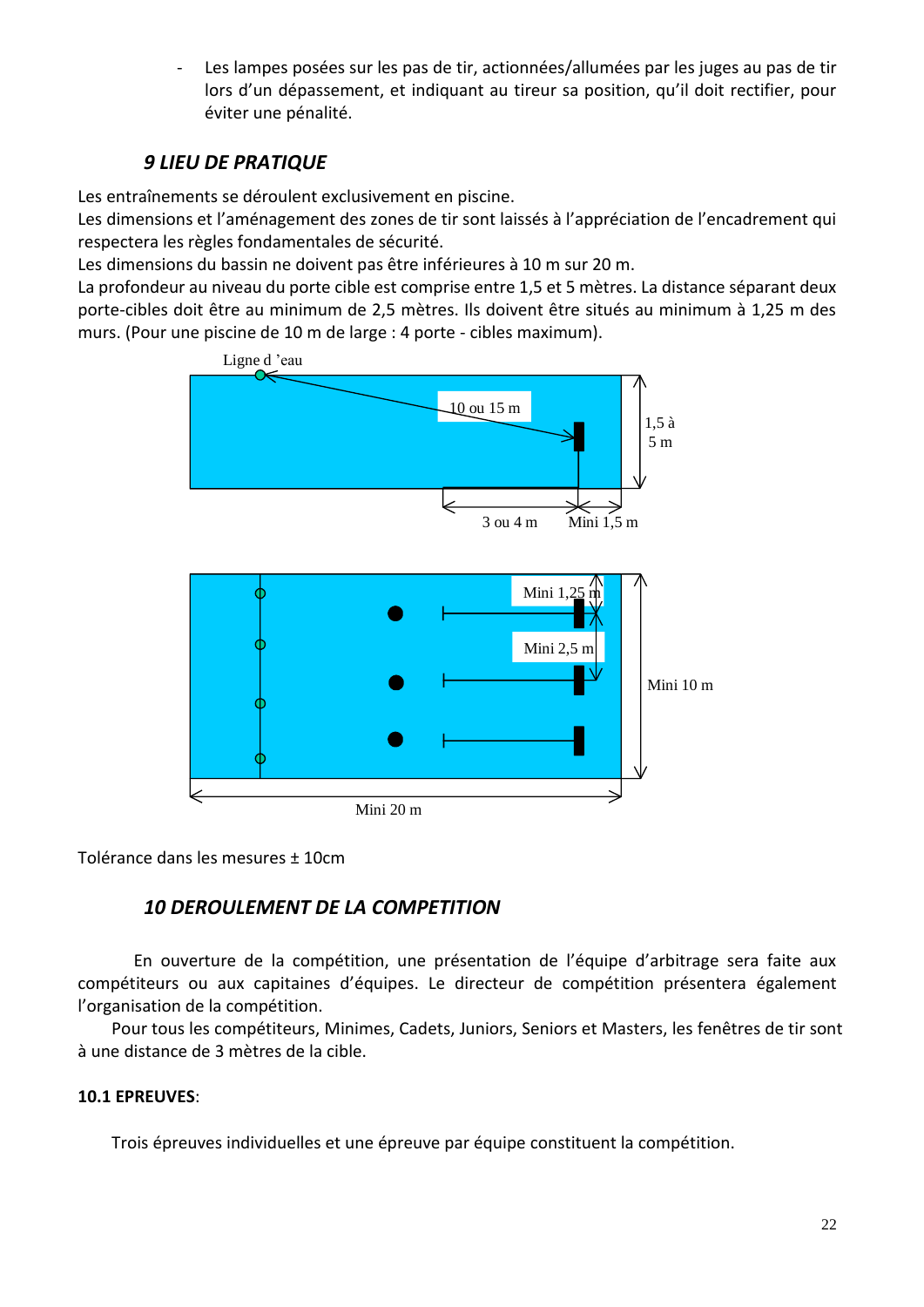#### **Individuelle** :

Une épreuve de précision.

Une épreuve de biathlon.

Une épreuve de super biathlon.

#### **Par équipe :**

Une épreuve de relais.

Sont communs à ces quatre épreuves :

• La mise en place des ensembles de tir

• Le cas échéant (cf art 8.2.7), un dispositif lumineux par porte-cible, sur son sommet, permettant au juge-arbitre au pas de tir de signaler le dépassement de la pointe de la flèche au-delà de la fenêtre de tir.

#### **10.2 DEROULEMENT**

Chaque concurrent a un numéro.

Il vient se positionner derrière la ligne d'eau de départ, conformément aux ordres du starter.

Deux minutes (sauf incident) de préparation sont accordées pour :

 $\Phi$  Régler la gueuse,

 Placer la cible (le transfert de cible peut être réalisé par un préposé aux cibles), et retourner derrière la ligne d'eau de départ.

Les chronomètres sont déclenchés sur ordre du starter qui indique le temps restant à 30 secondes, qui permet l'armement de l'arbalète, puis 10 secondes puis décompte des secondes 5, 4, 3, 2, 1, TOP. La tête du compétiteur ne doit pas franchir la ligne de départ avant la fin du décompte. En cas de franchissement une pénalité (appelée « départ volé ») sera inscrite sur le plastron par le juge chronométreur.

Le chronomètre est arrêté quand la tête du compétiteur sort de l'eau, derrière la ligne de départ, après avoir fait le signe OK.



Le compétiteur doit revenir avec son arbalète (fût et flèche), sous peine d'élimination. Après chaque épreuve, le compétiteur rejoint sa ligne de départ et attend l'ordre du starter pour retirer sa cible.

#### **10.3 ENREGISTREMENT DES RESULTATS**

Le chronométreur inscrit sur la cible le temps réalisé au 100ème de seconde.

 Le juge au pas de tir lui notifie aussitôt les éventuelles pénalités qui seront inscrites sur le plastron ainsi que les éventuels départs volés. Les pénalités peuvent se cumuler.

 Un officiel transmet alors le plastron au juge aux impacts, qui procède à la lecture des points à l'aide d'un moyen de contrôle en présence du capitaine d'équipe concerné s'il est présent.

 Il inscrit les millimètres et ou le score sur la cible. Il donne le plastron au préposé à la saisie informatique des résultats le score, et le temps au 100ème de seconde.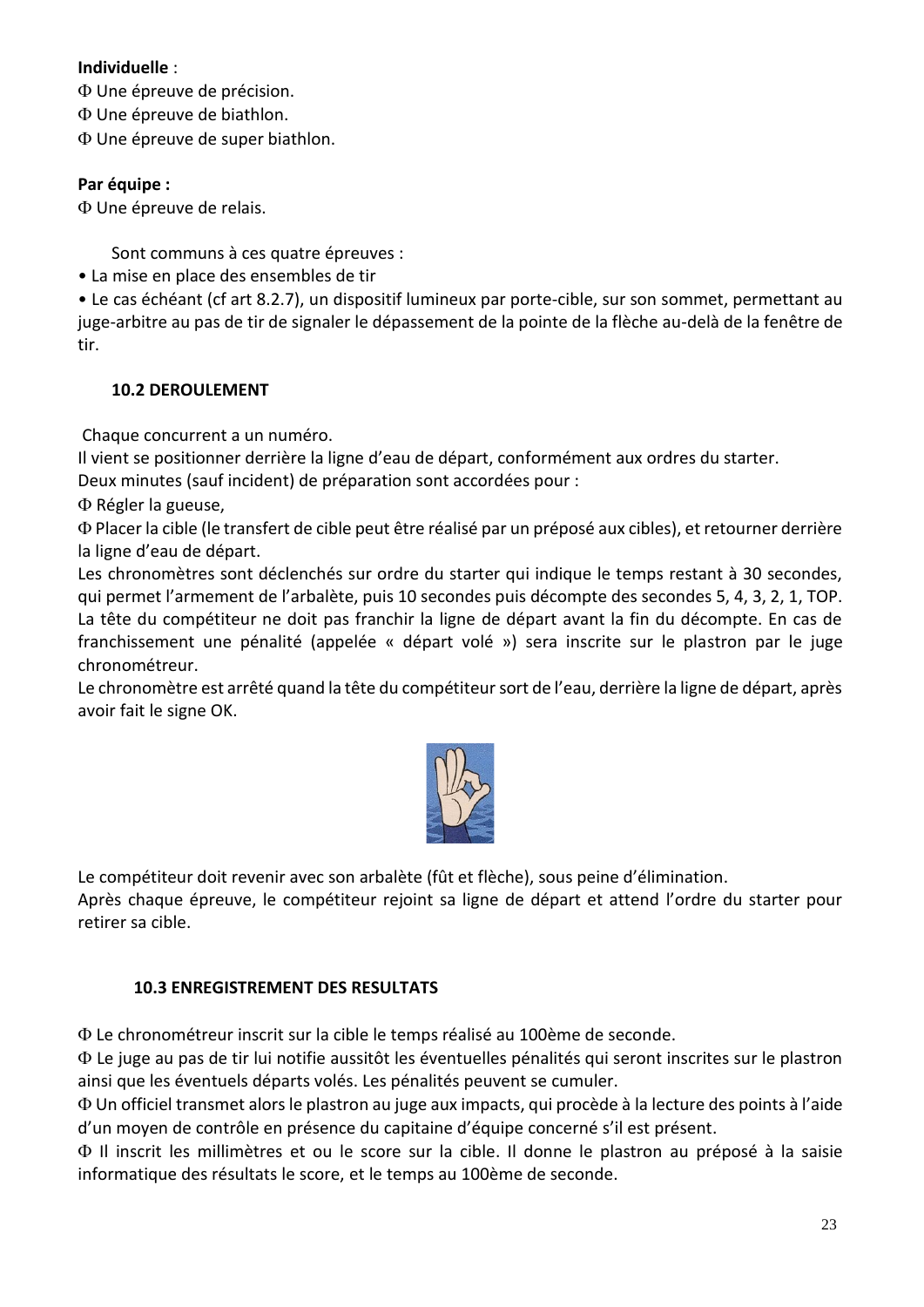Le capitaine d'équipe signe alors la cible pour approbation.

#### **10.4 INCIDENTS DE TIR**

En cas de casse de matériel : Il est possible de réparer, sans décompte de temps et sans assistance. Deux situations sont à envisager :

- En surface : Réparation possible, mais impérativement derrière la ligne de départ.
- En immersion : La flèche n'est pas partie : Après avoir désarmé son arbalète, le concurrent peut remonter en surface ou revenir en apnée suivant l'épreuve et la catégorie, derrière la ligne de départ pour réparer.

Si le porte-cible a bougé, il appartient au concurrent de le replacer sans décompte de temps. Aucune arbalète ne peut être remplacée pendant la durée de l'épreuve.

Abandon obligatoire pour tout incident non réparable interdisant la poursuite de l'épreuve, avec enregistrement des tirs réalisés (valable uniquement pour l'épreuve de précision).

Aucun tir sur le montant du porte-cible ou hors plastron ne donne droit à un tir supplémentaire.

#### **10.5 DISQUALIFICATION**

Pour atteinte à l'esprit sportif.

Pour non-respect de la sécurité.

 $\Phi$  Pour non-respect d'un juge.

Pour un tir effectué avec un fil ou un élastique cassé.

**Attention !** Toute flèche qui partirait en dehors de la limite du couloir de tir entraînera la disqualification du compétiteur.

#### **10.6 RECLAMATIONS**

Les capitaines disposent de 30 mn après l'annonce, faite par le starter, de l'affichage des résultats pour déposer une réclamation. En cas de contestation, et dans la limite de ces 30 mn, le capitaine peut présenter une réclamation par écrit au jury. En même temps que la réclamation, il doit verser une caution de 50 euros, qui restera au profit de l'organisation si cette réclamation est considérée non justifiée. Dans le cas contraire, cette somme sera restituée.

#### **10.7 CAS NON PREVUS**

En cas de difficulté sur l'interprétation d'une disposition du règlement général des compétitions, le jury reste souverain.

# *11 LES EPREUVES*

#### **11.1 LE TIR DE PRECISION**

#### **11.1.1 - Définition :**

L'épreuve de précision consiste à réaliser dix tirs dans une cible à 5 visuels (deux tirs par visuel), avec le même matériel, dans un temps limite de 10 minutes pour les 10 tirs.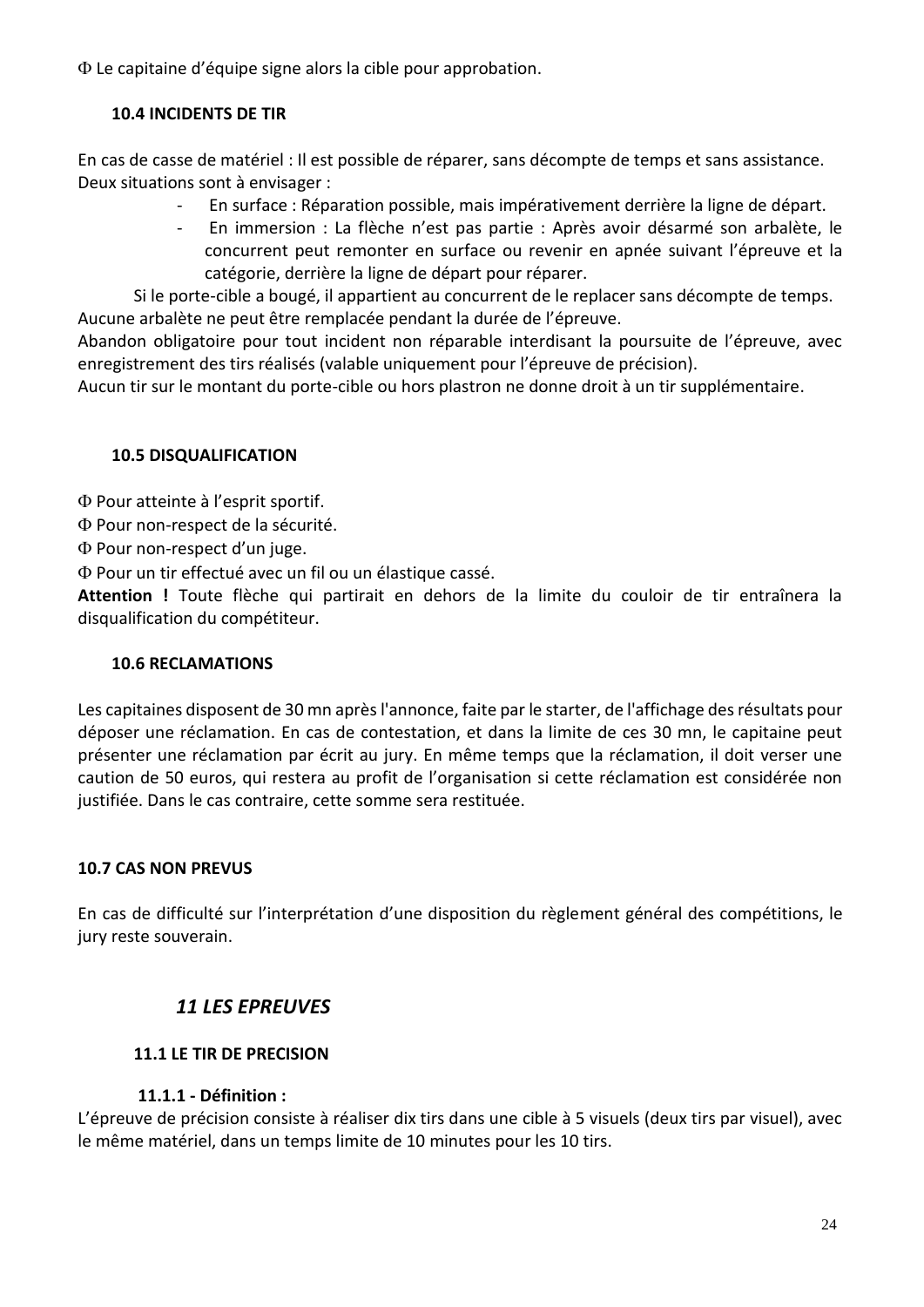La ligne de départ est située à 15 mètres (+ ou - 10 cm) du centre de la cible (Voir schéma Article 1.8). Aller et retour en surface respiré sont autorisés. Propulsion uniquement par les palmes, pour l'aller.

# **11.1.2 - Déroulement** :

Après chaque tir, le compétiteur récupère sa flèche dans l'axe de pénétration de celle-ci, touche le plastron, remonte à la surface, réarme son arbalète orientée dans la direction du porte-cible et se prépare au tir suivant. Il est interdit de tirer à partir de la surface de l'eau. Le compétiteur peut, après son tir et avant de récupérer sa flèche, remonter à la surface.

### **11.1.3 – Pénalités :**

En cas de dépassement du temps, le plus mauvais tir sera refusé.

 Si plus de 10 impacts sont relevés sur le plastron, le score sera amputé du ou des meilleurs impacts

supplémentaires.

 Si plus de 10 tirs (déclenchements) sont comptabilisés, le score sera amputé du ou des meilleurs impacts.

 Si plus de 2 impacts sont relevés sur le même visuel, seuls les deux meilleurs impacts seront retenus.

#### **50 points amputeront le score :**

Pour chaque tir effectué lampe témoin allumée (dépassement de fenêtre de tir).

Pour chaque extraction de flèche dont l'axe de pénétration serait dévié.

Pour chaque non toucher de cible.

Pour un « départ volé ».

Pour armement avant le décompte du Starter à 30 secondes.

#### **11.1.4 - Calcul des points :**

 A chaque impact, correspond un nombre de points, ce nombre de points est mesuré à l'aide du gabarit de pigeage agréé.

 Après déduction des pénalités éventuelles, la somme des points détermine le score final. Il n'y a pas de points négatifs.

# **11.1.5 - Classement :**

Le classement individuel est établi du score le plus élevé, premier classé, au score le plus faible, dernier classé. Les scores identiques seront classés ex æquo.

# **11.2 LE BIATHLON**

#### **11.2.1 - Définition :**

L'épreuve de biathlon subaquatique consiste à réaliser, avec le même matériel, trois parcours aller-retour en apnée en un temps maximum de 10 minutes.

A chaque parcours est effectué un tir sur une cible à 5 visuels.

Le compétiteur choisit 3 des 5 visuels et effectue un tir par visuel.

La ligne de départ est située à 15 mètres (+ ou - 10 cm) du centre de la cible (Voir schéma Article 1.8). Pour les compétiteurs classés en catégorie cadets et juniors, le retour en surface respiré est autorisé. Pour les catégories minimes : Aller et retour en surface respiré sont autorisés. Propulsion uniquement par les palmes, pour l'aller.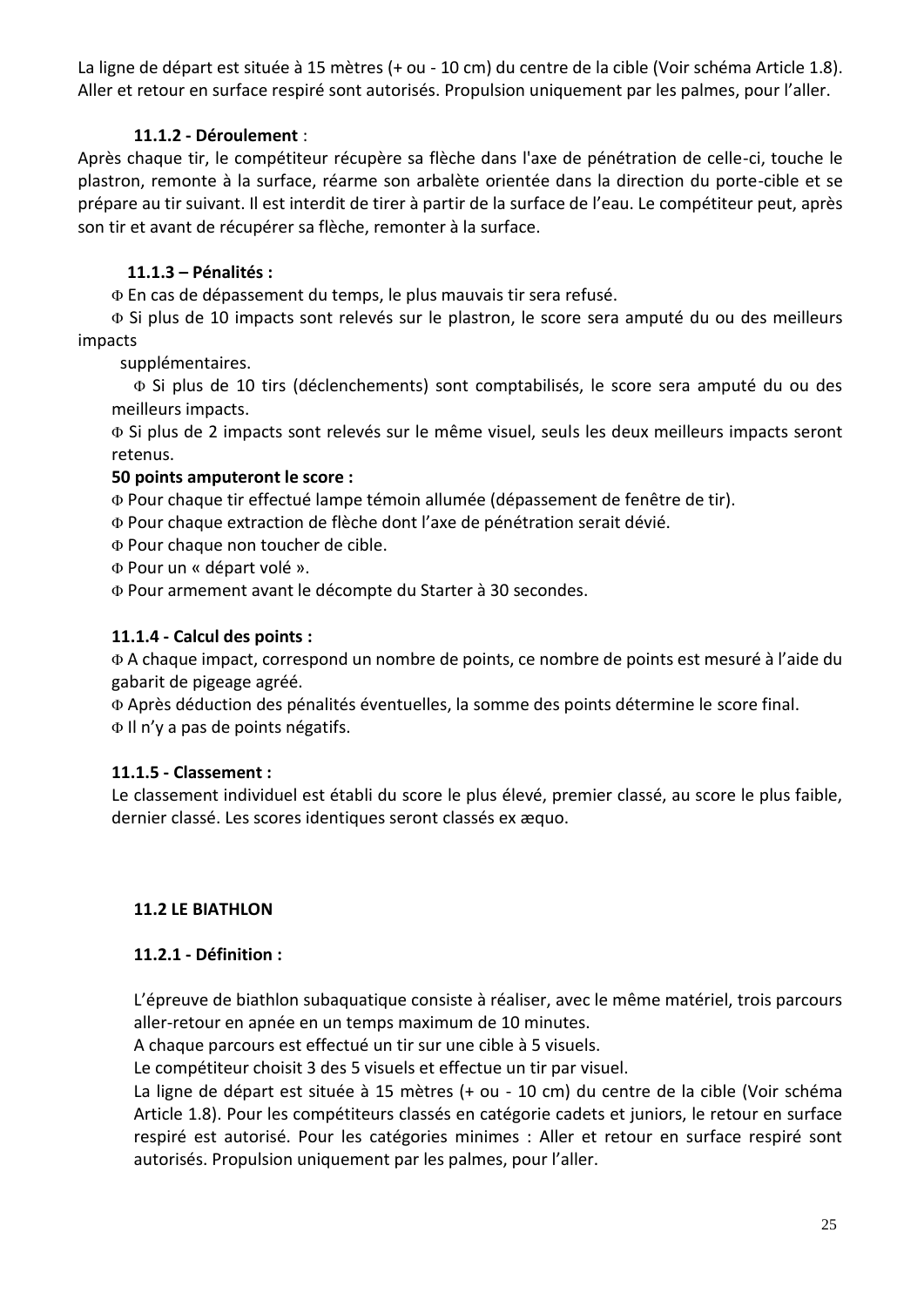#### **11.2.2- Déroulement :**

Après chaque tir, le compétiteur récupère sa flèche dans l'axe de pénétration de celle-ci, touche le plastron, retourne derrière la ligne de départ, réarme son arbalète orientée dans la direction du porte-cible et se prépare au tir suivant.

#### **11.2.3- Pénalités :**

En cas de dépassement du temps, le plus mauvais tir sera refusé.

 Si plus de 3 impacts sont relevés sur le plastron, le score sera amputé du ou des meilleurs impacts supplémentaires.

 Si plus de 3 tirs (déclenchements) sont comptabilisés, le score sera amputé du ou des meilleurs impacts supplémentaires.

Si plus de 1 impact est relevé sur le même visuel, seul le meilleur impact sera retenu.

#### **50 points amputeront le score :**

Pour chaque tir effectué avec dépassement de fenêtre de tir,

Pour chaque extraction de flèche dont l'axe de pénétration serait dévié,

Pour cible non touchée de la main, Pour un « départ volé ».

Pour armement avant le décompte du Starter à 30 secondes.

#### **11.2.4 - Calcul des points :**

 A chaque impact correspond un nombre de points. Ce nombre de points est mesuré à l'aide de l'outil de contrôle.

 Le score final est obtenu par : ((Score cible - (temps en secondes x 2)) x 3) - pénalités  $\Phi$  Il n'y a pas de point négatif.

#### **Exemple :**

| Score cible                         | $450 + 510 + 510$    | <b>1470</b> |  |
|-------------------------------------|----------------------|-------------|--|
| Temps: $2 \text{ mn } 30 \text{ s}$ | $(150$ secondes) x 2 | $-300$      |  |
|                                     | Score brut           | 1170        |  |
|                                     | Coeff Epreuve x 3    | 3510        |  |
| 1 pénalité                          | 50 points            | $-50$       |  |
| $Total =$                           |                      | 3460 points |  |

#### **11.2.5 - Classement**

Le classement individuel est établi du score le plus élevé, premier classé, au score le plus faible, dernier classé. Pour les podiums, en cas de scores identiques, le meilleur impact détermine le premier, puis le deuxième impact, etc.

Hors Championnat de France : les compétiteurs ayant effectué un ou plusieurs retours surface, sont notés en fin de classement avec leur temps. Les points ne seront pas envoyés à la Commission pour le classement national.

#### **11.3 SUPER BIATHLON**

#### **11.3.1 Définition :**

L'épreuve de super biathlon subaquatique consiste à réaliser, avec le même matériel, 5 parcours allerretour en apnée, en un temps maximum de 10 minutes.

A chaque parcours est effectué 1 tir sur une cible à 5 visuels (1 tir par visuel).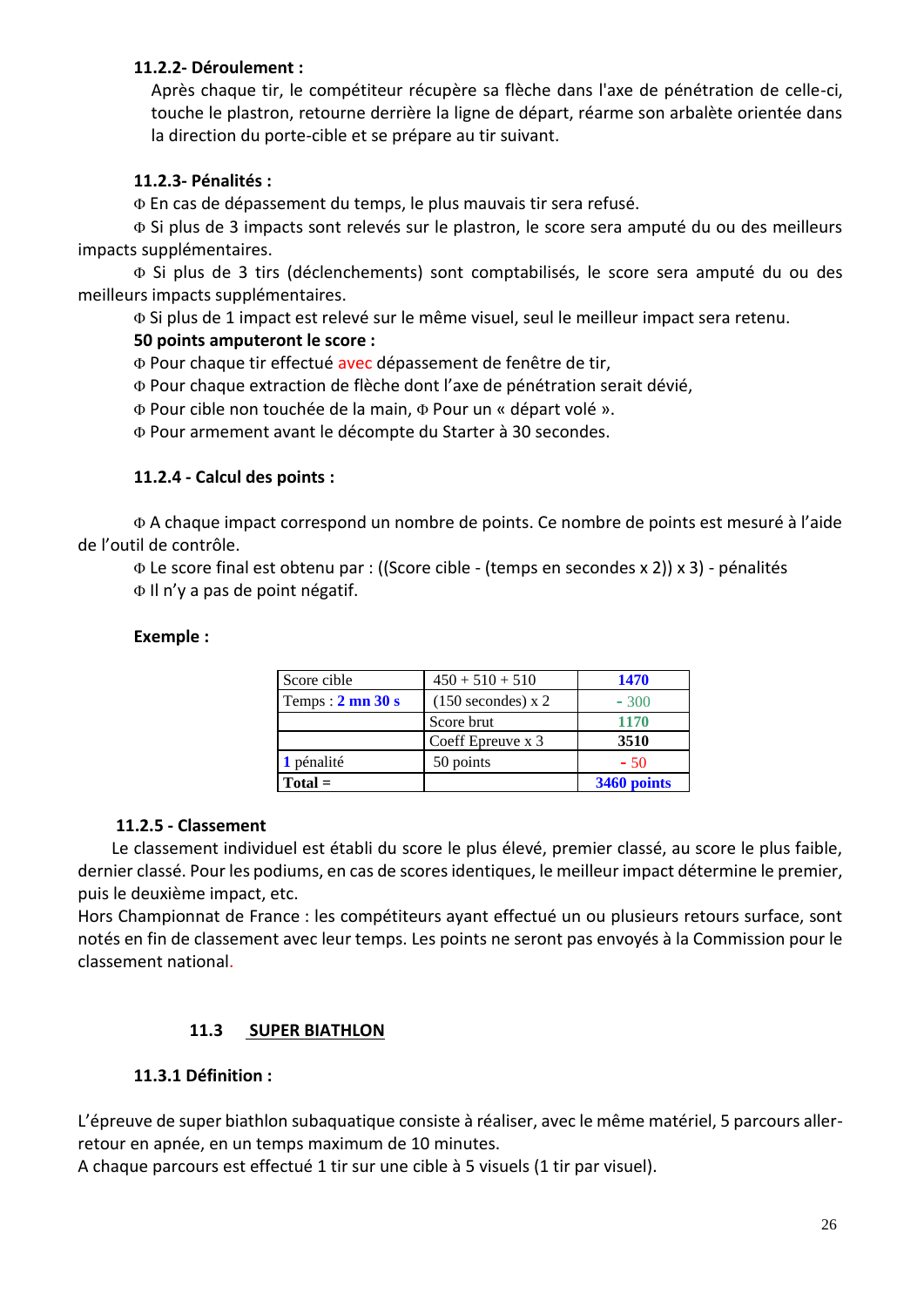La ligne de départ est située à 10 mètres (+ ou - 10 cm) du centre de la cible (Voir schéma Article X). Pour les compétiteurs classés en catégorie cadets et juniors, le retour en surface respiré est autorisé. Pour les catégories minimes : Aller et retour en surface respiré sont autorisés. Propulsion uniquement par les palmes, pour l'aller.

Cette épreuve comporte au minimum une qualification, et une finale. Le Directeur de compétition peut organiser d'autres manches (quarts et/ou demi-finales).

Son parcours est validé si et seulement si tous les visuels comprennent au maximum 1 impact et, qu'au minimum 3 visuels aient un impact compris dans les zones des (570 à 471). (Contrat cible). En cas d'impact tangent à cette zone, l'utilisation de l'outil de contrôle sera requis ? Seront comptés comme valides les impacts dont la valeur est supérieure ou égale à 471 points.

# **11.3.2 Déroulement de la qualification :**

Après chaque tir, le compétiteur récupère sa flèche dans l'axe de pénétration de celle-ci, touche le plastron, retourne derrière la ligne de départ, réarme son arbalète orientée dans la direction du portecible et se prépare au tir suivant.

Le compétiteur doit effectuer ses 5 tirs dans la cible.

HORS Championnat de France :

Uniquement lors de la qualification, au-delà des 5 tirs, le compétiteur peut effectuer 2 parcours supplémentaires, dans la limite du temps maximum, s'il juge ne pas avoir validé son parcours. Un tir hors plastron est toléré.

Le nombre de parcours effectués, lors de la qualification, sera inscrit sur le plastron. Il n'y a pas de bonification au-delà de 5 tirs.

# **11.3.3 Bonifications :**

Au-delà des 3 impacts obligatoires (zone supérieure ou égale à 471 points), dans le cas de 5 tirs maximum, tout impact supplémentaire dans cette zone donne droit à une bonification de 3 secondes, qui sera déduite du temps de l'épreuve.

# **11.3**.**4- Pénalités** :

5 secondes viendront s'additionner au temps final :

Pour chaque tir effectué lampe témoin allumée (dépassement de fenêtre de tir),

Pour cible non touchée de la main,

Pour extraction de flèche non conforme,

Pour un « départ volé »,

Pour armement avant le décompte du Starter à 30 secondes,

Pour deux impacts valides dans un visuel, en cas de parcours supplémentaires,

Elimination si plus de 5 déclenchements lors des sélections autres que la qualification

# **11.3.5 Calcul du résultat :**

Le résultat exprimé en temps est obtenu en retranchant les bonifications et en additionnant les pénalités.

#### **Exemple :**

Pour un parcours réalisé en 2 mn 20 s (deux minutes et vingt secondes) :

 $\Phi$  avec une bonification, le résultat sera 2 mn 20 s – 3 s = 2 mn 17 s, soit 137 secondes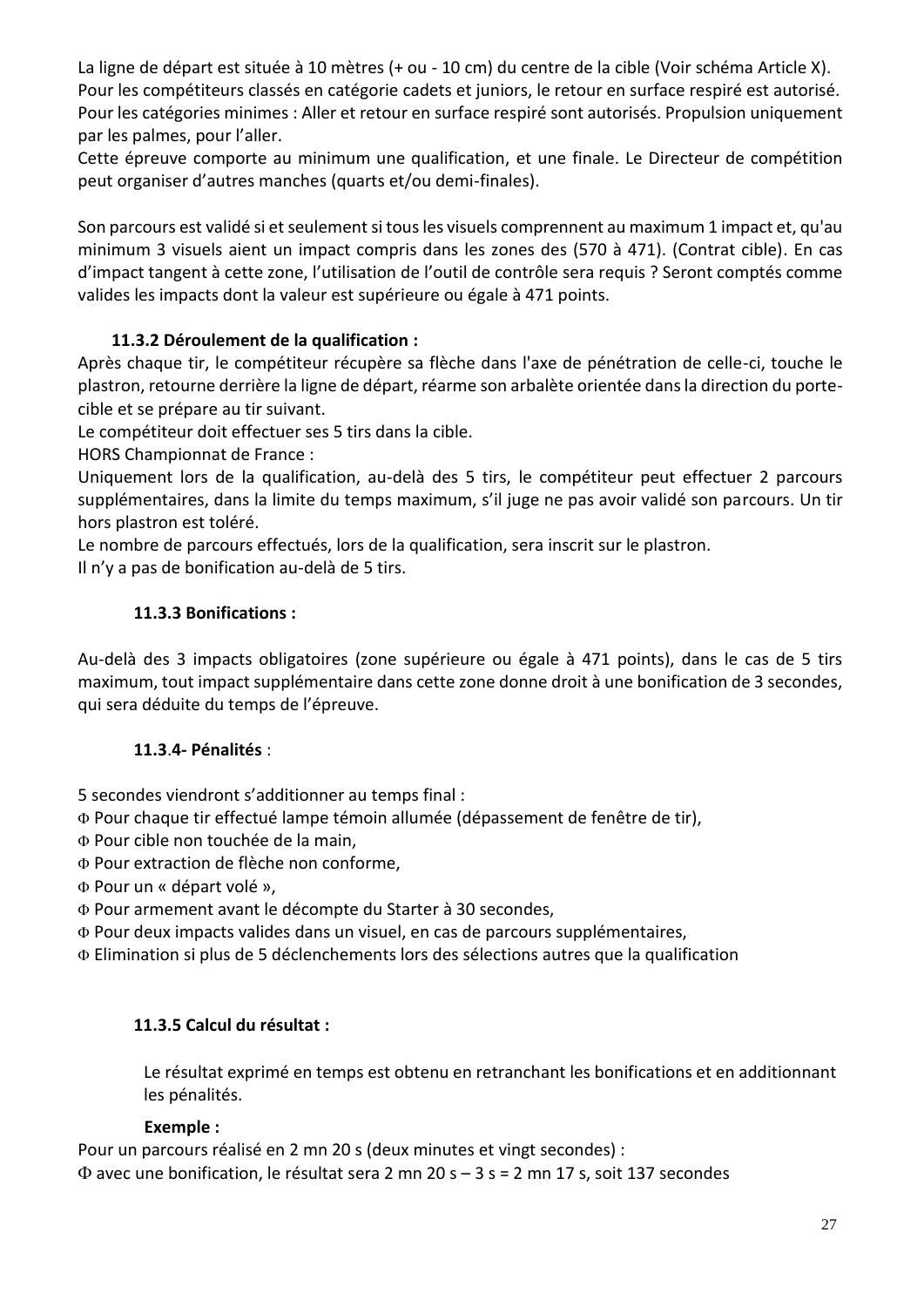avec 1 pénalité, le résultat final sera 2 mn 17 s + 5 s = 2 mn 22 s (c'est à dire 142 secondes) Ce résultat est appelé temps compensé.

Dans cet exemple, le temps compensé est de 142 secondes.

| Temps du parcours (à convertir en secondes)                            |     | 140 |
|------------------------------------------------------------------------|-----|-----|
| Nombre d'impacts                                                       |     |     |
| Pénalités                                                              |     |     |
| Temps compensé $2 \text{mn } 22 \text{ s}$ (c'est à dire 142 secondes) | 142 |     |

#### **Calcul du nombre de points obtenus à partir de ce temps compensé :**

Le Calcul du nombre de points obtenus lors du Super Biathlon se fait à partir du temps de référence. Ce temps de référence est national. Il est de 1 minute et 30 secondes, soit 90 secondes.

Pour cet exemple le temps compensé est 2 mn 22 s soit 142 secondes et le temps de référence de 1 mn 30 s soit 90 secondes. La différence est de 52 secondes (142 – 90 = 52).

Le décompte des points se fait à partir de ce temps de référence, traduit, en nombre de points, à 5000 points.

Pour calculer le nombre de points obtenus lors du super biathlon, il faut déduire de ce seuil de référence de 5000 points, un montant égal à trois fois la différence entre le nombre de secondes du temps compensé et le nombre de secondes du temps de référence. Dans notre exemple, la différence entre le temps compensé et le temps de référence est de 142 – 90 = 52 secondes.

Le score final, en points, est égal à : 5000 - (3 x (142 - 90)) = **4844 points**

# **11.3.6 Classement**

Il se fait par le temps, en additionnant les pénalités et en retranchant les bonifications. Ne sont pris en compte dans le classement que les compétiteurs ayant effectué un parcours valide.

Le classement individuel de la finale est établi à partir du meilleur temps, (premier classé), au moins bon temps, (dernier classé).

En cas d'ex æquo, c'est le temps au centième de seconde qui est retenu.

Hors Championnat de France : les compétiteurs ayant effectué un ou plusieurs retours surface, sont notés en fin de classement avec leur temps. Les points ne seront pas envoyés à la Commission pour le classement national.

# **11.3.7- Podium**

Il concerne les 3 premiers de la finale. Si un ou plusieurs compétiteurs n'ont pas réalisé un parcours valide, ils seront classés après ceux qui ont rempli le contrat et selon les temps réalisés lors de la demi-finale ou de la qualification.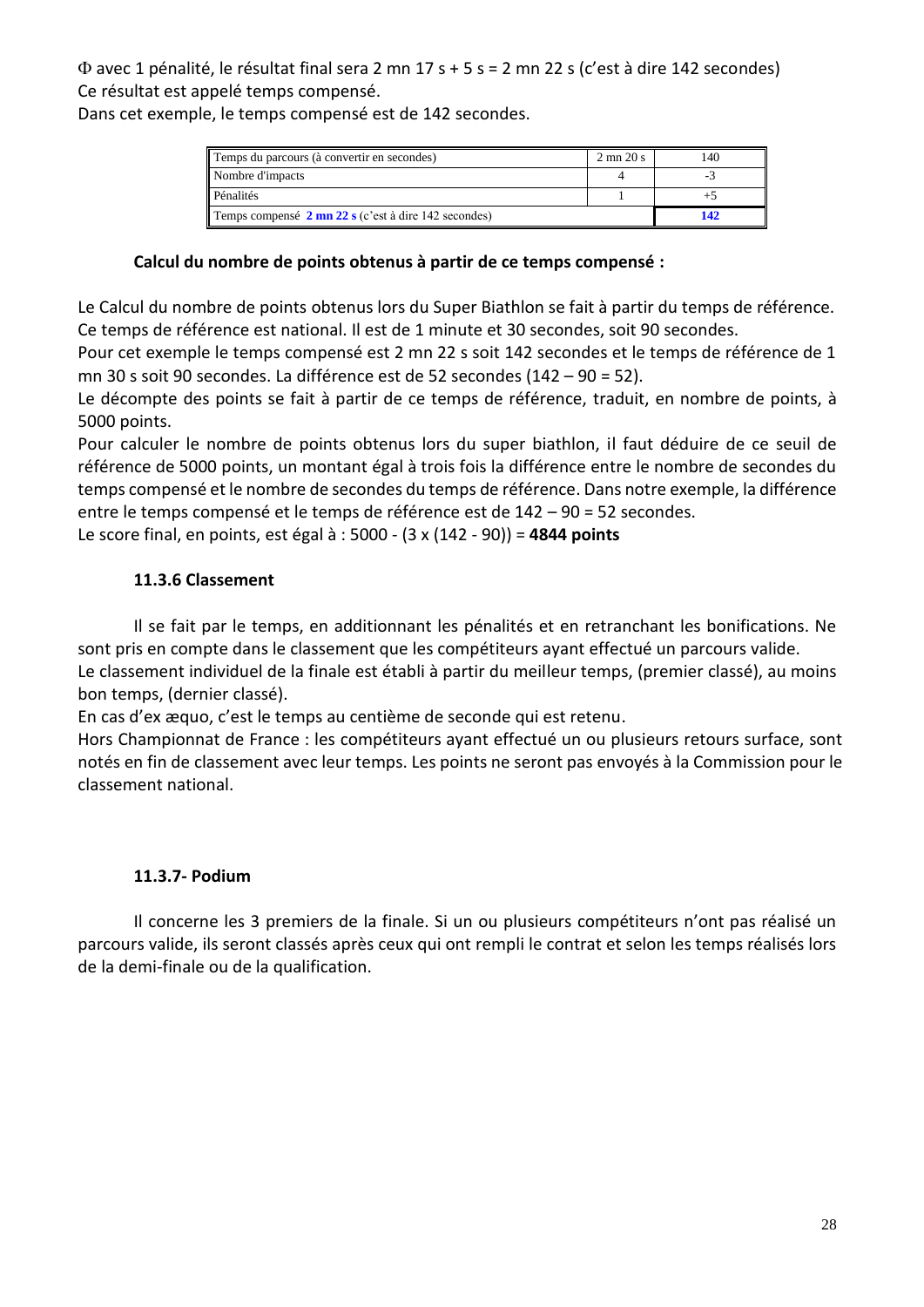### **11.4 RELAIS SUBAQUATIQUE**

# **11.4.1 - Définition**

Le relais subaquatique est une épreuve par équipe constituée de 4 compétiteurs du même club ou du même comité qui se relaient sur un parcours chronométré type super biathlon avec un contrat cible à remplir.

La ligne de départ est située à 15 mètres (+ ou - 10 cm) du centre de la cible (Voir schéma Article X). Chaque compétiteur doit exécuter 2 tirs non consécutifs sur une cible à 4 visuels (le visuel central ayant été occulté).

Le contrat est rempli quand l'équipe a réalisé 8 impacts, soit 2 impacts par visuel, compris au minimum dans la zone des 411 points.

Le temps maximal pour cette épreuve est de 10 minutes.

Le parcours aller-retour s'effectue en apnée.

Pour les compétiteurs classés en catégorie cadets et juniors, le retour en surface respiré est autorisé. Pour les catégories minimes : Aller et retour en surface respiré sont autorisés. Propulsion uniquement par les palmes, pour l'aller.

S'agissant d'équipes de clubs, elles peuvent être constituées de compétiteurs sans faire référence à la catégorie d'âge, ni au sexe. Le minimum d'âge est requis (12 ans) ainsi que le minimum de pratique : Tireur d'OR ou Tireur Niveau 1).

Hors Championnat de France, si une équipe a moins de 4 compétiteurs, elle peut se regrouper avec une autre équipe.

à

# **11.4.2 Aménagement de la zone de relais**

Cette zone doit être matérialisée pour permettre la préparation du compétiteur.

Une zone d'attente doit être contiguë à la zone de relais pour accueillir les autres compétiteurs. Cette zone de relais est strictement réservée au passage du relais. Ne pourront s'y trouver simultanément que le compétiteur prêt à partir et le compétiteur revenant de son parcours. Ce dernier devra quitter cette zone pour y laisser entrer le compétiteur suivant.

# **11.4.3 Déroulement**

Le 1er compétiteur, et seulement lui, se place dans la "zone de relais", muni d'une arbalète. Il commence l'épreuve sur ordre du starter. Il touche le plastron, en retirant sa flèche. Pendant le parcours, le compétiteur suivant, et seulement lui, prend place à son tour dans la "zone de relais", avec une arbalète désarmée. Après avoir effectué son parcours, le compétiteur en course revient dans la "zone de relais", passe le relais en frappant, de sa main, la main hors de l'eau du compétiteur suivant. Ce n'est qu'après le passage du relais que le compétiteur suivant peut armer son arbalète orientée dans la direction du porte-cible, puis effectuer son parcours.

Si un tir ou plusieurs sont ratés, un ou plusieurs passages supplémentaires peuvent être réalisés pour remplir le contrat. Si une arbalète est hors service (cassée), un passage supplémentaire par le concurrent suivant, peut être réalisé pour remplir le contrat.

L'arrêt du chronomètre intervient lorsque le dernier compétiteur (revenu dans la "zone de relais") signale au chronométreur, par le signe de plongée OK, que l'équipe a réalisé son contrat.

# **11.4.4 Pénalités**

5 secondes viendront s'additionner au temps final :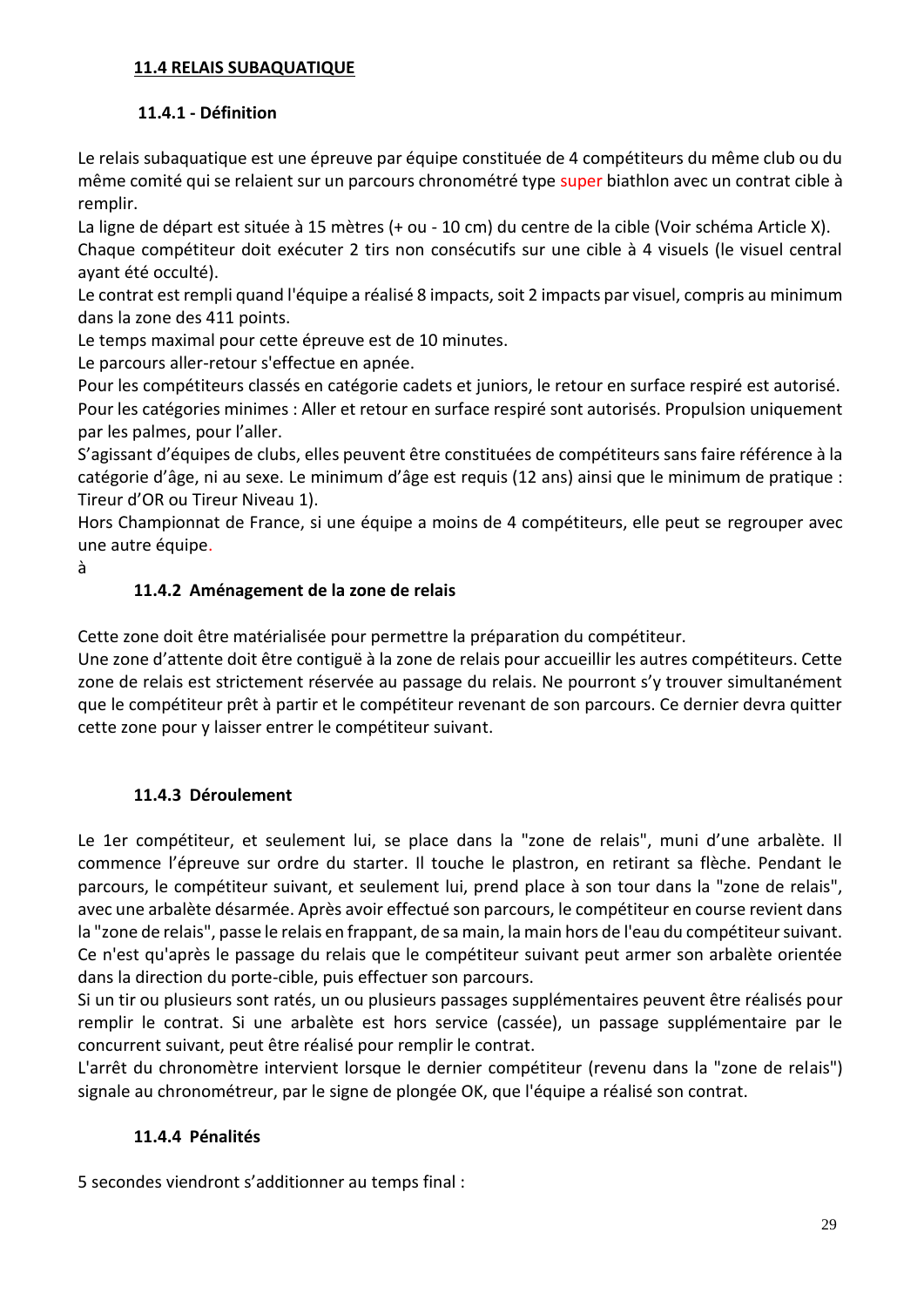Pour chaque tir effectué lampe témoin allumée (dépassement de fenêtre de tir),

- Pour cible non touchée de la main,
- Pour extraction de flèche non conforme,
- Pour un « départ volé ».
- Pour armement avant le décompte du Starter à 30 secondes.

#### **11.4.5 Classement**

Le score est établi par le temps en seconde plus les pénalités éventuelles.

Le classement des équipes est établi (pour autant que le contrat ait été rempli), du meilleur temps (premier classé), au moins bon temps (dernier classé) (pénalités ajoutées). Les temps identiques seront classés ex æquo.

#### **11.5 CLASSEMENT DU COMBINE**

Le combiné est un classement représentatif de l'ensemble des épreuves individuelles :

#### **1 - Calcul des points pour l'épreuve de Précision :**

On prend directement le résultat en points obtenu au cours de l'épreuve, exemple : 5250 points.

#### **2- Calcul des points pour l'épreuve de Biathlon :**

On prend directement le résultat en points obtenu au cours de l'épreuve, exemple : 3264 points.

#### **3- Calcul des points pour l'épreuve de Super Biathlon :**

On retient le meilleur temps compensé de la meilleure des manches validées. Un capital de 5000 points est attribué au temps de référence (1minute et 30 secondes).

Si le temps compensé du compétiteur est supérieur au temps de référence, chaque seconde supplémentaire diminue le capital de 3 points. Si le temps compensé du compétiteur est inférieur au temps de référence, chaque seconde supplémentaire augmente le capital de 3 points.

#### **4- Calcul des points pour le classement combiné**

Le classement combiné est obtenu en additionnant les points des épreuves suivantes : Il n'y a pas de point négatif.

| Précision             | $\Rightarrow$ | 5250 points          |
|-----------------------|---------------|----------------------|
| <b>Biathlon</b>       | $\Rightarrow$ | 3264 points          |
| <b>Super Biathlon</b> | $\Rightarrow$ | 4844 points          |
| <b>Total</b>          |               | <b>13 358 points</b> |

#### **5 -Classement général du combiné :**

Le classement combiné est établi du score le plus élevé, (premier classé) au score le plus faible, (dernier classé). Les scores identiques seront classés ex æquo. Un classement national de chaque catégorie est mis à jour à l'issue de chaque rencontre officielle programmée dans le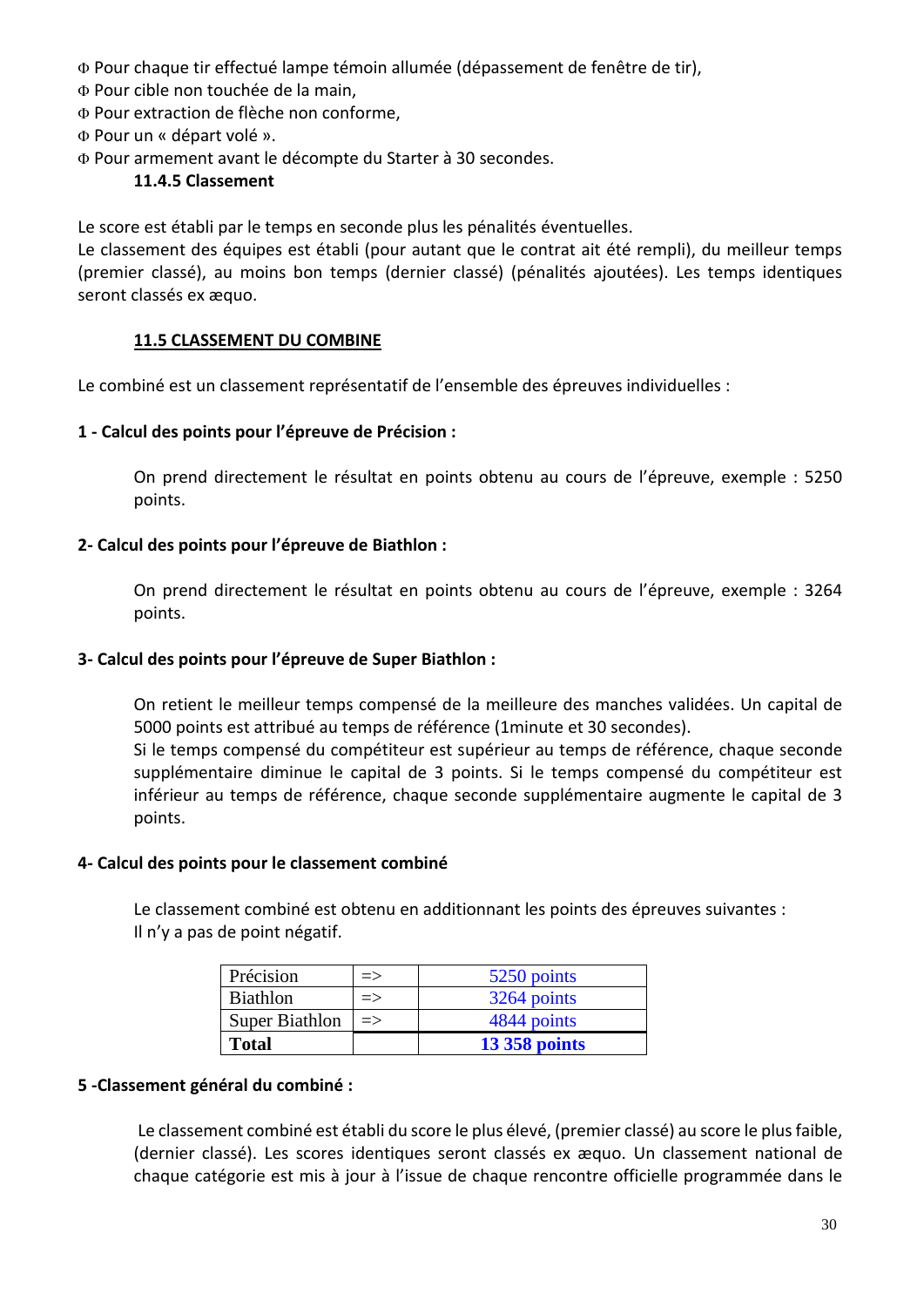calendrier national. Ce classement sert de référence pour la sélection des compétiteurs au Championnat de France.

# *12 DEONTOLOGIE / ESPRIT SPORTIF*

# **12.1 ETRE UN TIREUR DE LA FFESSM, C'EST :**

- Etre courtois en toutes circonstances et vivre les rencontres sportives comme des moments de convivialité et d'échanges.

- Respecter les autres et, en premier lieu, les organisateurs, les juges et les bénévoles qui s'investissent pour faire réussir la compétition.

- Accepter les décisions des juges, sans mettre en doute leur intégrité.

- connaître et appliquer strictement tous les règlements, et ne pas chercher à commettre délibérément une faute, refuser la "tricherie".

- reconnaître dignement et respecter la victoire des vainqueurs, et, inversement, vivre ses victoires avec modestie, sans arrogance.

- refuser toute violence verbale ou physique.

➔ toute incivilité ou propos diffamatoires, tout comportement contraire à l'éthique de notre discipline, seront sanctionnés, jusqu'à la disqualification, voire l'exclusion de la compétition, au regard de la faute commise.

Suite au déroulement de la compétition, une procédure disciplinaire pourra être engagée envers le ou les intéressé(s) conformément au règlement disciplinaire de la FFESSM.

Par leur participation aux compétitions, les licenciés de la FFESSM acceptent que leur identité fédérale et ou leur photo apparaissent sur les différents documents qui peuvent faire l'objet de diffusion publique, sauf expression écrite contraire.

# **12.2 INCOMPATIBILITES DE FONCTIONS LORS D'UNE COMPETITION**

# RG – Article X

Dans le déroulement d'une compétition, il existe des incompatibilités entre les différents postes ou fonctions.

L'application de la charte de déontologie et des règlements fédéraux nécessite un partage sans ambiguïté des fonctions.

- $\Rightarrow$  Pour la discipline du Tir sur Cible :
- a) L'organisateur de la compétition ne peut être Président du Jury, ni Juge Arbitre.
- b) Les Juges ne peuvent pas être compétiteurs, et inversement, les Compétiteurs ne peuvent pas être Juges.
- c) Un Directeur de compétition ne peut pas être Juge. Il est le Président du Jury en cas d'arbitrages nécessaires.
- d) Le juge au Starter (départs) ne peut être juge aux impacts (pigeage).
- e) Le juge aux impacts (pigeage) ne peut pas avoir d'autres fonctions.
- f) Les juges chronométreurs ne peuvent être juges aux impacts
- g) Les juges aux pas de Tir ne peuvent être juges aux impacts.
- h) Le responsable de section Tir d'un club, capitaine de son équipe, peut être compétiteur.
- i) Le capitaine d'une équipe, non compétiteur, ne peut être Juge.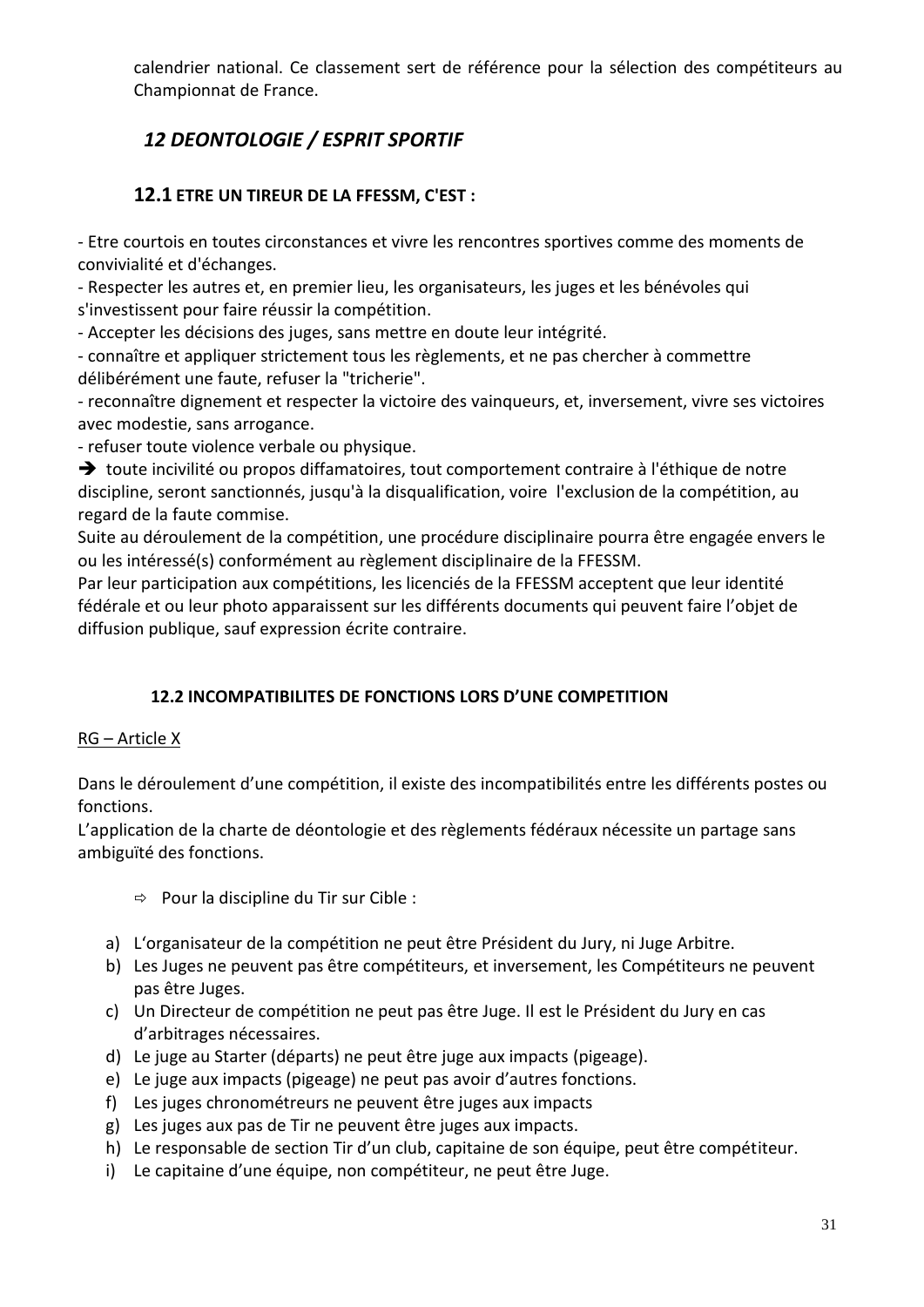#### **Rappel code de déontologie du CNOSF**

Principe 3.5. Les institutions sportives doivent contribuer au déroulement sincère et solidaire des compétitions sportives

#### EXPLICATIONS

La raison d'être du sport réside en grande partie dans la confiance que les pratiquants et les passionnés portent au déroulement des compétitions et aux institutions qui les encadrent ou les organisent.

Cette confiance est affectée lorsque :

- Les compétitions ne paraissent ni sincères, ni incertaines ;
- Un décalage flagrant existe entre les compétitions professionnelles ou de haut niveau et celles de niveau amateur ;
- Les institutions sportives et leurs dirigeants sont perçus comme partiaux, loin des réalités du terrain et, au pire, corrompus.

Le sport et les valeurs qu'il véhicule ne peuvent être des outils éducatifs ou sociaux qu'à la condition de reposer sur un socle de règles et de pratiques qui font entrevoir une organisation et un fonctionnement intègres, transparents, solidaires et désintéressés.

#### RECOMMANDATIONS

Il convient ainsi pour les institutions sportives, notamment les fédérations :

- D'être transparentes et démocratiques dans leur gestion, leur administration, leurs règles, leurs processus décisionnels ;
- De veiller à l'impartialité de leurs membres, de leurs organes et des décisions prises, en étant notamment très vigilants sur l'existence à tous les niveaux d'éventuels conflits d'intérêts ;
- De n'accepter, pour leur financement, et de veiller que leurs membres n'acceptent aucun fonds d'une origine incertaine ;
- De prendre toutes les mesures nécessaires au déroulement sincère, équitable et intègre des compétitions qu'elles encadrent ou organisent.

Ceci nécessite notamment :

- De veiller à ce que les clubs prennent part aux compétitions en demeurant dans une situation financière saine, stable et transparente ;
- De s'assurer que les actionnaires ne détiennent pas des participations dans des clubs d'une même division ou susceptibles de s'affronter ;
- De rejeter toute forme de manipulation des résultats ou des phases de jeu des compétitions (corruption, avantages en nature, etc.) et pour y parvenir d'assurer la sensibilisation de leurs membres sur les risques pouvant être causés au sport par de telles manipulations et de signaler tout fait de ce type aux autorités publiques et judiciaires compétentes,
- D'assurer la prévention du dopage, de veiller à empêcher en leur sein l'usage ou le trafic de produits dopants et, le cas échéant, de mener à bien leur mission disciplinaire à l'égard des contrevenants ;

D'instituer des mécanismes institutionnels ou financiers de solidarité entre le secteur amateur et le secteur professionnel et entre les divisions professionnelles d'une même discipline ou, lorsqu'ils existent, veiller à les faire perdurer en toute efficience.

**Ce règlement sportif a pour objectif de contribuer à la meilleure organisation du Tir sur Cible Subaquatique, à sa meilleure image auprès de tous les acteurs et du public, ainsi qu'à son fort rayonnement au sein de la Fédération.**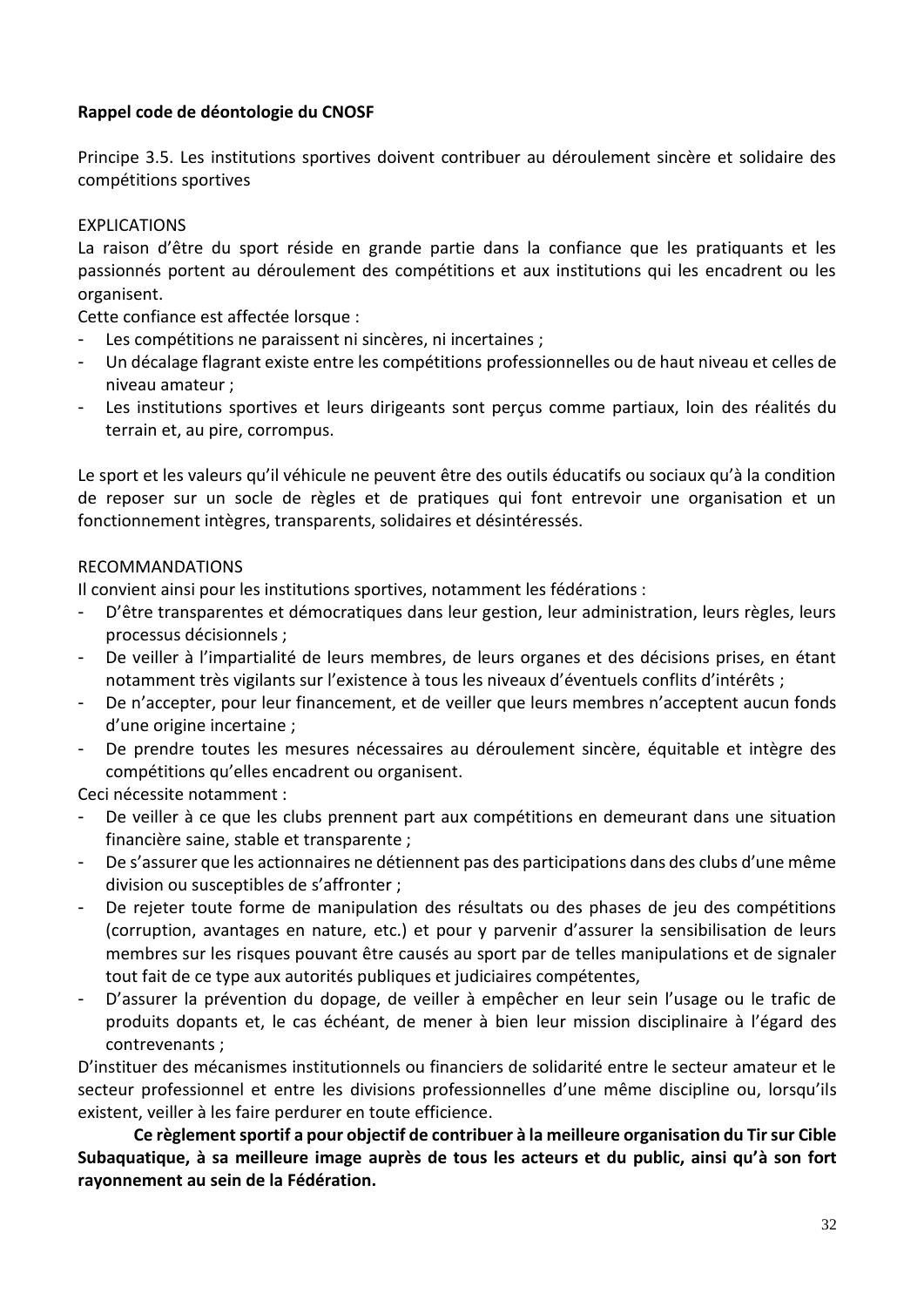# **ANNEXE 1 : ANNEXE AU REGLEMENT GENERAL DES COMPETITIONS**

# **LISTE D'ARBALETES**

Les arbalètes ci-dessous ont été homologuées par la Commission Tir sur Cible :

**Beuchat** : Marlin : longueur 95 cm Mondial Compétition : longueur 90 et 100 cm

#### **Imersion** :

Challenger : longueur 90 et 100 cm Concept Inox : longueur 95 cm Concept Inox Essentiel : longueur 95 cm

**Mares** : Viper : longueur 90 et 100 cm

**Omer** : Cayman 2000 : longueur 90 et 100 cm .Excalibur : longueur 90 et 100 cm

**Valentin** : Longueur 90 et 100 cm

**Rayo + aluminium** : Longueur 90 et 100 cm

**Esclapez Spearfishing** : Stinger 90 et 100 cm, avec kit Tir sur cible

**Seatec**  Airone 90 et 100 cm

D'autres arbalètes ne pourront être utilisées que si elles sont conformes aux critères définis à l'article 5.

Cette liste est révisable à tout moment.

Mise à jour 26/09/2015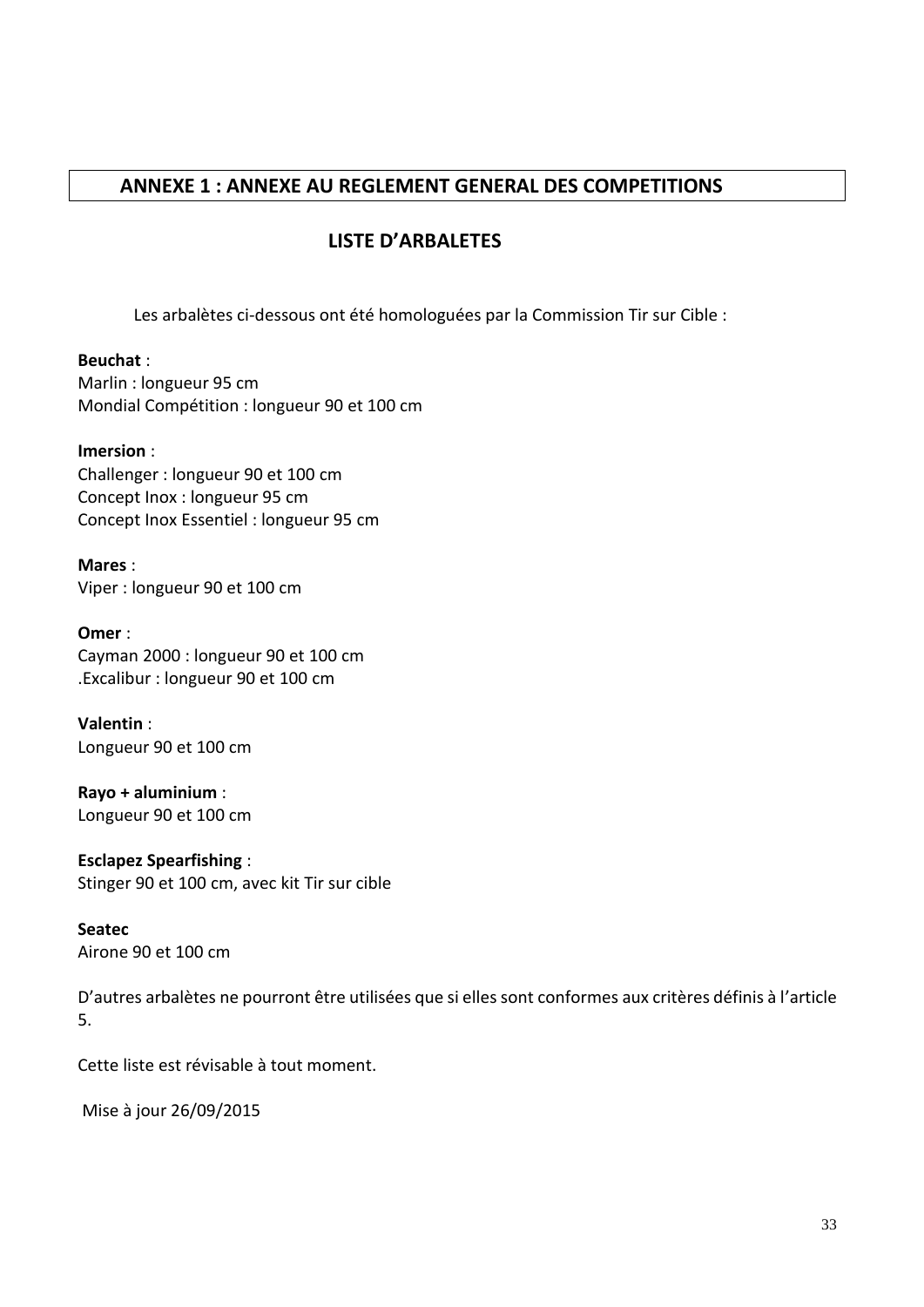# **ANNEXE 2 : ANNEXE ANNUELLE**

# **AU REGLEMENT SPORTIF DU TIR SUR CIBLE SUBAQUATIQUE**

# **SAISONS SPORTIVES 2018 – 2019- 2020 - 2021**

#### **Cette annexe est mise à jour pour chaque saison sportive, et présentée pour être adoptée lors de l'AG de N – 1.**

#### **1 Catégories sportives.**

Elles sont définies dans le règlement sportif (article 5 ci-dessus).

Il s'agit, pour les compétitions, des Minimes, des Cadets, des Juniors, des Seniors et des Masters.

Il n'y a qu'une seule catégorie de Masters (regroupant toutes les catégories d'âge des Masters).

#### **2. Le Championnat de France. (CDF)**

**Après LIMOGES, en mai 2019, le Covid n'a pas permis la tenue d'un CDF en 2020 et 2021.** 

#### **Pour 2022, le CDF se tiendra à ANNECY, en juin, le WE de Pentecôte.**

La piscine de SEYNOD, commune jouxtant ABNECY, ayant 8 lignes d'eau, la commission prévoit d'inviter 64 compétiteurs.

#### Critères de sélection :

S'agissant d'un format « concours », et non « examen » ; ce sont les meilleurs dans les places imparties, qui sont retenus, et ce, pour l'ensemble des catégories Cadets, Juniors, Seniors et Masters.

#### **3. L'aspect financier (art 3.9 du règlement sportif)**

Pour contribuer à l'équilibre financier des structures organisatrices des compétitions, un droit d'inscription est nécessaire, à la charge des compétiteurs, ou des clubs participants.

Le droit d'inscription est fonction des paramètres suivants :

- $\Rightarrow$  Pour le championnat de France, ou le Critérium Jeunes :
- Durée de la compétition : deux jours ou plus.
- Demande de « loyer » éventuel faite par la collectivité accueillante pour la « location » de la piscine.
- Hébergement, déplacements, repas, notamment des juges nationaux
- Organisation du pot de remise des résultats, médailles, etc.
- Participation de la Commission Nationale (budget alloué par la Fédération).
- Participation éventuelle des sponsors nationaux partenaires de la Fédération, d'autres sponsors.

-

- $\Rightarrow$  Pour les compétitions des formats 4 à 7 :
- Durée de la compétition ; demi-journée ou journée
- Pot de remise des résultats, et, éventuellement, d'un repas le midi, en plus du pot.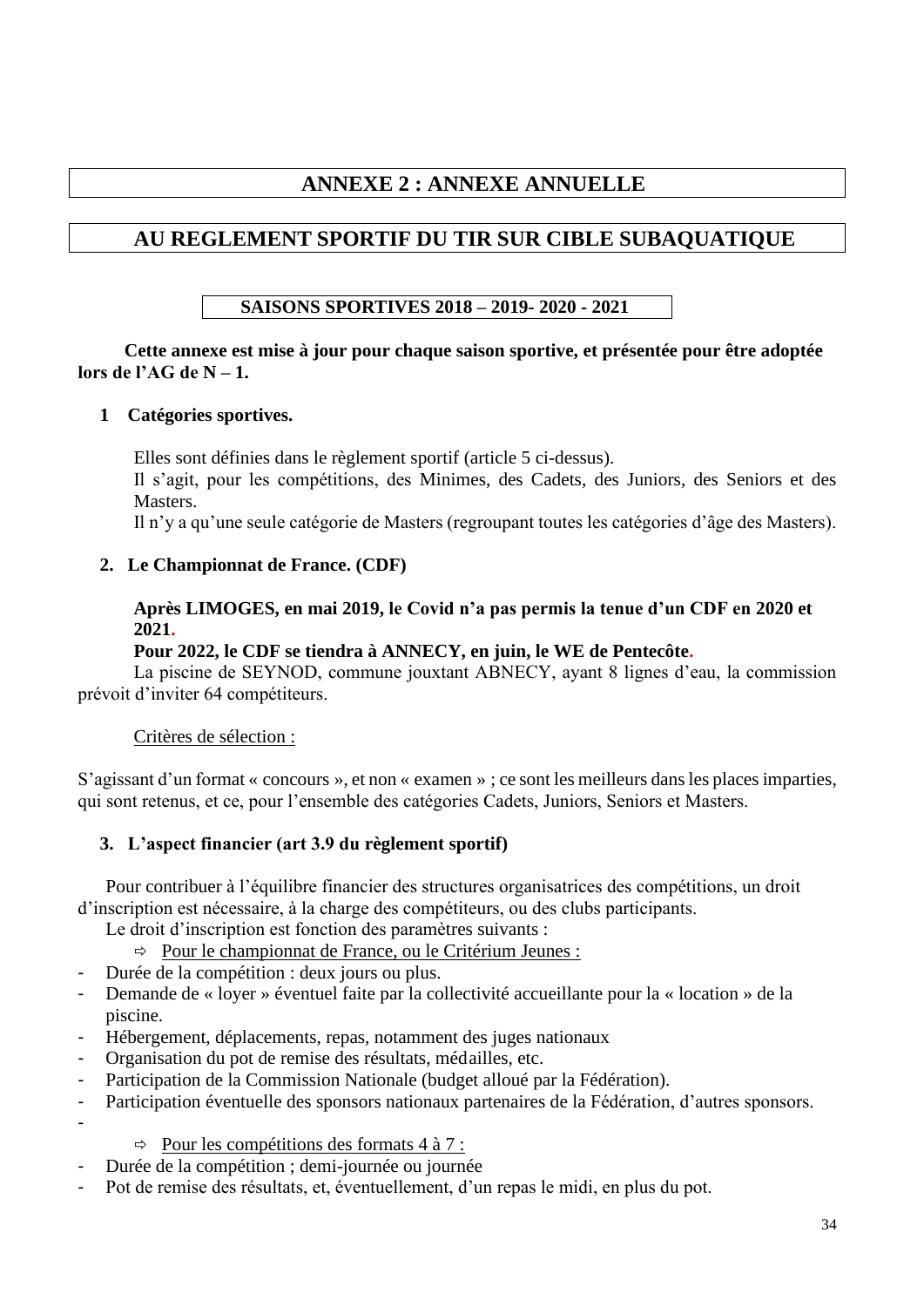- Montant de la participation éventuelle de l'organe déconcentré (CDR, CDP)
- Montant de la participation éventuelle de sponsors.

Pour la saison 2022, le montant des droits sera le suivant :

- Championnat de France à ANNECY : 100 euros par compétiteur (tout compris, avec l'hébergement).

De façon générale :

- Finale de la Coupe de France, le cas échéant : 50 euros
- Critérium Minimes, et/ou Critérium Jeunes : 30 euros par compétiteur.
- Compétitions des formats 4 à 6 : entre 5 et 15 euros par compétiteur.

# **4. Juges Fédéraux**

Concernant le championnat de France à ANNECY, sur la base de 64 compétiteurs et 8 lignes d'eau, la Commission Nationale demandera à avoir le nombre de Juges Fédéraux adapté à l'organisation liée au chronométrage électronique (fusion des juges chronométreurs et au pas de tir), 1 Directeur de compétition, 1 Starter, 3 juges au pigeage, 1 préposé aux cibles, et 2 à la saisie des résultats). Le contrôle des arbalètes, au début des épreuves, sera effectué par plusieurs de ces Juges.

# **5. Cartes de certification de niveau délivrées par La Fédération**

Depuis la saison 2019, il est demandé aux compétiteurs d'être possesseurs de leur carte de certification de niveau de compétences : Tireur d'or pour les Minimes et Tireur Niveau 1 pour les autres catégories (C/J/S/M). Chaque compétiteur devra présenter sa carte lors des compétitions.

Les cartes seront commandées par les clubs et réglées à la Fédération.

Cette procédure de niveau de compétence ne concerne pas les encadrants (Initiateurs, MEF 1, MEF 2) déjà possesseurs de cartes fédérales.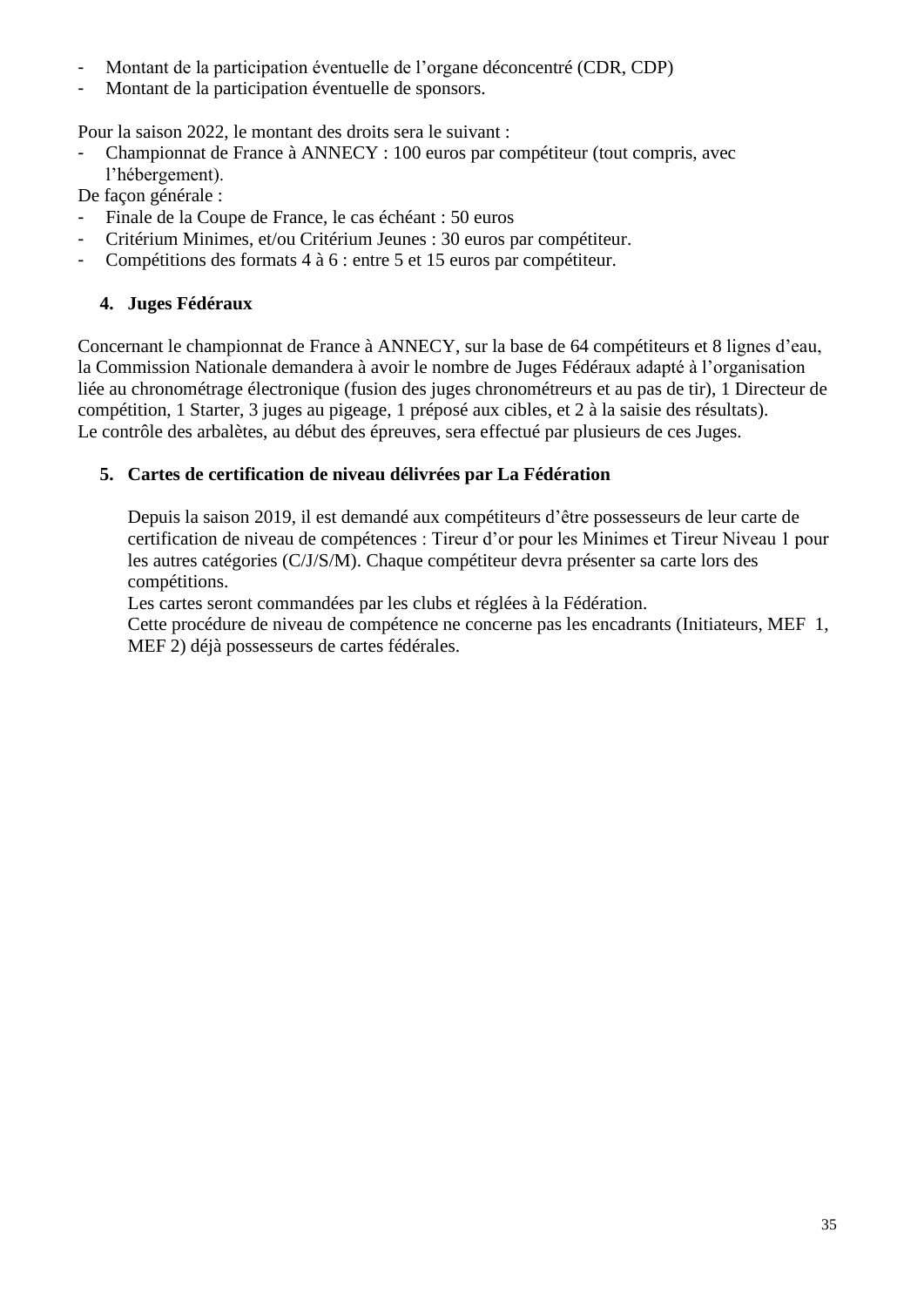#### **EXECUTE VESTIGATES ANNEXE 3 : TENUES VESTIMENTAIRES SUR LES LIEUX DE COMPETITION**

### **Port d'une tenue décente et correcte**

Une tenue décente est exigée ; c'est-à-dire des vêtements ou un maillot de bain ne comportant pas vis-à-vis des tiers une attitude exhibitionniste ou déplacée au regard de la pudeur publique. Les marques des fédérations ou organisations sportives autres que celle de la FFESSM, de ses organismes déconcentrés, des structures membres (clubs, SCA), de la fédération internationale (CMAS) et des fédérations affinitaires ou délégataires partenaires ne sont pas autorisées. Cette disposition concerne les sportifs participant aux compétitions nationales, régionales et départementales, les chefs d'équipes ainsi que tous les officiels et autres membres de l'organisation. Chaque commission nationale peut prendre des dispositions spécifiques complémentaires concernant les matériels sportifs et les marques autorisées.

#### **Déshabillage ou essayage d'une tenue**

Le déshabillage des sportifs ou l'essayage d'une tenue doit se faire dans les espaces prévus à cet effet par l'organisateur et/ou le gestionnaire de l'équipement et non en public ou dans les gradins des piscines.

#### **Port des tenues équipe de France et autres matériels identifiés équipe de France (sacs, housses de palmes…) pendant les compétitions de niveau national, régional ou départemental**

A défaut de port imposé de la tenue du club ou du département ou de la région d'appartenance, le port de la tenue équipe de France est autorisé uniquement pour les sportifs sous convention équipe de France ou « SHN NAP » en cours de validité.

Dans l'eau, le bonnet porté est celui du club ou du département ou de la région ou le bonnet promotionnel de la fédération. Le port du bonnet « France » (\*) ou du bonnet d'une fédération étrangère (\*\*) n'est pas autorisé.

*(\*) hormis dans le cas d'une manifestation promotionnelle ou d'une exhibition officielle pour les sportifs de l'équipe de France*

*(\*\*) hormis pour les sportifs étrangers invités et portant les couleurs de leur pays*

# **Sponsors**

L'affichage de la marque des sponsors personnels est possible sur le matériel des compétiteurs : palmes, combinaison, fusils, flotteurs et autres supports à l'exception du bonnet dont 100% de l'espace est réservé à la structure d'appartenance et/ou à la fédération et ses OD et/ou à l'organisateur.

Les sportifs s'engagent à respecter le règlement publicitaire tel que précisé dans le règlement particulier de la discipline pratiquée ou dans la convention équipe de France pour les sportifs sélectionnés dans un collectif national ou en équipe de France.

#### **Cérémonies protocolaires et podiums des championnats de France et autres compétitions nationales**

Les sportifs doivent porter la tenue de la structure qui les envoie à la compétition nationale (club, SCA, département ou région). En l'absence de tenue imposée, le sportif porte, le cas échéant, le Tshirt de la manifestation.

L'exhibition des matériels sportifs avec les marques des sponsors peut être autorisée pendant la remise des médailles et/ou les prises de photos officielles sous réserve d'autorisation par